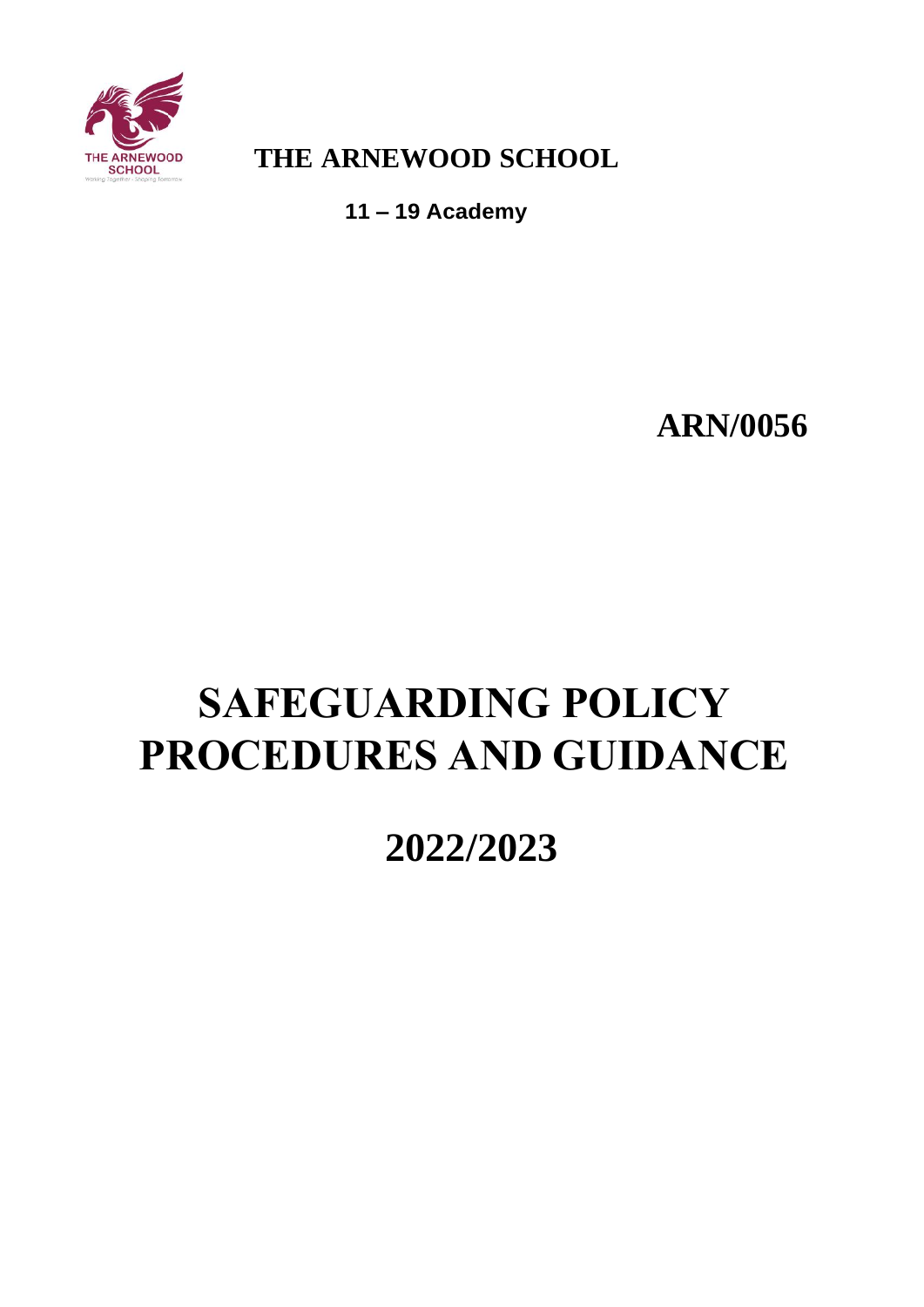# <span id="page-1-0"></span>**POLICIES AND PROCEDURES PROFORMA**

| <b>Subject and Version of Document:</b>               | <b>Safeguarding Policy</b>    |
|-------------------------------------------------------|-------------------------------|
| <b>Author:</b>                                        | Alex Reece (DSL)              |
| Persons/Committees etc. consulted                     | <b>SLT</b>                    |
| whilst document in draft:                             | Arnewood Local Governing Body |
| Date agreed:                                          | 15.03.22                      |
| Date of next review/update and by whom:               | January 2023                  |
| By whom agreed:                                       | Governing Body                |
| Copy obtainable from and/or distribution:             | PA to Head Teacher            |
| Date document issued:                                 | 15.03.22                      |
| <b>Responsibility for dissemination to new staff:</b> | Alex Reece (DSL)              |
| <b>Principal Target Audience:</b>                     | All staff                     |

# **Amendments Summary:**

| Amend. No. | <b>Issued</b>   | Page | Subject             |
|------------|-----------------|------|---------------------|
|            | <b>Nov 2020</b> |      | Whole policy review |
|            | Feb 2022        |      | Whole policy review |
|            |                 |      |                     |
|            |                 |      |                     |
|            |                 |      |                     |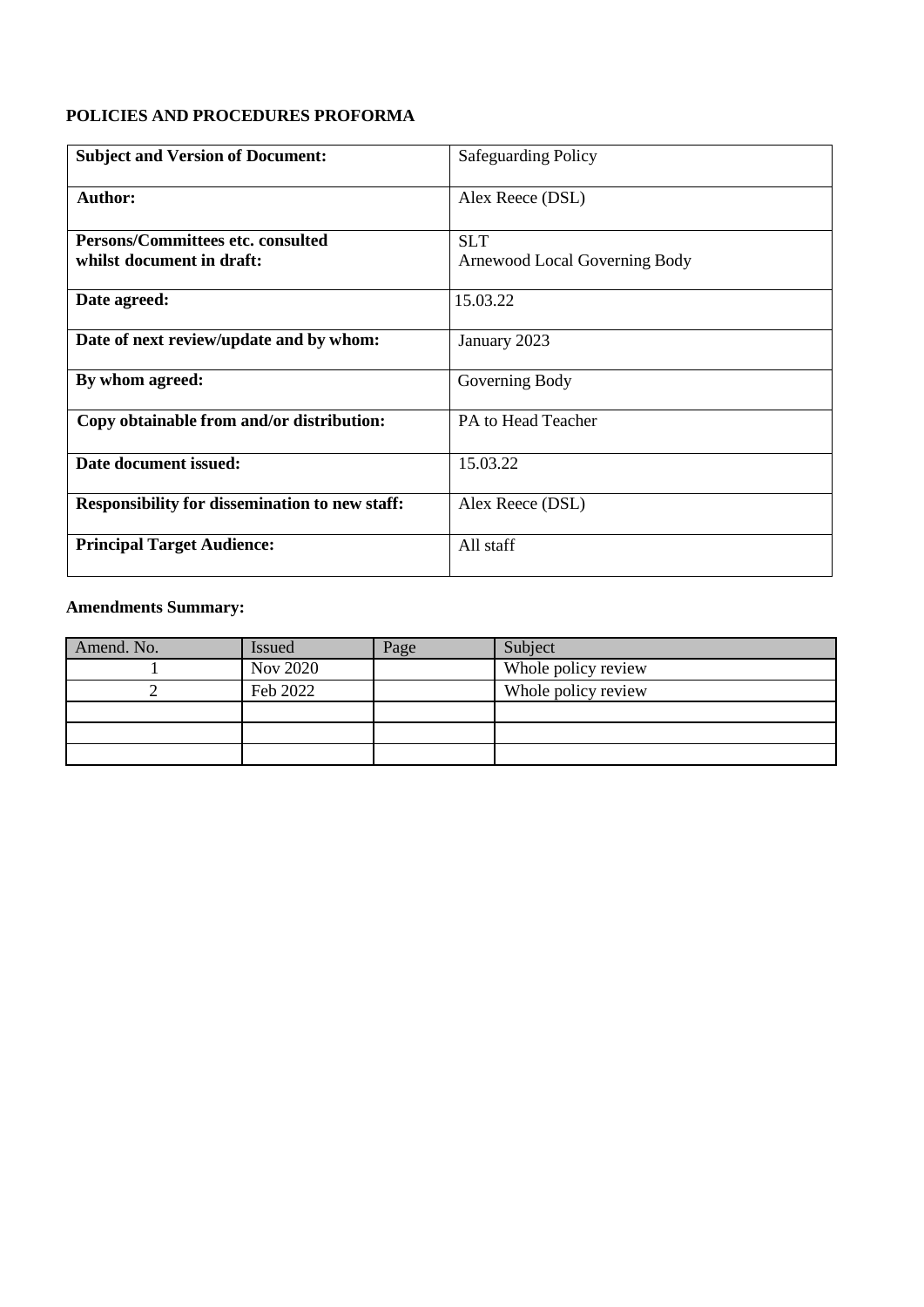# **Table of Contents**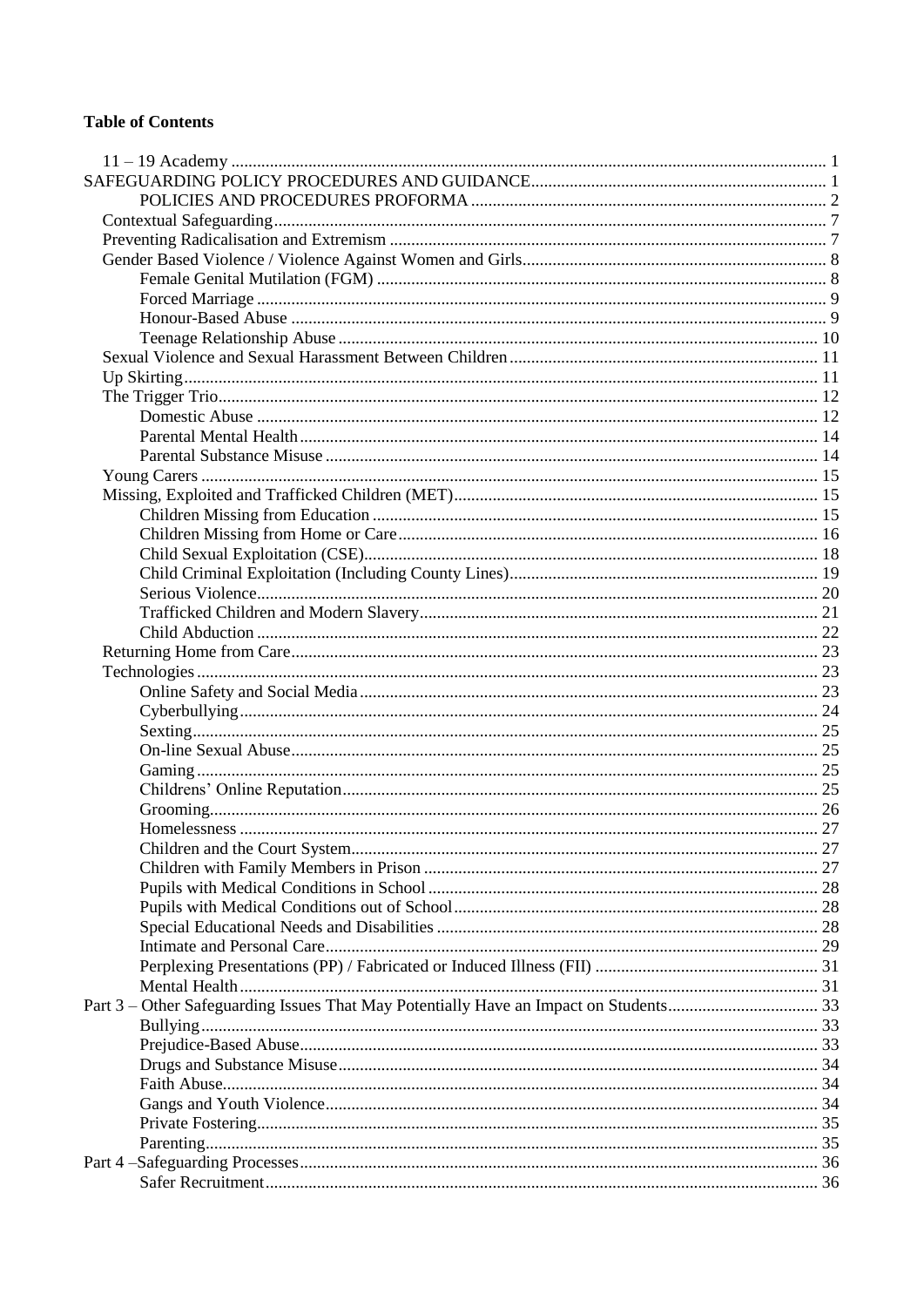Any links to local or national advice and guidance can be accessed via the safeguarding in education webpages: [www.hants.gov.uk/educationandlearning/safeguardingchildren/guidance](http://www.hants.gov.uk/educationandlearning/safeguardingchildren/guidance)

Links to online specific advice and guidance can be found at <https://www.hants.gov.uk/socialcareandhealth/childrenandfamilies/safeguardingchildren/onlinesafety>

Links to other pages from the local authority on safeguarding can be found at <https://www.hants.gov.uk/socialcareandhealth/childrenandfamilies/safeguardingchildren>

The procedures of the Hampshire Safeguarding Children Partnership can be accessed at <http://hipsprocedures.org.uk/page/contents>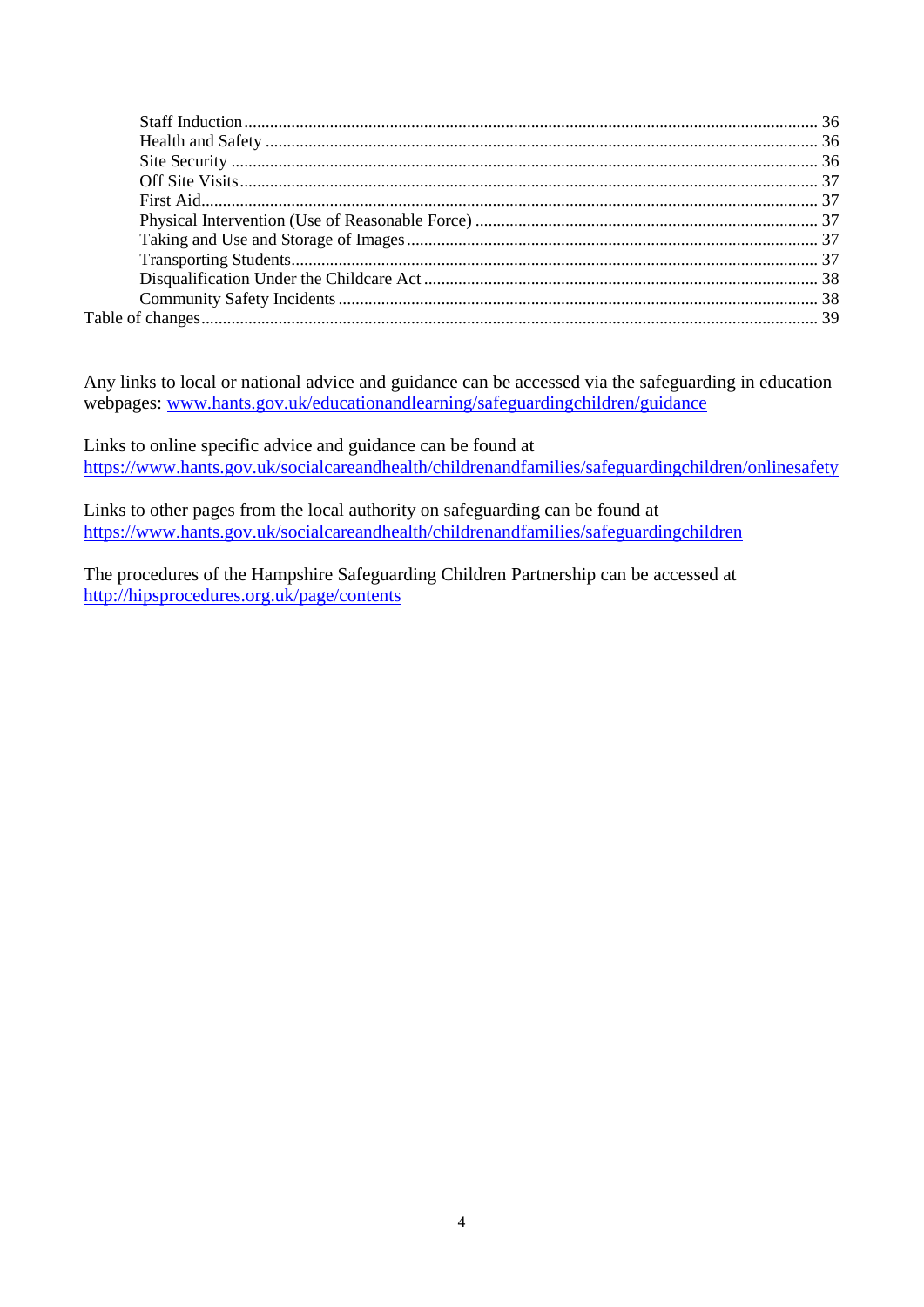# **The Arnewood School Safeguarding Policy**

This policy should be read in conjunction with the school's Child Protection Policy and Staff Code of Conduct.

### Policy Statement

Safeguarding determines the actions that we take to keep children safe and protect them from harm in all aspects of their school life. As a school we are committed to safeguarding and promoting the welfare of all our pupils.

The actions that we take to prevent harm; to promote wellbeing; to create safe environments; to educate on rights, respect and responsibilities; to respond to specific issues and vulnerabilities all form part of the safeguarding responsibilities of the school. As such, this overarching policy will link to other policies which will provide more information and greater detail.

### Aims

- To provide staff with the framework to promote and safeguard the wellbeing of children and in so doing ensure they meet their statutory responsibilities.
- To ensure consistent good practice across the school.
- To demonstrate our commitment to protecting children.

# **Principles and Values**

Safeguarding and promoting the welfare of children is everyone's responsibility. Everyone who comes into contact with children and their families has a role to play. In order to fulfil this responsibility effectively, all staff should make sure their approach is child centred. This means that they should consider, at all times, what is in the best interests of the child.

Safeguarding measures are put in place to minimise harm to children. There may be occasions where gaps or deficiencies in our policies and processes will be highlighted. In these situations, a review will be carried out in order to identify learning and inform the policy, practice and culture of the school.

All pupils in our school can talk to any member of staff about situations, or to share concerns, which are causing them worries. The staff will listen to the pupil, take their worries seriously and share the information with the Designated Safeguarding lead or Deputy in their absence.

In addition, we provide pupils with information about who they can talk to outside of school, both within the community and with local or national organisations that can provide support or help.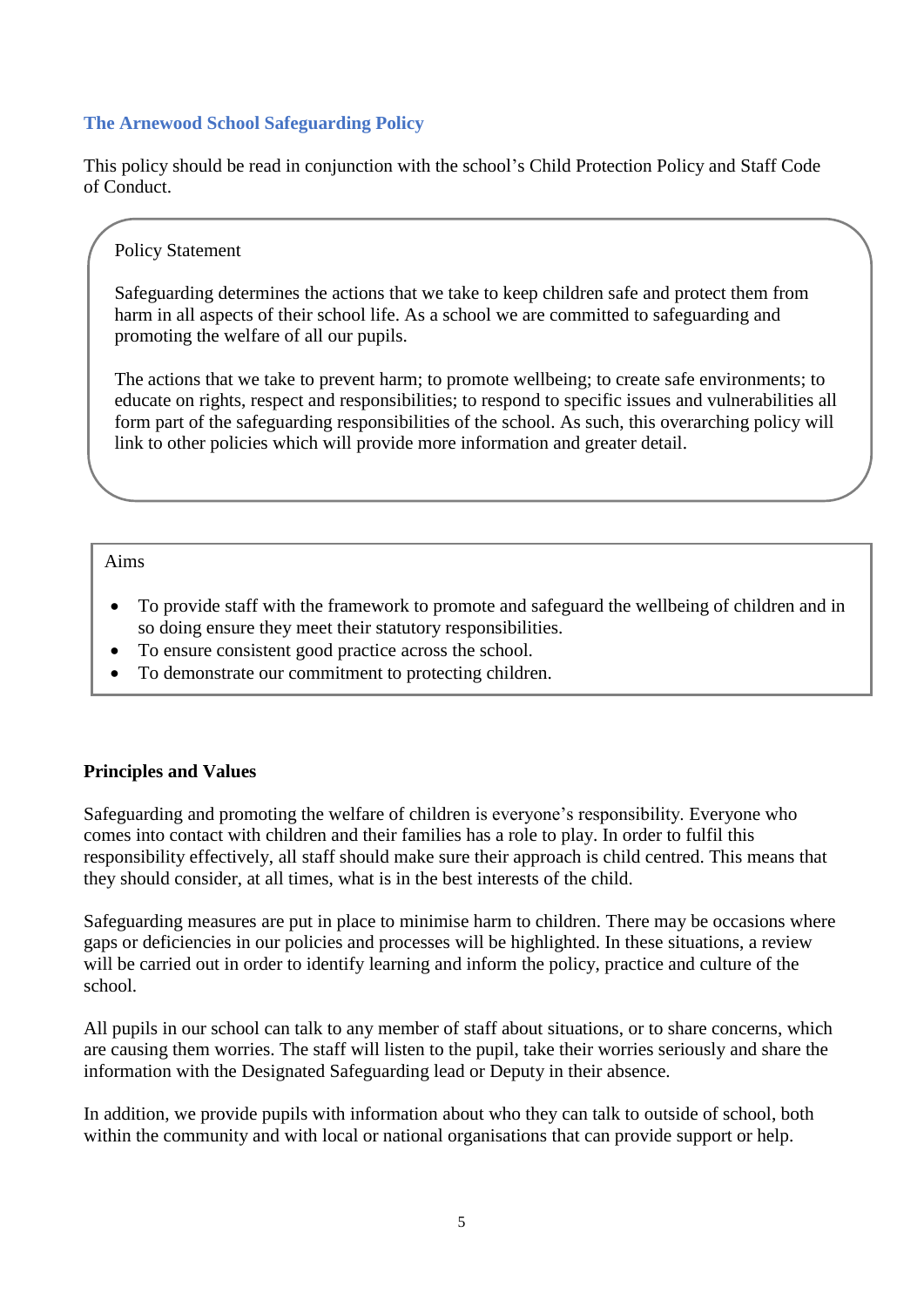As a school, we review this policy at least annually in line with DfE, HSCP, HCC and any other relevant guidance.

Date Approved by Governing Body: 15.03.22

Areas of Safeguarding

Keeping Children Safe in Education (2021) and the Ofsted inspection guidance (2021), have highlighted and separated a number of safeguarding areas: - Emerging or high-risk issues (part 1); Those related to the pupils as an individual (part 2); other safeguarding issues affecting pupils (part 3); and those related to the running of the school (part 4).

# **Definitions**

Within this document:

'*Safeguarding'* is defined in the Children Act 2004 as protecting from maltreatment; preventing impairment of health and development; ensuring that children grow up with the provision of safe and effective care; and work in a way that gives the best life chances and transition to adult hood. Our safeguarding practice applies to every child.

The term *Staff* applies to all those working for or on behalf of the school, full time or part time, in either a paid or voluntary capacity. This also includes parent volunteers and Governors.

*Child* refers to all young people who have not yet reached their 18<sup>th</sup> birthday. On the whole, this will apply to pupils of our school; however, the policy will extend to visiting children and students from other establishments.

*Parent* refers to birth parents and other adults in a parenting role for example adoptive parents, guardians, stepparents and foster carers.

# **Key personnel**

The **designated safeguarding lead** for the school is: -

Mrs Alex Reece, Senior Teacher

# The **deputy designated safeguarding leads** are: -

Mr Nigel Pressnell, Headteacher

Mrs Luan Jupe, Safeguarding Officer

Mrs Kim Watson, Designated Teacher for LAC and PLACs, Assistant Headteacher

Mrs Laura Sheppard, Deputy Head of Sixth Form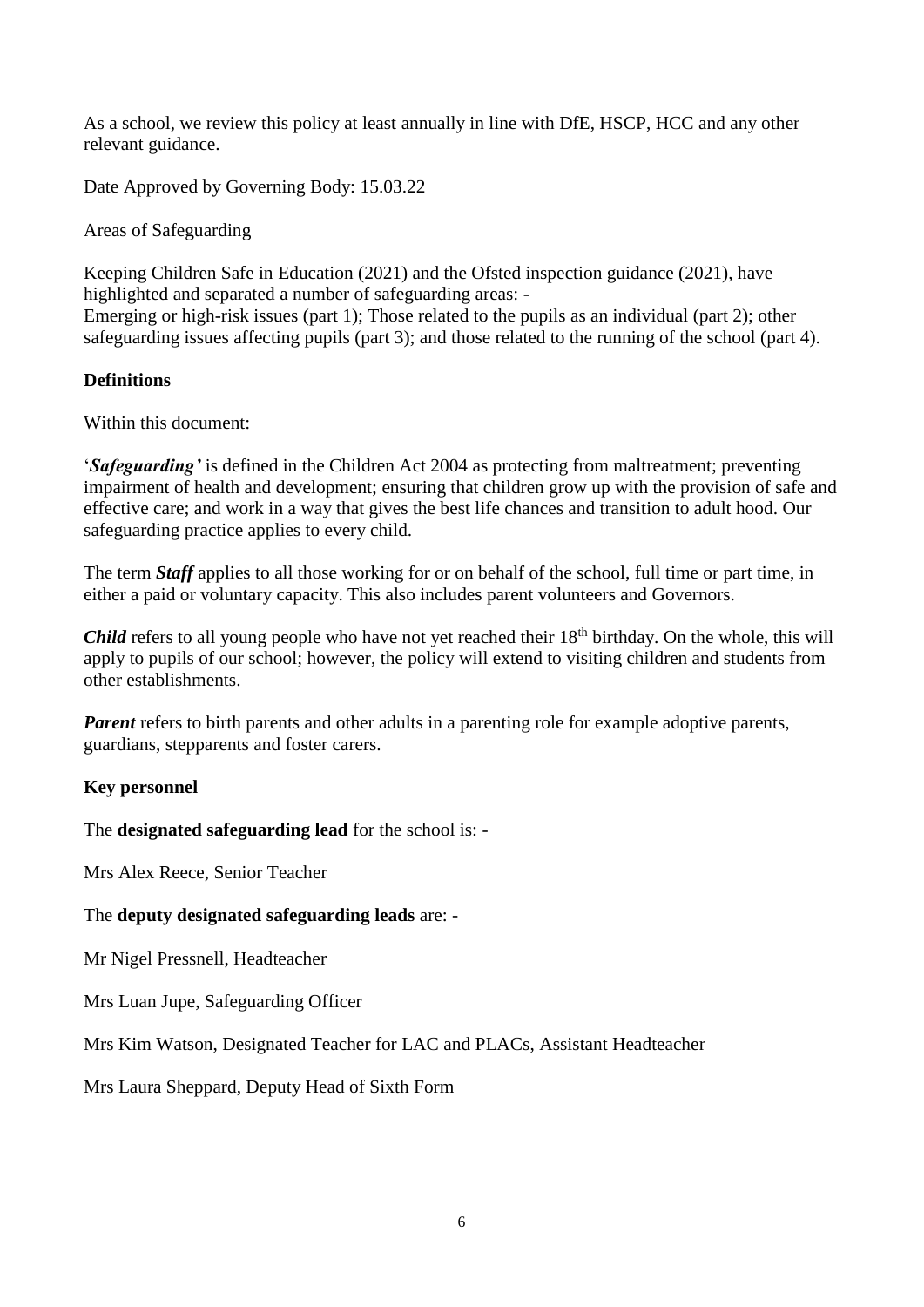# **Part 1 – High Risk and Emerging Safeguarding Issues**

### <span id="page-6-0"></span>**Contextual Safeguarding**

All staff should be aware that safeguarding incidents and/or behaviours can be associated with factors outside the school and/or can occur between children outside of our school. All staff, but especially the designated and deputy safeguarding leads should consider whether children are at risk of abuse or exploitation in situations outside their families.

Risk and harm outside of the family can take a variety of different forms and children can be vulnerable to sexual exploitation, criminal exploitation, and serious youth violence in addition to other risks.

As a school, we will consider the various factors that can impact the life of any pupil about whom we have concerns. We will consider the level of influence that these factors have on their ability to be protected and remain free from harm, particularly around child exploitation or criminal activity. What life is like for a child outside the school gates, within the home, within the family and within the community are key considerations when the DSL and DDSLs are looking at any concerns.

### <span id="page-6-1"></span>**Preventing Radicalisation and Extremism**

The prevent duty requires that all staff are aware of the signs that a child may be vulnerable to radicalisation. The risks include, but are not limited to, political, environmental, animal rights, or faith-based extremism that may lead to a child becoming radicalised. All staff will periodically receive PREVENT and WRAP training. This may be undertaken as e-learning or face-to-face awareness training in order that they can identify the signs of children being radicalised.

There is no single way of identifying whether a child is likely to be susceptible to an extremist ideology. Background factors combined with specific influences such as family and friends may contribute to a child's vulnerability. Similarly, radicalisation and the grooming of children can occur through many different methods, such as social media or the internet, and at different settings.

As part of the preventative process resilience to radicalisation will be built through the promotion of fundamental British values through the curriculum.

Any child who is considered vulnerable to radicalisation will be referred by the DSL to Hampshire children's social care, where the concerns will be considered in the MASH process. If the police prevent officer considers the information to be indicating a level of risk a "channel panel" will be convened and the school will attend and support this process.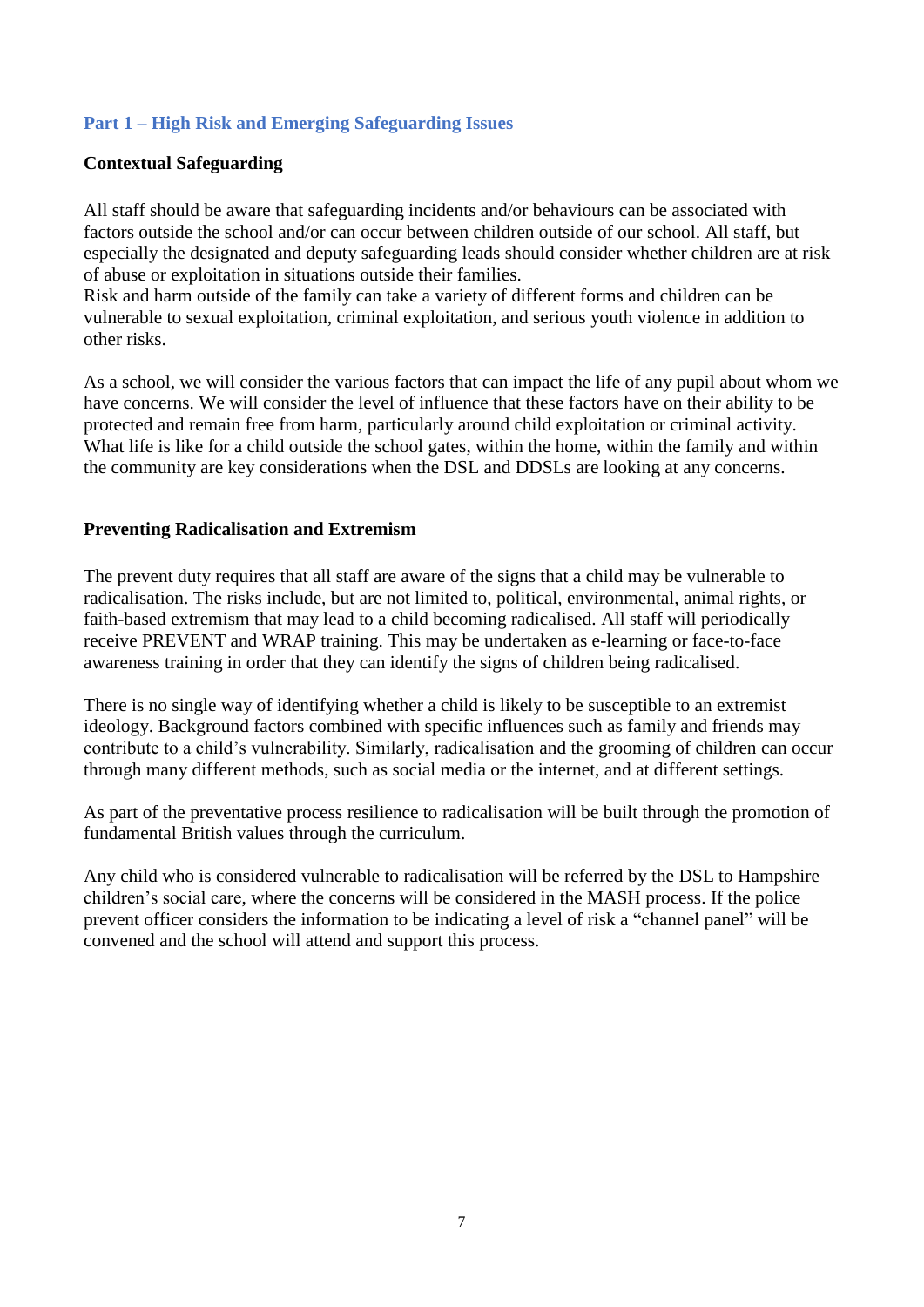# <span id="page-7-0"></span>**Gender Based Violence / Violence Against Women and Girls**

#### <https://www.gov.uk/government/policies/violence-against-women-and-girls>

The government has a strategy looking at specific issues faced by women and girls. Within the context of this safeguarding policy the following sections are how we respond to violence against girls: female genital mutilation, forced marriage, honour-based violence and teenage relationship abuse all fall under this strategy.

### <span id="page-7-1"></span>**Female Genital Mutilation (FGM)**

FGM comprises all procedures involving partial or total removal of the external female genitalia or other injury to the female genital organs for non-medical reasons. It has no health benefits and harms girls and women in many ways. It involves removing and damaging healthy and normal female genital tissue, and hence interferes with the natural function of girls' and women's bodies.

The age at which girls undergo FGM varies enormously according to the community. The procedure may be carried out when the girl is new born, during childhood or adolescence, just before marriage or during the first pregnancy. However, the majority of cases of FGM are thought to take place between the ages of 5 and 8 and therefore girls within that age bracket are at a higher risk.

FGM is illegal in the UK.

On the 31 October 2015, it became mandatory for teachers to report known cases of FGM to the police. 'Known' cases are those where either a girl informs the person that an act of FGM – however described – has been carried out on her, or where the person observes physical signs on a girl appearing to show that an act of FGM has been carried out and the person has no reason to believe that the act was, or was part of, a surgical operation within section  $1(2)(a)$  or (b) of the FGM Act. In these situations, the DSL and/or headteacher will be informed and the member of teaching staff must call the police to report suspicion that FGM has happened.

At no time will staff examine pupils to confirm concerns.

For cases where it is believed that a girl may be vulnerable to FGM or there is a concern that she may be about to be genitally mutilated, the staff will inform the DSL who will report it as with any other child protection concern.

While FGM has a specific definition, there are other abusive cultural practices which can be considered harmful to women and girls. Breast ironing is one of five UN defined 'forgotten crimes against women'. It is a practice whereby the breasts of girls typically aged 8-16 are pounded using tools such as spatulas, grinding stones, hot stones, and hammers to delay the appearance of puberty. This practice is considered to be abusive and should be referred to children's social care.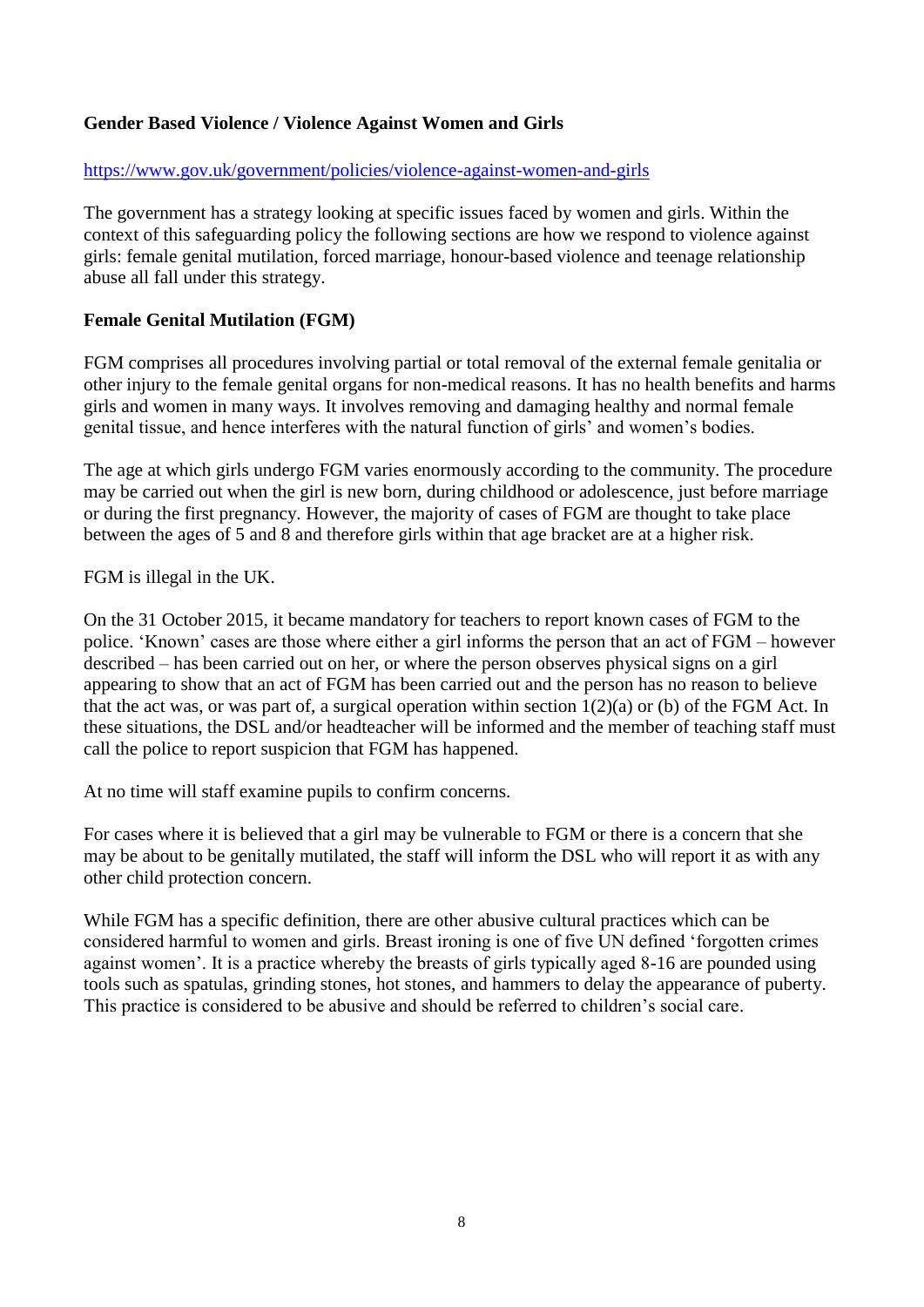# <span id="page-8-0"></span>**Forced Marriage**

[An alternative and fuller summary about the risk and impact of forced marriage on pupils can be found in the [multi-agency guidance of the forced marriage unit](https://assets.publishing.service.gov.uk/government/uploads/system/uploads/attachment_data/file/322307/HMG_MULTI_AGENCY_PRACTICE_GUIDELINES_v1_180614_FINAL.pdf) page 32 - 36]

In the case of children: 'a forced marriage is a marriage in which one or both spouses cannot consent to the marriage and duress is involved. Duress can include physical, *psychological, financial, sexual and emotional pressure.'* In developing countries 11% of girls are married before the age of 15. One in 3 victims of forced marriage in the U.K. is under 18.

It is important that all members of staff recognise the presenting symptoms, how to respond if there are concerns and where to turn for advice.

Advice and help can be obtained nationally through the Forced Marriage Unit and locally through the local police safeguarding team or children's social care.

Policies and practices in this school reflect the fact that while all members of staff, including teachers, have important responsibilities with regard to pupils who may be at risk of forced marriage, teachers and school leaders should not undertake roles in this regard that are most appropriately discharged by other children's services professionals such as police officers or social workers.

Characteristics that may indicate forced marriage

While individual cases of forced marriage, and attempted forced marriage, are often very particular, they are likely to share a number of common and important characteristics, including:

- an extended absence from school/college, including truancy;
- a drop-in performance or sudden signs of low motivation;
- excessive parental restriction and control of movements;
- a history of siblings leaving education to marry early;
- poor performance, parental control of income and students being allowed only limited career choices;
- evidence of self-harm, treatment for depression, attempted suicide, social isolation, eating disorders or substance abuse; and/or
- evidence of family disputes/conflict, domestic violence/abuse or running away from home.

On their own, these characteristics may not indicate forced marriage. However, it is important to be satisfied that where these behaviours occur, they are not linked to forced marriage. It is also important to avoid making assumptions about an individual pupil's circumstances or act on the basis of stereotyping. For example, an extended holiday may be taken for entirely legitimate reasons and may not necessarily represent a pretext for forced marriage*.* 

### <span id="page-8-1"></span>**Honour-Based Abuse**

So-called 'honour'-based abuse (HBA) encompasses incidents or crimes which have been committed to protect or defend the honour of the family and/or the community, including female genital mutilation (FGM), forced marriage, and practices such as breast ironing. Abuse committed in the context of preserving 'honour' often involves a wider network of family or community pressure and can include multiple perpetrators. It is important to be aware of this dynamic and additional risk factors when deciding what form of safeguarding action to take.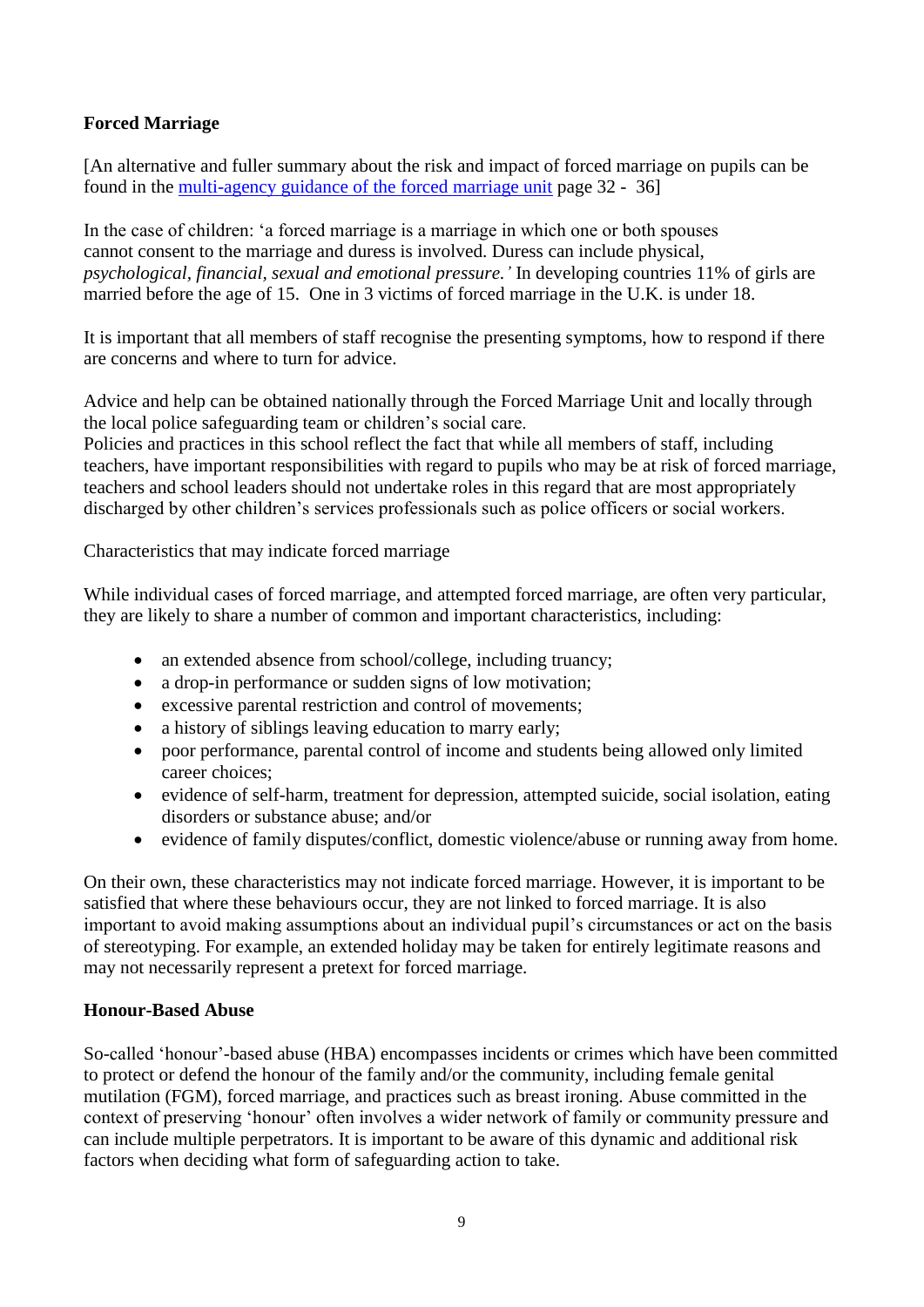It is often linked to family or community members who believe someone has brought shame to their family or community by doing something that is not in keeping with their unwritten rule of conduct. For example, honour-based abuse might be committed against people who:

- become involved with a boyfriend or girlfriend from a different culture or religion
- want to get out of an arranged marriage
- want to get out of a forced marriage
- wear clothes or take part in activities that might not be considered traditional within a particular culture
- convert to a different faith from the family
- are exploring their sexuality or identity

Women and girls are the most common victims of honour-based abuse however, it can also affect men and boys. Crimes of 'honour' do not always include violence. Crimes committed in the name of 'honour' might include:

- domestic abuse
- threats of violence
- sexual or psychological abuse
- forced marriage
- being held against your will or taken somewhere you don't want to go
- assault

All forms of honour-based abuse are abusive (regardless of the motivation) and should be handled and escalated as such. If staff believe that a pupil is at risk or has already suffered from honour based abuse, they will report to the DSL who will follow the usual safeguarding referral process; however, if it is clear that a crime has been committed or the pupil is at immediate risk, the police will be contacted in the first instance. It is important that, if honour-based abuse is known or suspected, communities and family members are NOT spoken to prior to referral to the police or social care as this could increase risk to the child.

# <span id="page-9-0"></span>**Teenage Relationship Abuse**

Relationship abuse can take place at any age and describes unacceptable behaviour between two people who are in a relationship.

Research has shown that teenagers do not always understand what may constitute abusive and controlling behaviours, e.g. checking someone's 'phone, telling them what to wear, who they can/can't see or speak to or coercing them to engage in activities they are not comfortable with. The government campaign "disrespect nobody" provides other examples of abusive behaviour within a relationship.

This lack of understanding can lead to these abusive behaviours feeling 'normal' and therefore left unchallenged, as they are not recognised as being abusive.

In response to these research findings, the school will provide education to help prevent teenagers from becoming victims and perpetrators of abusive relationships, by encouraging them to rethink their views of violence, abuse and controlling behaviours, and understand what consent means within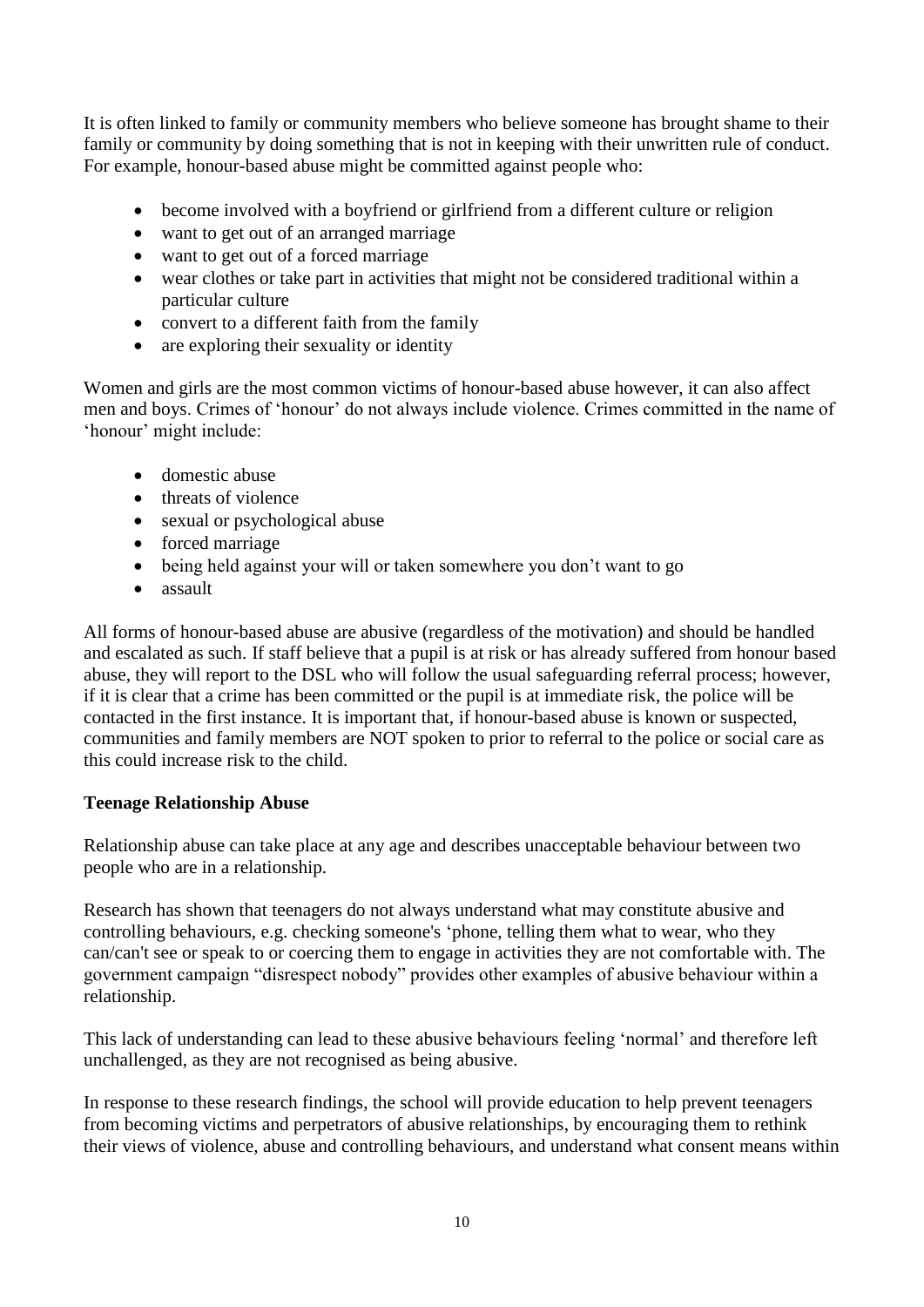their relationships. This will form part of the school's curriculum content in respect of RSE (Relationship Sex Education).

If the school has concerns about a child in respect of relationship abuse, it will report those concerns in line with procedures to the appropriate authorities as a safeguarding concern, a crime or both.

# <span id="page-10-0"></span>**Sexual Violence and Sexual Harassment Between Children**

Sexual violence and sexual harassment (SVSH) can occur between two children of any age and sex from primary to secondary stage and into colleges. It can also occur through a group of children sexually assaulting or sexually harassing a single child or group of children.

Within our school all staff receive training about sexual violence and sexual harassment on and what to do if they have a concern or receive a report. Whilst any report of sexual violence or sexual harassment should be taken seriously, staff are aware it is more likely that girls will be the victims of sexual violence and sexual harassment and more likely it will be perpetrated by boys. This pattern of prevalence will not, however, be an obstacle to ALL concerns being treated seriously. This school has a zero-tolerance approach to SVSH. We are clear that sexual violence and sexual harassment is not acceptable, will never be tolerated and is not an inevitable part of growing up. It cannot be described as 'banter', 'having a laugh' or 'boys being boys'.

We will also take seriously any sharing of sexual images (photos, pictures or drawings) and videos; sexual jokes, comments or taunting either in person or on social media; or on-line sexual harassment.

The child protection policy has a clear procedure dealing with SVSH.

We will follow the "Sexual violence and sexual harassment between children in schools and colleges" advice provided by the DfE.

# [Sexual Violence and Sexual harassment between children in schools and colleges](https://assets.publishing.service.gov.uk/government/uploads/system/uploads/attachment_data/file/1014224/Sexual_violence_and_sexual_harassment_between_children_in_schools_and_colleges.pdf)

We will challenge all contact behaviours that have a sexual nature to them such as pushing or rubbing against, grabbing bottoms, breasts or genitals, pinging or flicking bras, lifting skirts or pulling down trousers and impose appropriate levels of disciplinary action, to be clear that these behaviours are not tolerated or acceptable. Support will be provided to victims of sexual violence and sexual harassment and we will ensure that they are kept safe.

It is clear from the 2021 Ofsted review into SVSH in schools and colleges that the prevalence of abusive and unwanted behaviour is widespread. As such staff in the school will remain vigilant and intervene early to prevent low level behaviours from becoming abusive experiences.

All staff will maintain the attitude that "It could happen here"

# <span id="page-10-1"></span>**Up Skirting**

In 2019 the Voyeurism Offences Act came into force and made the practice of up skirting illegal.

Up skirting is defined as someone taking a picture under another person's clothing without their knowledge, with the intention of viewing their genitals or buttocks, with or without underwear. The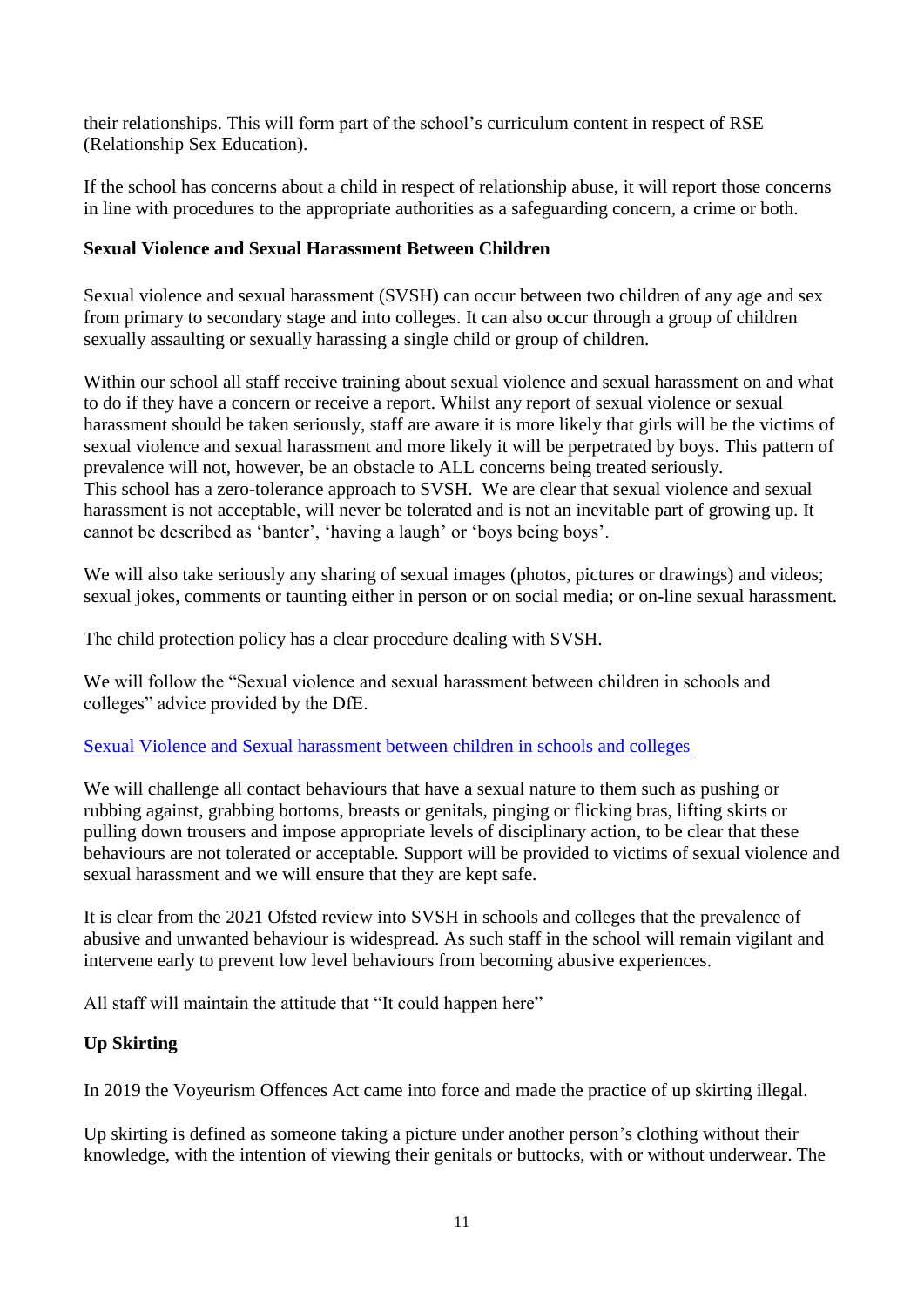intent of up skirting is to gain sexual gratification or to cause the victim humiliation, distress or alarm. It is a criminal offence. Anyone of any gender, can be a victim.

If staff become aware that up skirting has occurred, this will be treated as a sexual offence and reported accordingly to the DSL and onwards to the police.

Behaviours that would be considered as sexual harassment which may be pre-cursors to upskirting, such as the use of reflective surfaces or mirrors to view underwear or genitals, will not be tolerated and the school will respond to these with appropriate disciplinary action and education.

Students who place themselves in positions that could allow them to view underwear, genitals or buttocks, will be moved on. Repeat offenders will be sanctioned according to school policy. These locations could include stairwells, under upper floor walkways, outside changing areas and toilets or sitting on the floor or laying down in corridors.

If technology that is designed for covert placement and could be used to take up skirting or indecent images is discovered in the school, it will be confiscated. If the technology is in location and potentially may have captured images, this will be reported to the police and left in situ so that appropriate forensic measures may be taken to gather evidence.

Any confiscated technology will be passed to the headteacher to decide about what happens to the items. This will be carried out under the principles set out in the government guidance on [searching,](https://assets.publishing.service.gov.uk/government/uploads/system/uploads/attachment_data/file/674416/Searching_screening_and_confiscation.pdf)  [screening and confiscation.](https://assets.publishing.service.gov.uk/government/uploads/system/uploads/attachment_data/file/674416/Searching_screening_and_confiscation.pdf)

If the image is taken on a mobile phone, the phone will be confiscated under the same principles. This may need to be passed to the police for them to investigate, if there is evidence that a crime has been committed.

# <span id="page-11-0"></span>**The Trigger Trio**

The term 'Trigger Trio' has replaced the previous phrase 'Toxic Trio' which was used to describe the issues of domestic violence, mental ill-health and substance misuse which have been identified as common features of families where harm to adults and children has occurred.

The Trigger Trio are viewed as indicators of increased risk of harm to children and young people. In an analysis of Serious Cases Reviews undertaken by Ofsted in 2011, they found that in nearly 75% of these cases two or more of the triggers were present.

These factors will have a contextual impact on the safeguarding of children and young people.

# <span id="page-11-1"></span>**Domestic Abuse**

The Domestic Abuse Act 2021 received Royal Assent on 29 April 2021. The Act introduces the first ever statutory definition of domestic abuse and recognises the impact of domestic abuse on children, as victims in their own right, if they see, hear or experience the effects of abuse. The statutory definition of domestic abuse, based on the previous cross-government definition, ensures that different types of relationships are captured, including ex-partners and family members. The definition captures a range of different abusive behaviours, including physical, emotional and economic abuse and coercive and controlling behaviour. Both the person who is carrying out the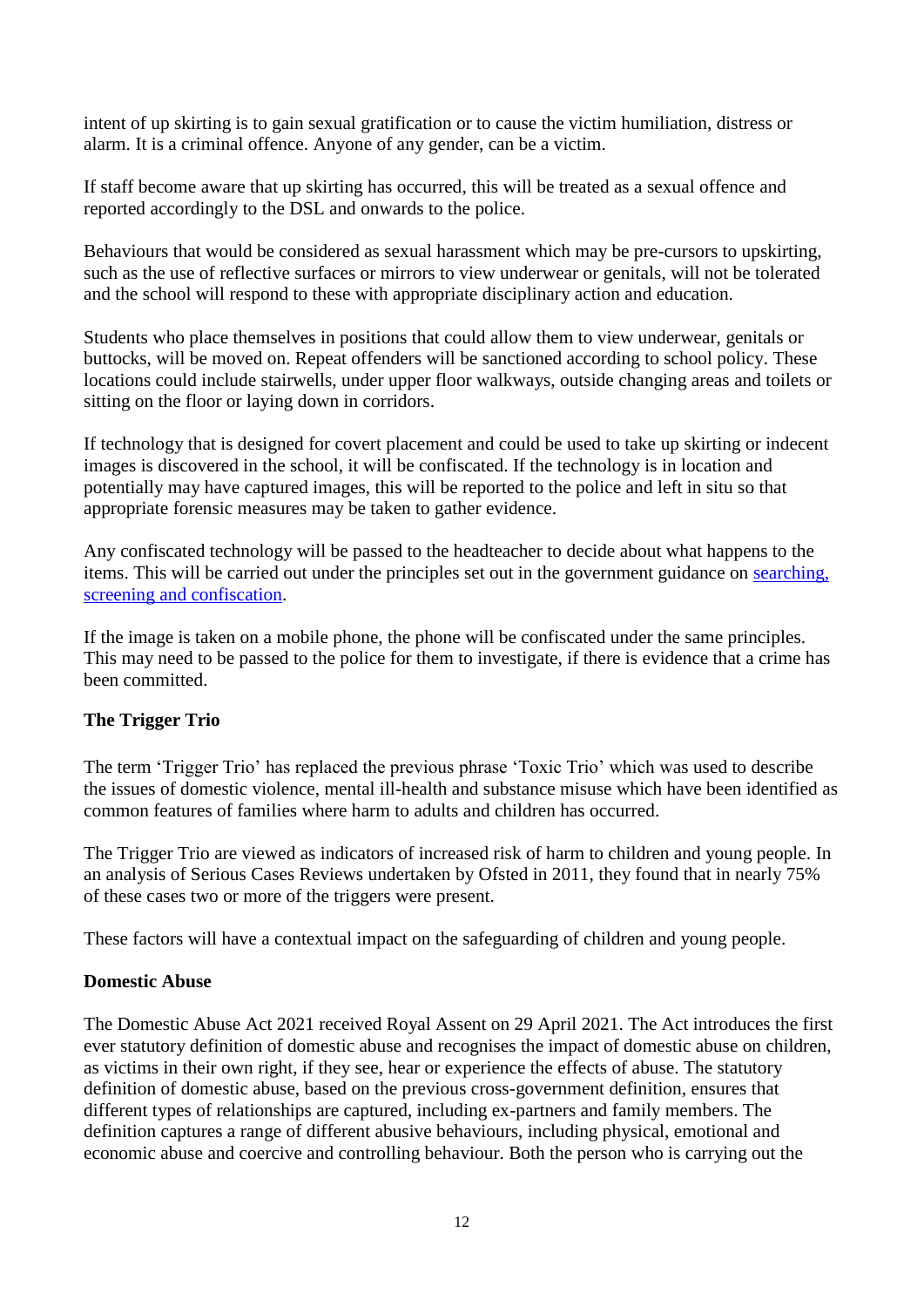behaviour and the person to whom the behaviour is directed towards must be aged 16 or over and they must be "personally connected".

Types of domestic abuse include intimate partner violence, abuse by family members, teenage relationship abuse and child/adolescent to parent violence and abuse. Anyone can be a victim of domestic abuse, regardless of sexual identity, age, ethnicity, socioeconomic status, sexuality or background and domestic abuse can take place inside or outside of the home. The government will issue statutory guidance to provide further information for those working with domestic abuse victims and perpetrators, including the impact on children.

All children can witness and be adversely affected by domestic abuse in the context of their home life where domestic abuse occurs between family members. Experiencing domestic abuse and/or violence can have a serious, long lasting emotional and psychological impact on children. In some cases, a child may blame themselves for the abuse or may have had to leave the family home as a result.

Controlling behaviour is a range of acts designed to make a person subordinate and/or dependent by isolating them from sources of support, exploiting their resources and capacities for personal gain, depriving them of the means needed for independence, resistance and escape and regulating their everyday behaviour.

Coercive behaviour is an act or a pattern of acts of assault, threats, humiliation and intimidation or other abuse that is used to harm, punish, or frighten their victim.

Indicators that a child is living within a relationship with domestic abuse may include:

- being withdrawn
- suddenly behaving differently
- anxiety
- being clingy
- depression
- aggression
- problems sleeping
- eating disorders
- bed wetting
- soiling clothes
- excessive risk taking
- missing school
- changes in eating habits
- obsessive behaviour
- experiencing nightmares
- taking drugs
- use of alcohol
- self-harm
- thoughts about suicide

These behaviours themselves do not indicate that a child is living with domestic abuse but should be considered as indicators that this may be the case.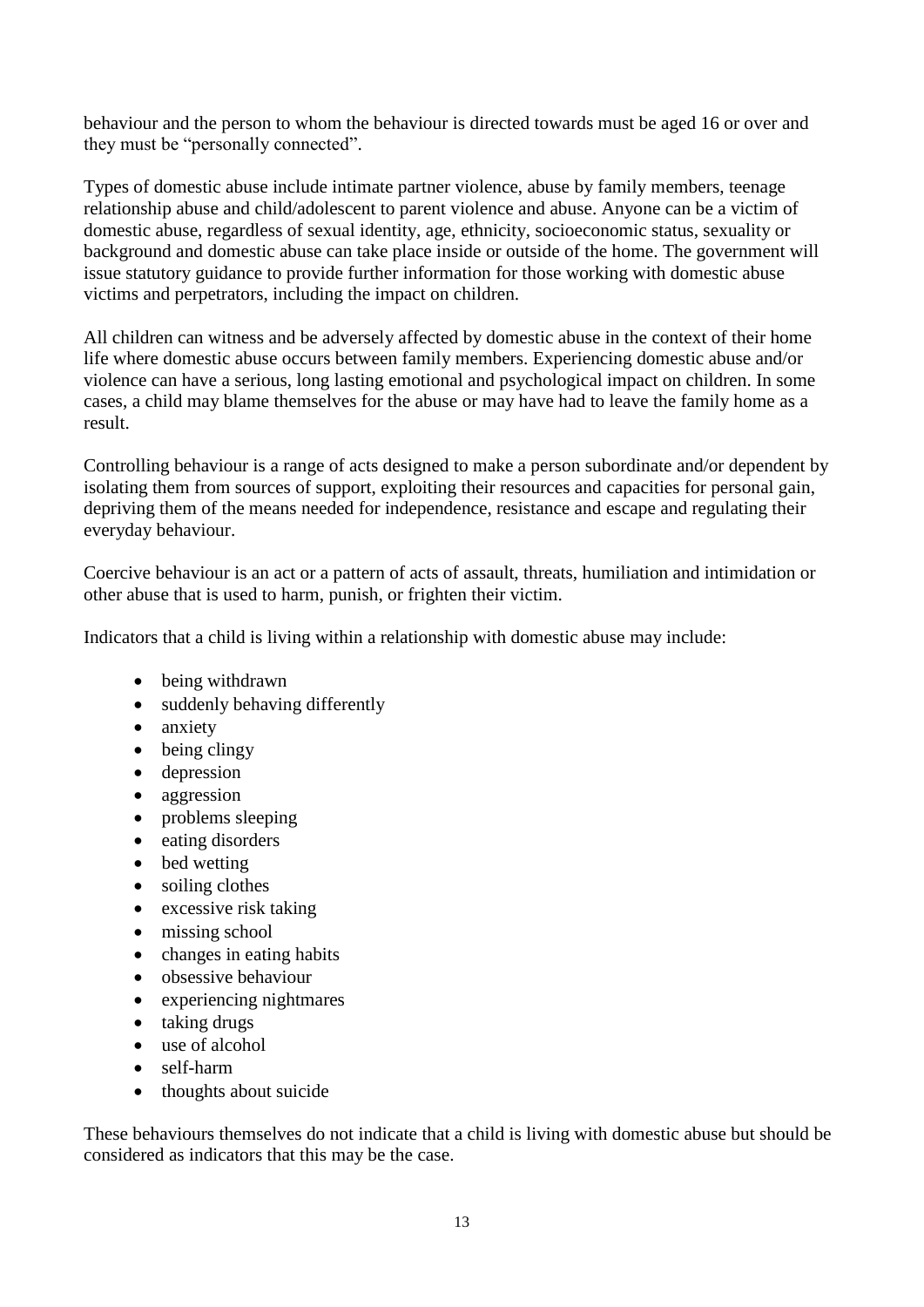If staff believe that a child is living with domestic abuse, this will be reported to the DSL for referral, to be considered by children's social care. Further advice and support can be found from the National Domestic Violence Helpline: Phone number 0808 2000247. The safeguarding team will also consider information updated regularly from the [NSPCC](https://www.nspcc.org.uk/what-is-child-abuse/types-of-abuse/domestic-abuse/) and ['Save Lives](https://safelives.org.uk/knowledge-hub/spotlights/spotlight-3-young-people-and-domestic-abuse) … Ending Domestic Abuse'.

# <span id="page-13-0"></span>**Parental Mental Health**

The term 'mental ill health' is used to cover a wide range of conditions, from eating disorders, mild depression and anxiety to psychotic illnesses such as schizophrenia or bipolar disorder. Parental mental illness does not necessarily have an adverse impact on a child's developmental needs, but it is essential to always assess its implications for each child in the family. It is essential that the diagnosis of a parent's/carer's mental health is not seen as defining the level of risk. Similarly, the absence of a diagnosis does not equate to there being little or no risk.

For children, the impact of poor parental mental health can include:

- The parent's/carer's needs or illnesses taking precedence over the child's needs
- The child's physical and emotional needs being neglected
- The child acting as a young carer for a parent or a sibling
- The child having restricted social and recreational activities
- The child finding it difficult to concentrate, potentially having an impact on educational achievement
- The child missing school regularly as (s) he is being kept home as a companion for a parent/carer
- The child adopting paranoid or suspicious behaviour as they believe their parent's delusions
- Witnessing self-harming behaviour and suicide attempts (including attempts that involve the child)
- Obsessional compulsive behaviours involving the child.

If staff become aware of any of the above indicators, or others that suggest a child is suffering due to parental mental health, the information will be shared with the DSL to consider a referral to children's social care.

# <span id="page-13-1"></span>**Parental Substance Misuse**

Substance misuse applies to the misuse of alcohol as well as 'problem drug use', defined by the Advisory Council on the Misuse of Drugs as drug use which has: 'serious negative consequences of a physical, psychological, social and interpersonal, financial or legal nature for users and those around them.

Parental substance misuse of drugs or alcohol becomes relevant to child protection when substance misuse and personal circumstances indicate that their parenting capacity is likely to be seriously impaired or that undue caring responsibilities are likely to be falling on a child in the family.

For children, the impact of parental substance misuse can include: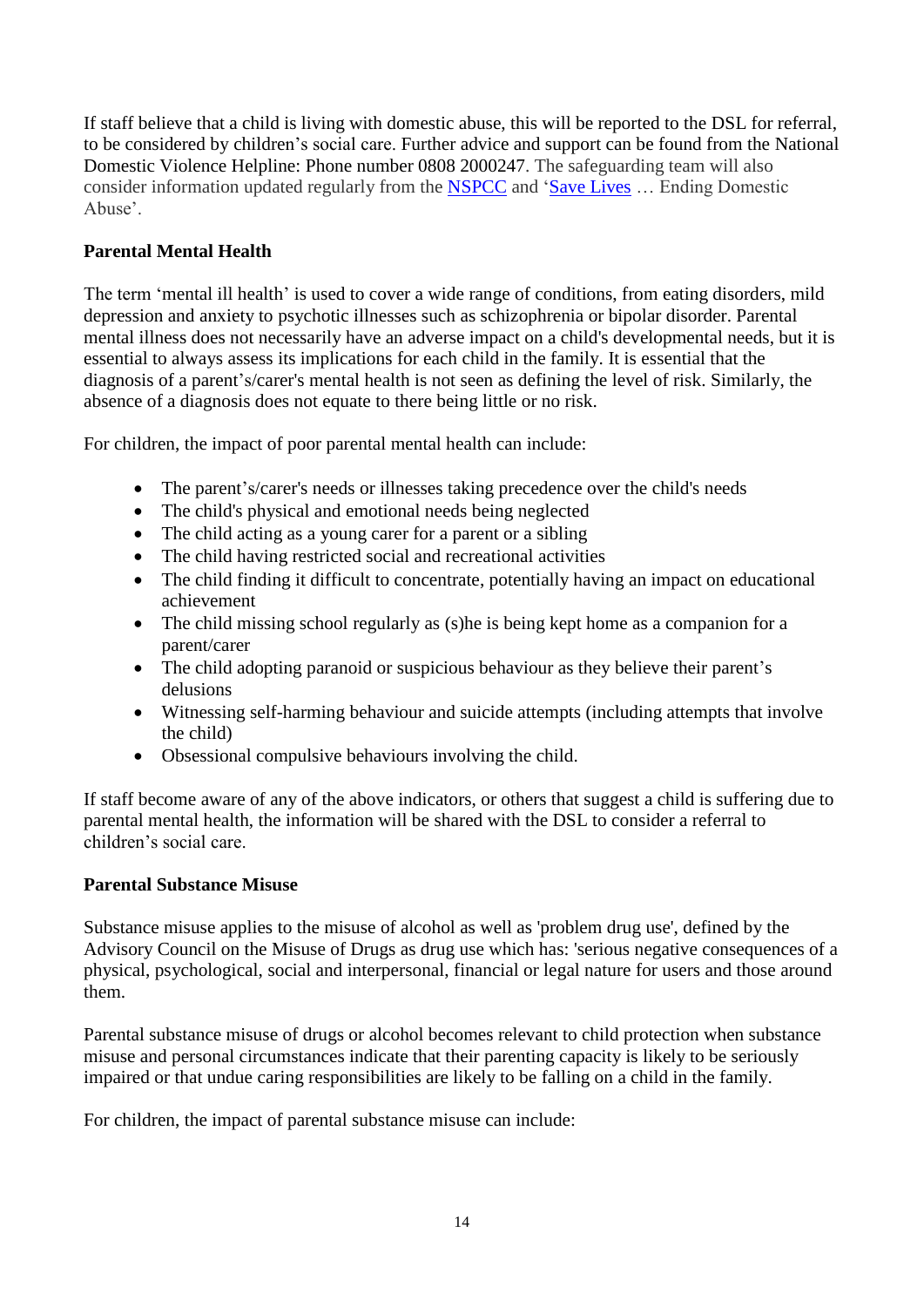- Inadequate food, heat and clothing for children (family finances used to fund adult's dependency)
- Lack of engagement or interest from parents in their development, education or wellbeing
- Behavioural difficulties- inappropriate display of sexual and/or aggressive behaviour
- Bullying (including due to poor physical appearance)
- Isolation finding it hard to socialise, make friends or invite them home
- Tiredness or lack of concentration
- Child talking of or bringing into school drugs or related paraphernalia
- Injuries /accidents (due to inadequate adult supervision)
- Taking on a caring role
- Continued poor academic performance including difficulties completing homework on time
- Poor attendance or late arrival.

These behaviours themselves do not indicate that a child's parent is misusing substances but should be considered as indicators that this may be the case.

If staff believe that a child is living with parental substance misuse, this will be reported to the designated safeguarding lead for referral to children's social care to be considered.

# <span id="page-14-0"></span>**Young Carers**

As many as 1 in 12 children and young people provide care for another person. This could be a parent, a relative or a sibling and for different reasons such as disability, chronic illness, mental health needs, or adults who are misusing drugs or alcohol.

Students who provide care for another are Young Carers. These young people can miss out on opportunities, and the requirement to provide care can impact on school attendance or punctuality, limit time for homework, leisure activities and social time with friends.

As a school we may refer a young carer to children's social care for a carers assessment to be carried out. We will consider support that can be offered and make use of the resources and guidance from our local [New Forest Young Carers Community First](https://www.cfirst.org.uk/wellbeing/young-carers/)

# <span id="page-14-1"></span>**Missing, Exploited and Trafficked Children (MET)**

Within Hampshire, the acronym MET is used to identify all children who are missing; believed to be at risk of or are being exploited; or who are at risk of or are being trafficked. Given the close links between all these issues, there has been a considered response to view them as potentially linked, so that cross over of risk is not missed.

# <span id="page-14-2"></span>**Children Missing from Education**

Patterns of children missing education can be an indicator of either abuse or safeguarding risks. A relatively short length of time a child is missing does not reduce risk of harm to that child, and all absence or non-attendance should be considered with other known factors or concerns.

Early intervention is necessary to identify the existence of any underlying safeguarding risk and to help prevent the risks of a child going missing in future. Staff should be aware of their school's unauthorised absence and children missing from education procedures.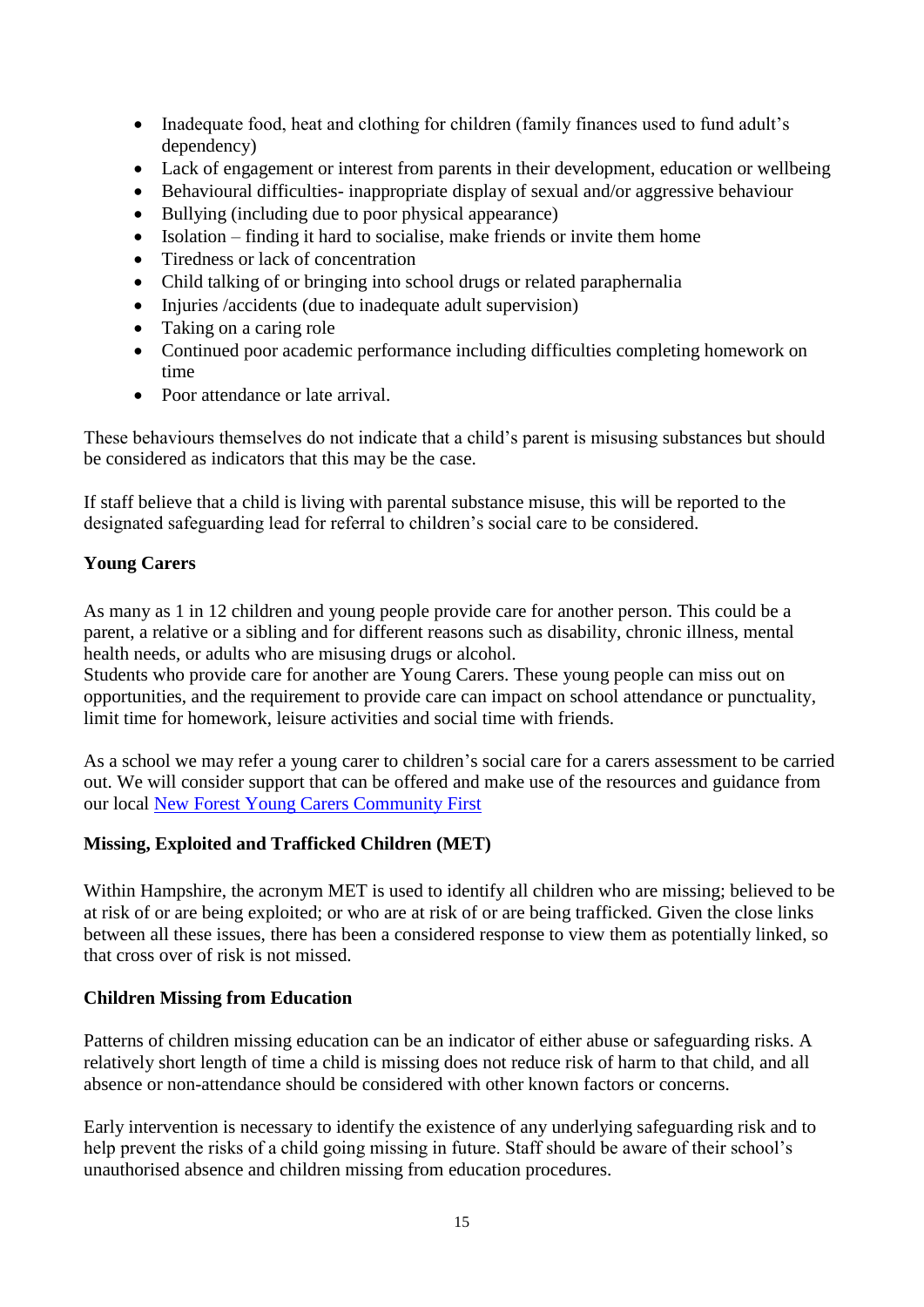DSL's and staff should consider:

If a child is missing lessons is there any pattern in the lessons that are being missed? Is this more than avoidance of a subject or a teacher? Does the child remain on the school site or are they absent from the site?

Depending on the answer to these questions, further consideration may include:

- Is the child being exploited during this time?
- Are they late because of a caring responsibility?
- Have they been directly or indirectly affected by substance misuse?
- Are other pupils routinely missing the same lessons and does this raise other risks or concerns such as SVSH between pupils, exploitation, gang behaviour or substance misuse?
- Is the lesson being missed one that would cause bruising or injuries to become visible?

Single missing days: Is there a pattern in the day missed? Is it before or after the weekend suggesting the child is away from the area? Are there specific lessons or members of staff on these days? Is the parent informing the school of the absence on the day? Are missing days reported back to parents to confirm their awareness?

- Is the child being sexually exploited during this day?
- Is the child avoiding abusive behaviour from peers or staff on this day?
- Do the parents appear to be aware and are they condoning the behaviour?
- Are the pupil's peers making comments or suggestions as to where the pupil is?
- Can the parent be contacted and made aware?

Continuous missing days: Has the school been able to make contact with the parent(s)? Is medical evidence being provided? Are siblings attending school (either our or local schools)?

- Did we have any concerns about radicalisation, FGM, forced marriage, honour- based violence, sexual exploitation?
- Have we had any concerns about physical or sexual abuse?
- Does the parent have any known medical needs? Is the child safe?

The school will view absence as both a safeguarding issue and an educational outcomes issue. The school may take steps that could result in legal action for attendance, or a referral to children's social care, or both.

### <span id="page-15-0"></span>**Children Missing from Home or Care**

It is known that children who go missing are at risk of suffering significant harm, and there are specific risks around children running away and the risk of sexual exploitation. The Hampshire Police Force, as the lead agency for investigating and finding missing children, will respond to children going missing based on on-going risk assessments in line with current guidance.

The police definition of 'missing' is: "Anyone whose whereabouts cannot be established will be considered as missing until located, and their well-being or otherwise confirmed."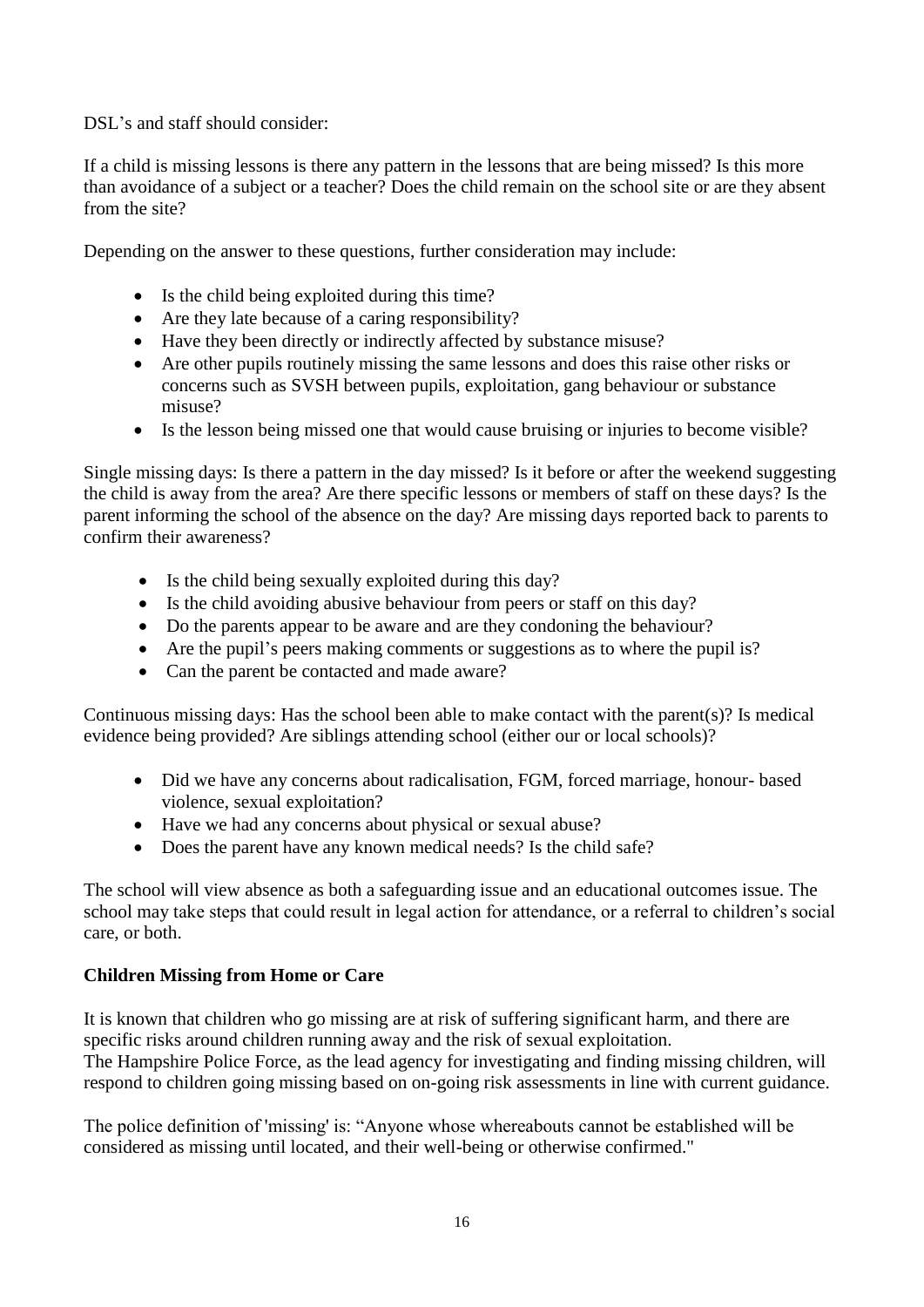Various categories of risk should be considered, and Hampshire Local Safeguarding Children's Partnership provides further guidance.

Local authorities have safeguarding duties in relation to children missing from home and should work with the police to risk assess and analyse data for patterns that indicate particular concerns and risks.

The police will prioritise all incidents of missing children as medium or high risk. Where a child is recorded as being absent, the details will be recorded by the police, who will also agree review times and any on-going actions with person reporting.

A missing child incident would be prioritised as 'high risk' where:

- the risk posed is immediate and there are substantial grounds for believing that the child is in danger through their own vulnerability; or
- the child may have been the victim of a serious crime; or
- the risk posed is immediate and there are substantial grounds for believing that the public is in danger.

The high-risk category requires the immediate deployment of police resources.

Authorities need to be alert to the risk of sexual exploitation or involvement in drugs, gangs or criminal activity, trafficking and to be aware of local "hot spots", as well as concerns about any individuals with whom children might runaway.

Child protection procedures must be initiated in collaboration with children's social care services whenever there are concerns that a child who is missing may be suffering, or likely to suffer, significant harm.

Within any case of children who are missing both push and pull factors will need to be considered. Push factors include:

- Conflict with parents/carers
- Feeling powerless
- Being bullied/abused
- Being unhappy/not being listened to
- The Trigger Trio (domestic abuse, parental mental ill health and parental substance misuse)

Pull factors include:

- Wanting to be with family/friends
- Drugs, money and any exchangeable item
- Peer pressure
- For those who have been trafficked into the United Kingdom as unaccompanied asylumseeking children, there will be pressure to contact their trafficker.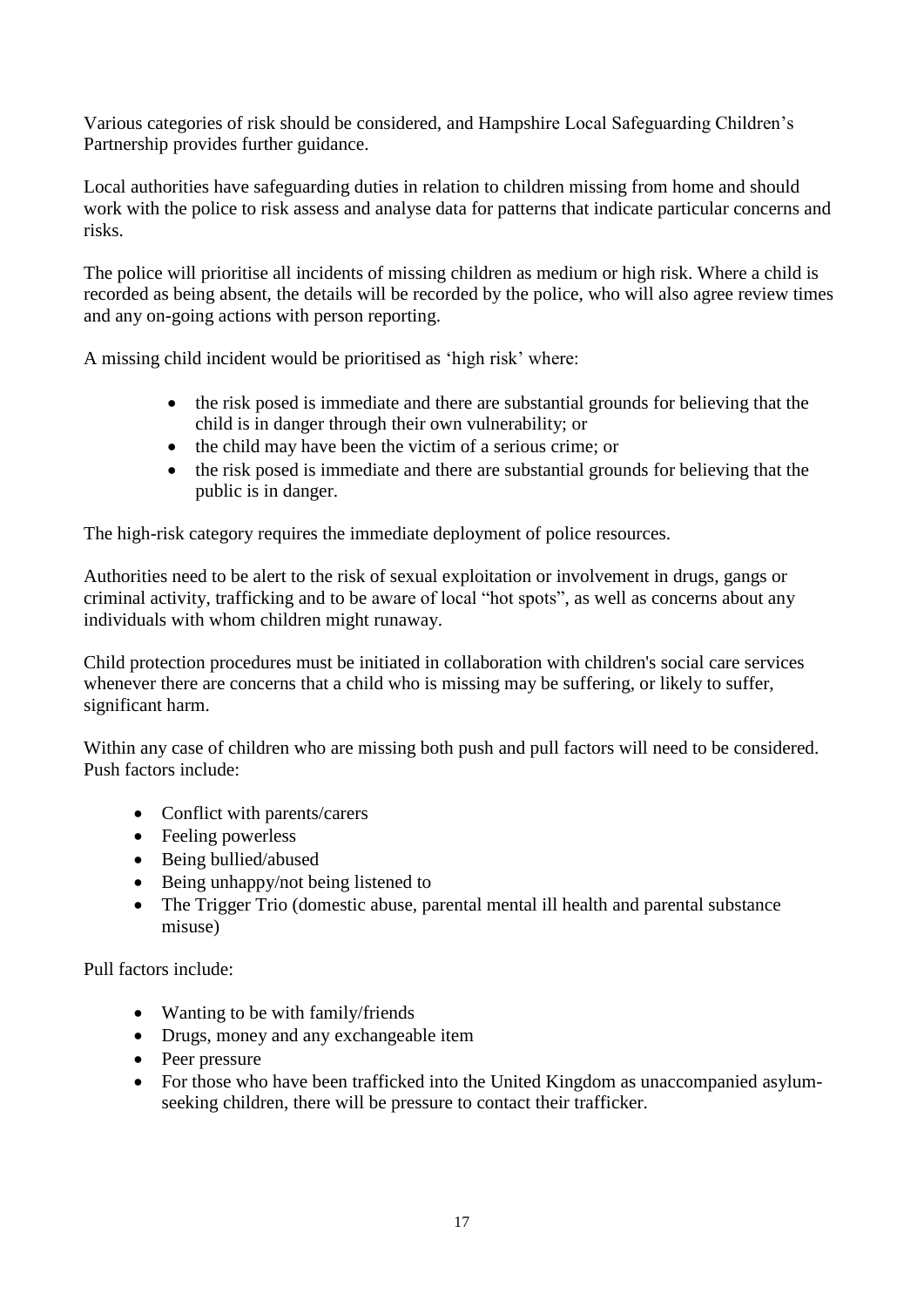We will inform all parents of children who are absent (unless the parent has informed us). If the parent is also unaware of the location of their child, and the definition of missing is met, we will either support the parent to contact the police to inform them or do so ourselves with urgency.

# <span id="page-17-0"></span>**Child Sexual Exploitation (CSE)**

CSE is a form of child sexual abuse. Sexual abuse may involve physical contact, including assault by penetration (for example, rape or oral sex) or nonpenetrative acts such as masturbation, kissing, rubbing, and touching outside clothing. It may include non-contact activities, such as involving children in the production of sexual images, forcing children to look at sexual images or watch sexual activities, encouraging children to behave in sexually inappropriate ways or grooming a child in preparation for abuse including via the internet.

CSE can occur over time or be a one-off occurrence and may happen without the child's immediate knowledge e.g. through others sharing videos or images of them on social media.

CSE can affect any child, who has been coerced into engaging in sexual activities. This includes 16 and 17-year olds who can legally consent to have sex. Some children may not realise they are being exploited e.g. they believe they are in a genuine romantic relationship. (from KCSiE)

- Exploitation can be isolated (one-on-one) or organised group/criminal activity.
- There can be a big age gap between victim and perpetrator, but it can also be peer-onpeer.
- Boys can be targeted just as easily as girls this is not gender specific.
- **•** Perpetrators can be women and not just men.
- Exploitation can be between males and females or between the same genders
- Children with learning difficulties can be particularly vulnerable to exploitation as can children from particular groups, e.g. looked after children, young carers, children who have a history of physical, sexual emotional abuse or neglect or mental health problems; children who use drugs or alcohol, children who go missing from home or school, children involved in crime, children with parents/carers who have mental health problems, learning difficulties/other issues, children who associate with other children involved in exploitation.

However, it is important to recognise that any child can be targeted.

Indicators a child may be at risk of CSE include:

- going missing for periods of time or regularly coming home late;
- regularly missing school or education or not taking part in education;
- appearing with unexplained gifts or new possessions;
- associating with other young people involved in exploitation;
- having older boyfriends or girlfriends;
- suffering from sexually transmitted infections or becomes pregnant;
- mood swings or changes in emotional wellbeing;
- drug and alcohol misuse;
- displaying inappropriate sexualised behaviour.

CSE can happen to a child of any age, gender, ability or social status. Often the victim of CSE is not aware that they are being exploited and do not see themselves as a victim.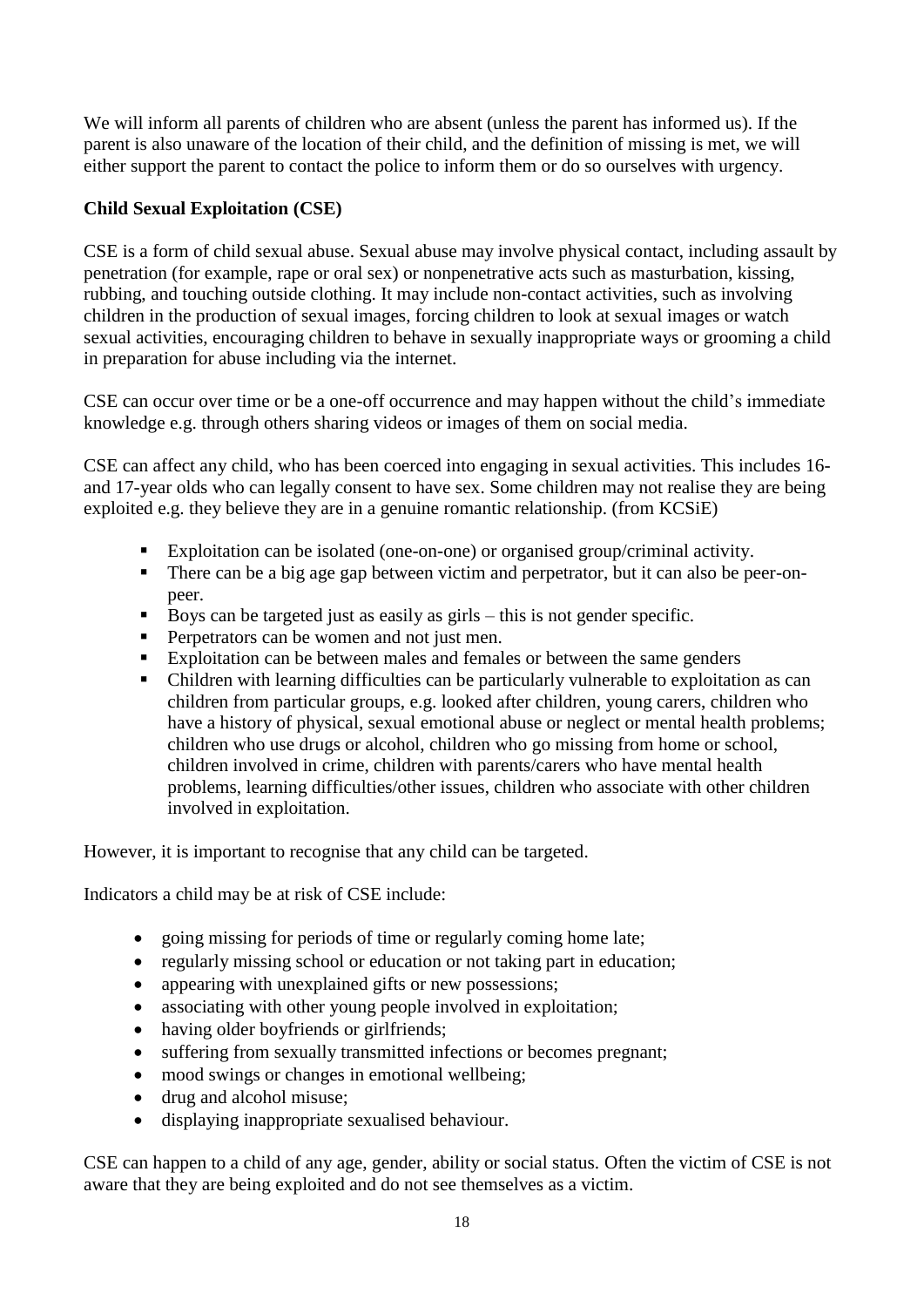CSE can be a one-off occurrence or a series of incidents over time and range from opportunistic to complex organised abuse. It can involve force and/or enticement-based methods of compliance and may, or may not, be accompanied by violence or threats of violence.

We educate all staff in the signs and indicators of sexual exploitation. Children who have been exploited will need additional support to help maintain them in education. We use the child exploitation risk assessment form [\(CERAF\)](http://www.hampshiresafeguardingchildrenboard.org.uk/user_controlled_lcms_area/uploaded_files/SERAF%20Risk%20Assessment%20Form%20UPDATED%20Sept%202015%20%282%29.doc) and [associated guidance](http://www.hampshiresafeguardingchildrenboard.org.uk/user_controlled_lcms_area/uploaded_files/SERAF%20Risk%20Assessment%20-%20Scoring%20Guidance_%28HF000005713337%29.doc) from the Hampshire Safeguarding Children Partnership to identify pupils who are at risk; the DSL will share this information as appropriate with children's social care.

We recognise that we may have information or intelligence that could be used to both protect children and prevent risk. Any relevant information that we have will be shared on the community partnership information (CPI) form which can be downloaded from <https://www.safe4me.co.uk/portfolio/sharing-information/>

# <span id="page-18-0"></span>**Child Criminal Exploitation (Including County Lines)**

Child Criminal Exploitation (CCE) is defined as 'where an individual or group takes advantage of an imbalance of power to coerce, control, manipulate or deceive a child or young person under the age of 18 into any criminal activity (a) in exchange for something the victim needs or wants, and/or (b) for the financial or other advantage of the perpetrator or facilitator and/or (c) through violence or threat of violence. The victim may have been criminally exploited even if the activity appears consensual. Child Criminal Exploitation does not always involve physical contact, it can occur through the use of technology'.

The exploitation of children and young people for crime is not a new phenomenon as evidenced by Fagan's gang in Charles Dickens book, Oliver Twist. Children under the age of criminal responsibility, or young people who have increased vulnerability due to push: pull factors who are manipulated, coerced or forced into criminal activity provide opportunity for criminals to distance themselves from crime.

It is important to note that the experience of girls who are criminally exploited can be very different to that of boys. The indicators may not be the same, however professionals should be aware that girls are at risk of criminal exploitation too. It is also important to note that both boys and girls being criminally exploited may be at higher risk of sexual exploitation.

A current trend in criminal exploitation of children and young people is 'county lines' which refer to a 'phone line through which drug deals can be made. An order is placed on the number and typically a young person will deliver the drugs to the specified address and collect the money for the deal. These lines are owned and managed by organised crime gangs, often from larger cities, who are expanding their markets into rural areas. Children are often recruited to move drugs and money between locations and are known to be exposed to techniques such as 'plugging', where drugs are concealed internally to avoid detection. Children can easily become trapped by this type of exploitation, as county lines gangs create drug debts and can threaten serious violence and kidnap towards victims (and their families) if they attempt to leave the county lines network.

Indicators that a child may be criminally exploited include: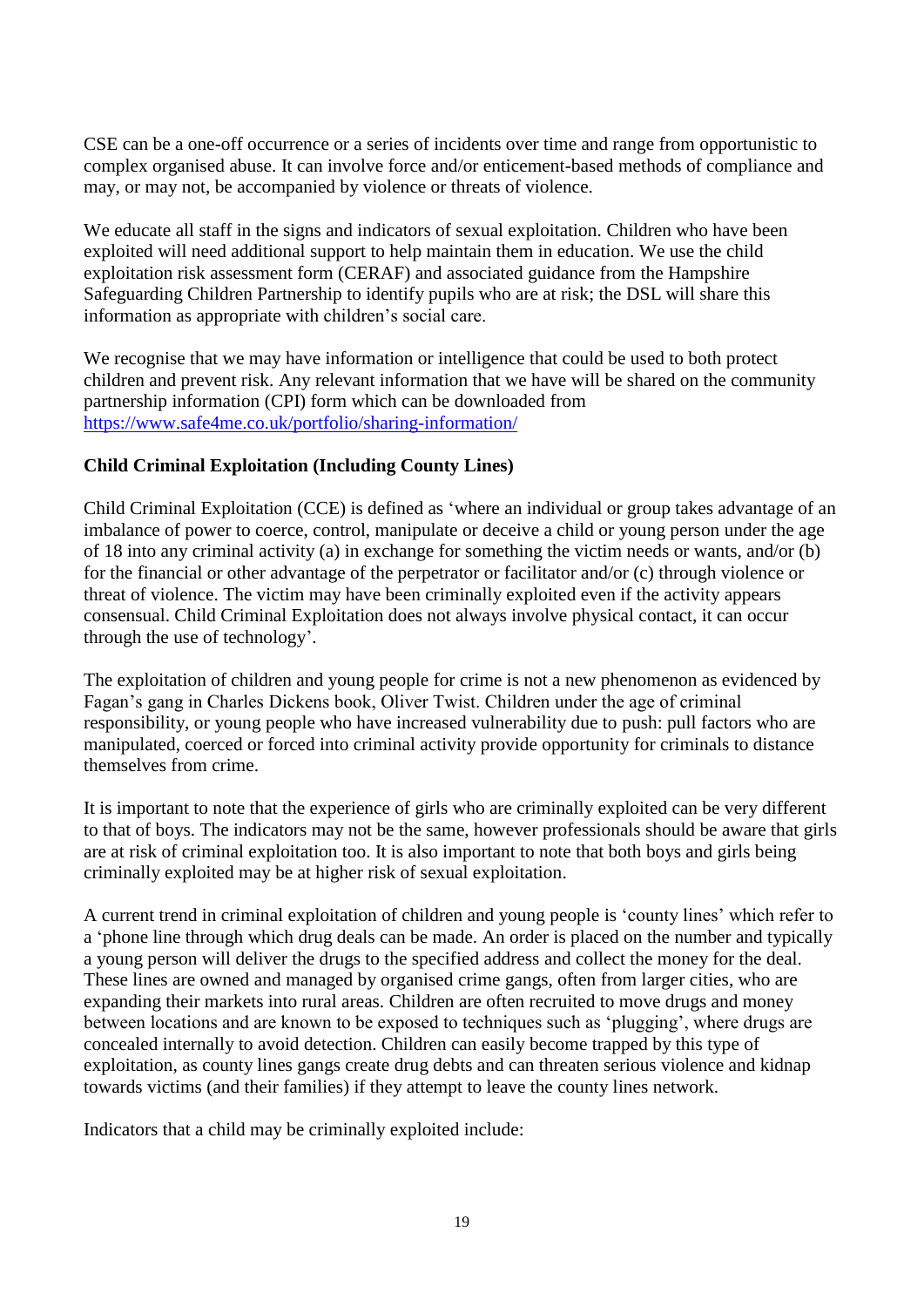- Increase in **Missing episodes** particular key as children can be missing for days and drug run in other counties
- Having unexplained amounts of money, **new high cost items** and multiple mobile phones
- Increased social media and phone/text use, almost always secretly
- **Older males** in particular seen to be hanging around and driving
- Having injuries that are unexplained and being unwilling to have them looked at
- Increase in aggression, violence and fighting
- Carrying **weapons** knives, baseball bats, hammers, acid
- Travel receipts that are unexplained
- **Significant missing** from education and disengaging from previous positive peer groups
- Association with other young people involved in exploitation
- Children who misuse drugs and alcohol
- Parent concerns and significant changes in behaviour that affect emotional wellbeing

We will treat any child who may be criminally exploited as a victim in the first instance and using the CERAF form and guidance in our referral to children's social care. If a referral to the police is also required, as crimes have been committed on the school premises, these will also be made. Children who have been exploited will need additional support to help maintain them in education

If there is information or intelligence about child criminal exploitation, we will report this to the police via the community partnership information form. <https://www.safe4me.co.uk/portfolio/sharing-information/>

# <span id="page-19-0"></span>**Serious Violence**

Serious violence is becoming a factor for those who are involved in criminal exploitation. It can also be an indication of gang involvement and criminal activity.

All staff will be made aware of indicators, which may signal that pupils, or members of their families, are at risk from or involved with serious violent crime.

These indications can include but are not limited to: increased absence from school; a change in friendships or relationships with older individuals or groups; a significant decline in performance; signs of self-harm; significant change in wellbeing; signs of assault; unexplained injuries; unexplained gifts and/or new possessions; possession of weapons.

Staff should be aware of the range of risk factors which increase the likelihood of involvement in serious violence, such as being male, having been frequently absent or permanently excluded from school, having experienced child maltreatment and having been involved in offending, such as theft or robbery.

Advice for staff can be found in in the Home Office's [Preventing youth violence and gang](https://www.gov.uk/government/publications/advice-to-schools-and-colleges-on-gangs-and-youth-violence)  [involvement.](https://www.gov.uk/government/publications/advice-to-schools-and-colleges-on-gangs-and-youth-violence)

We have a duty to not only prevent the individual from engaging in criminal activity, but also to safeguard others who may be harmed by their actions.

We will report concerns of serious violence to police and social care.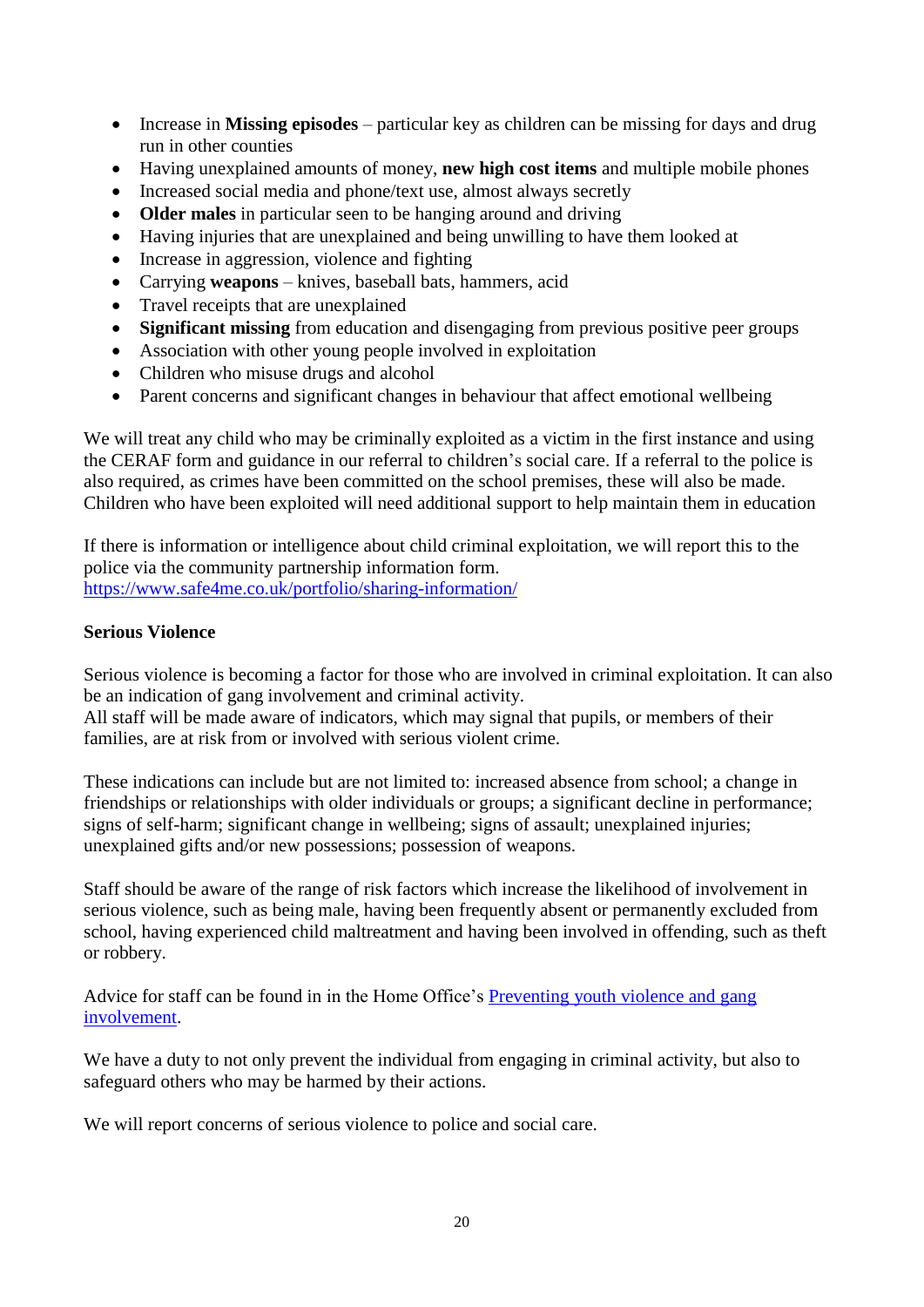If there is information or intelligence about potential serious violence, we will report this to the police via the community partnership information form. <https://www.safe4me.co.uk/portfolio/sharing-information/>

# <span id="page-20-0"></span>**Trafficked Children and Modern Slavery**

Modern slavery encompasses human trafficking and slavery, servitude and forced or compulsory labour. Exploitation can take many forms, including sexual exploitation, forced labour, slavery, servitude, forced criminality and the removal of organs.

Human trafficking is defined by the UNHCR in respect of children as a process that is a combination of:

- Movement (including within the UK)
- Control, through harm / threat of harm or fraud
- For the purpose of exploitation

Any child transported for exploitative reasons is considered to be a trafficking victim. There is significant evidence that children (both of UK and other citizenship) are being trafficked internally within the UK and this is regarded as a more common form of trafficking in the UK. There are a number of indicators which suggest that a child may have been trafficked into the UK and may still be controlled by the traffickers or receiving adults. These are as follows:

- Shows signs of physical or sexual abuse, and/or has contracted a sexually transmitted infection or has an unwanted pregnancy
- Has a history of going missing and unexplained moves
- Is required to earn a minimum amount of money every day
- Works in various locations
- Has limited freedom of movement
- Appears to be missing for periods
- Is known to beg for money
- Is being cared for by adult/s who are not their parents and the quality of the relationship between the child and their adult carers is not good
- Is one among a number of unrelated children found at one address
- Has not been registered with or attended a GP practice
- Is excessively afraid of being deported.

For those children who are internally trafficked within the UK indicators include:

- Physical symptoms (bruising indicating either physical or sexual assault)
- Prevalence of a sexually transmitted infection or unwanted pregnancy
- Reports from reliable sources suggesting the likelihood of involvement in sexual exploitation/the child has been seen in places known to be used for sexual exploitation
- Evidence of drug, alcohol or substance misuse
- Being in the community in clothing unusual for a child i.e. inappropriate for age, or borrowing clothing from older people
- Relationship with a significantly older partner
- Accounts of social activities, expensive clothes, mobile phones or other possessions with no plausible explanation of the source of necessary funding
- Persistently missing, staying out overnight or returning late with no plausible explanation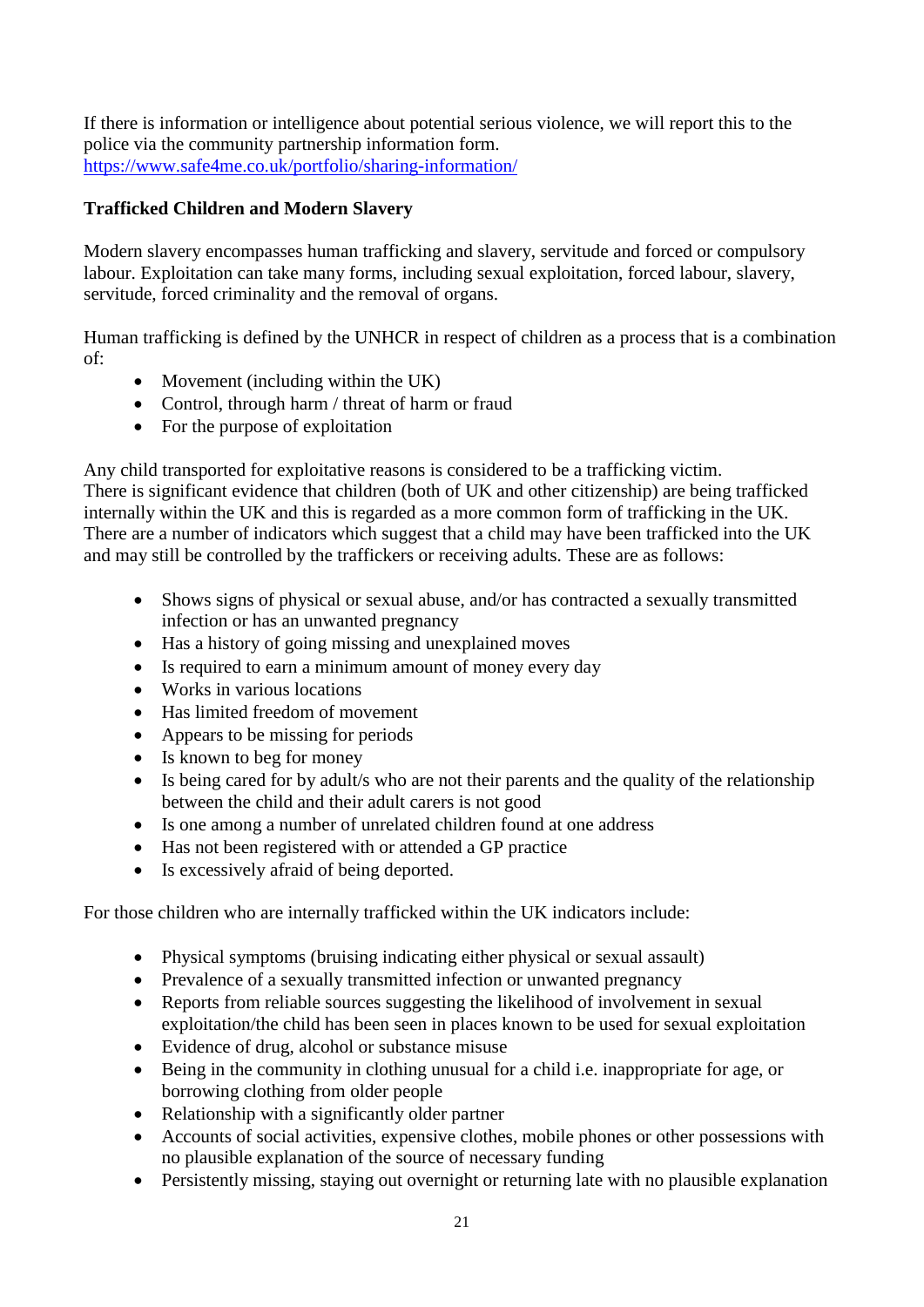- Returning after having been missing, looking well cared for despite having not been at home
- Having keys to premises other than those known about
- Low self- image, low self-esteem, self-harming behaviour including cutting, overdosing, eating disorder, promiscuity
- Truancy / disengagement with education
- Entering or leaving vehicles driven by unknown adults
- Going missing and being found in areas where the child or young person has no known links; and/or
- Possible inappropriate use of the internet and forming on-line relationships, particularly with adults.

These behaviours themselves do not indicate that a child is being trafficked but should be considered as indicators that this may be the case.

When considering modern slavery, there is a perception that this is taking place overseas. The government estimates that tens of thousands of slaves are in the UK today.

Young people being forced to work in restaurants, nail bars, car washes and harvesting fruit, vegetables or other foods may have all been slaves 'hiding in plain sight' within the U.K and rescued from slavery. Other forms of slavery such as sex slaves or household slaves are more hidden but have also been rescued within the UK.

If staff believe that a child is being trafficked or is a slave, this will be reported to the designated safeguarding lead for referral to be considered to children's social care.

# <span id="page-21-0"></span>**Child Abduction**

Child abduction is the unauthorised removal or retention of a minor from a parent or anyone with legal responsibility for the child. Child abduction can be committed by parents or other family members; by people known but not related to the victim (such as neighbours, friends and acquaintances); and by strangers. Further information is available at: www.actionagainstabduction.org

When we consider who is abducted and who abducts

- Nearly three-quarters of children abducted abroad by a parent are aged between 0 and 6 years-old
- Roughly equal numbers are boys and girls
- Two-thirds of children are from minority ethnic groups.
- 70% of abductors are mothers. The vast majority have primary care or joint primary care for the child abducted.
- Many abductions occur during school holidays when a child is not returned following a visit to the parent's home country (so-called 'wrongful retentions')

If we become aware of an abduction, we will follow the HIPS (Hampshire, Isle of Wight, Portsmouth and Southampton) procedure and contact the police and children's social care (if they are not already aware).

If we are made aware of a potential risk of abduction, we will seek advice and support from police and children's social care to confirm that they are aware and seek clarity on what actions we are able to take.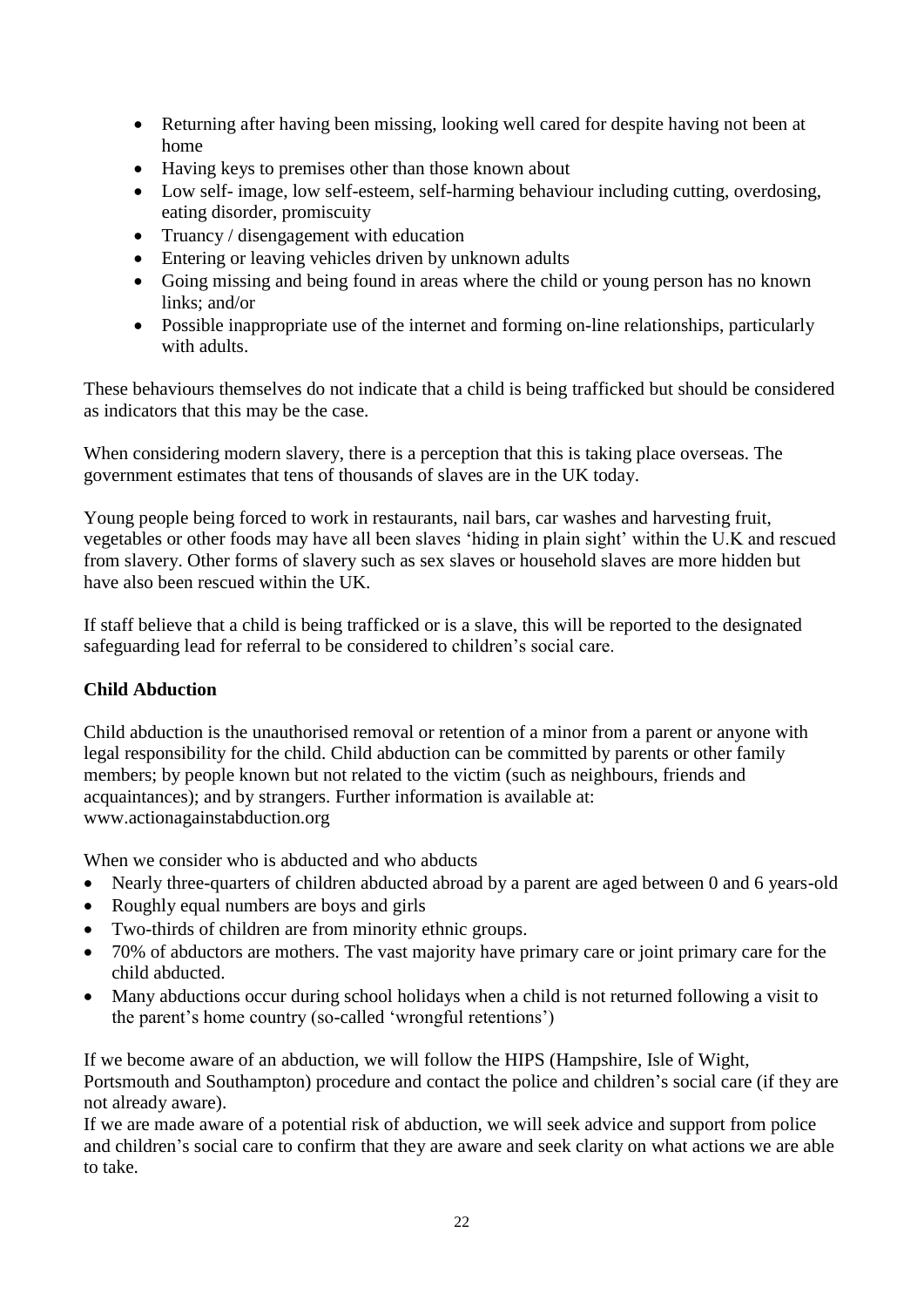# <span id="page-22-0"></span>**Returning Home from Care**

When children are taken into care, consideration may be given in the future to those children being returned to the care of their parents, or one of their parents. Other children are placed in care on a voluntary basis by the parents and they are able to remove their voluntary consent.

While this is a positive experience for many children who have returned to their families, for some there are different challenges and stresses in this process.

As a school, if we are aware of one of our children who is looked after is returning to their home, we will consider what support we can offer and ensure as a minimum that the child has a person, that they trust, who they can talk to or share their concerns with. Our Designated Teacher for looked after and previously looked after children has responsibility for this role in school alongside the safeguarding team the tutor of that student.

# <span id="page-22-1"></span>**Technologies**

Technological hardware and software are developing continuously with an increase in functionality of devices that people use. The majority of children use online tools to communicate with others locally, nationally and internationally. Access to the Internet and other tools that technology provides is an invaluable way of finding, sharing and communicating information. While technology itself is not harmful, it can be used by others to make children vulnerable and to abuse them. The breadth of issues classified within online safety is considerable, but can be categorised into four areas of risk:

- **content**: being exposed to illegal, inappropriate or harmful content, for example: pornography, fake news, racism, misogyny, self-harm, suicide, anti-Semitism, radicalisation and extremism.
- **contact**: being subjected to harmful online interaction with other users; for example: peer to peer pressure, commercial advertising and adults posing as children or young adults with the intention to groom or exploit them for sexual, criminal, financial or other purposes.
- **conduct**: personal online behaviour that increases the likelihood of, or causes, harm; for example, making, sending and receiving explicit images (e.g. consensual and non-consensual sharing of nudes and semi-nudes and/or pornography, sharing other explicit images and online bullying; and
- **commerce** risks such as online gambling, inappropriate advertising, phishing and or financial scams.

# <span id="page-22-2"></span>**Online Safety and Social Media**

With the current speed of on-line change, some parents and carers have only a limited understanding of online risks and issues. Parents may underestimate how often their children come across potentially harmful and inappropriate material on the internet and may be unsure about how to respond. Some of the risks could be:

- unwanted contact
- grooming
- online bullying including sexting
- digital footprint
- accessing and generating inappropriate content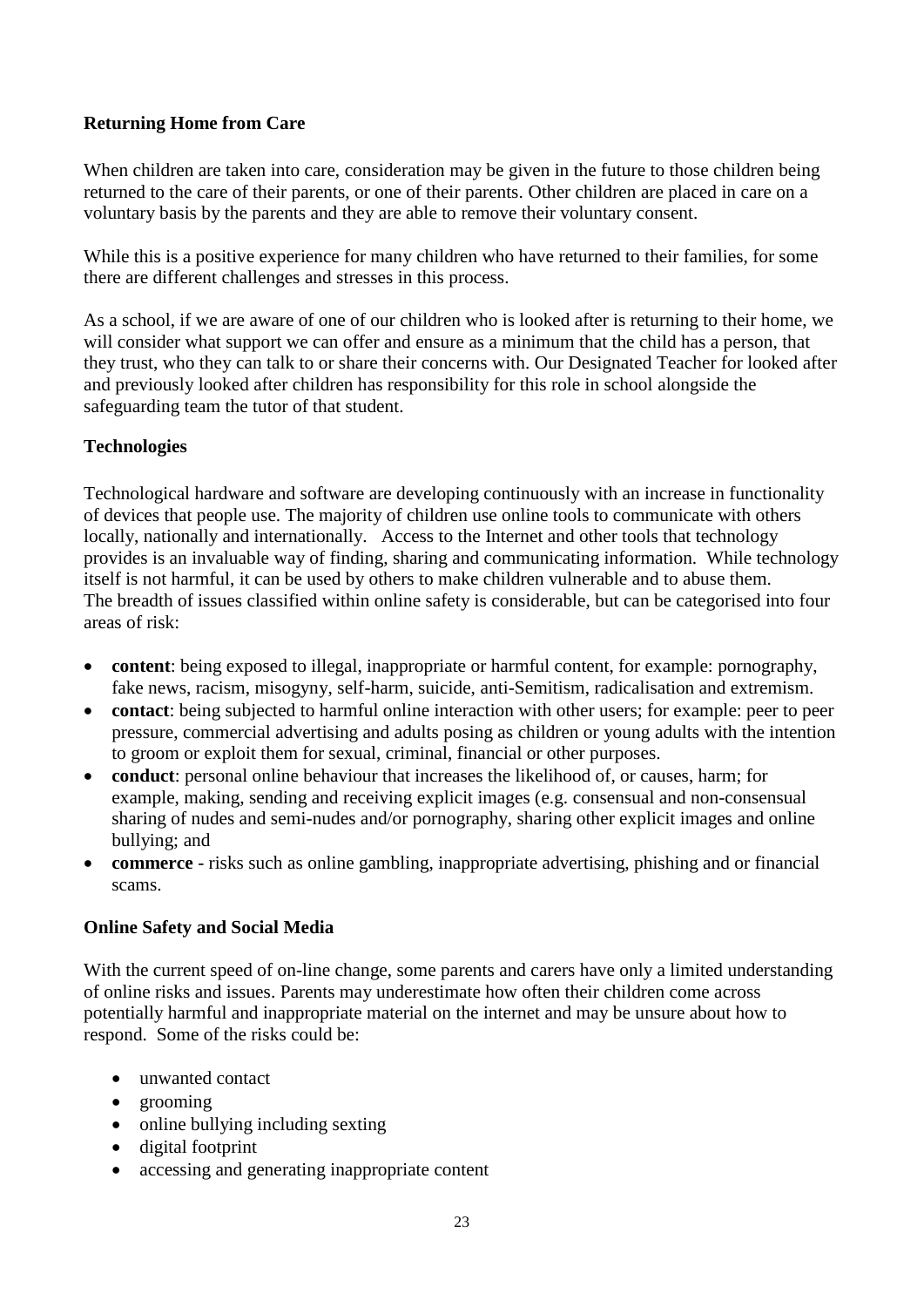The school will therefore seek to provide information and awareness to both pupils and their parents through:

- Acceptable use agreements for children, teachers, parents/carers and governors
- Curriculum activities involving raising awareness around staying safe online
- PSHE and RSE programme
- Tutorial and pastoral sessions
- Information included in letters, newsletters, web site and the virtual learning environment
- Information evenings for parents/carers
- High profile events / campaigns e.g. Safer Internet Day
- Building awareness around information that is held on relevant web sites and or publications
- Livestreaming policy

We shall seek the support of parents and carers in properly supervising their child's online activity when not in school and recognise that we do not have the capacity to police use of technology outside of school hours on parents/carers behalf.

# <span id="page-23-0"></span>**Cyberbullying**

Central to the school's anti-bullying policy is the principle that '*bullying is always unacceptable'* and that '*all pupils have a right not to be bullied*'.

The school also recognises that it must take note of bullying perpetrated outside school which has an impact within the school; therefore, once aware we will respond to any cyber-bullying carried out by pupils when they are away from the site.

Cyber-bullying is defined as 'an aggressive, intentional act carried out by a group or individual using electronic forms of contact repeatedly over time against a victim who cannot easily defend himself/herself.'

By cyber-bullying, we mean bullying by electronic media:

- Bullying by texts or messages or calls on mobile 'phones
- The use of mobile 'phone cameras to cause distress, fear or humiliation
- Posting threatening, abusive, defamatory or humiliating material on websites, to include blogs, personal websites, social networking sites
- Using e-mail to message others
- Hijacking/cloning e-mail accounts
- Making threatening, abusive, defamatory or humiliating remarks in on-line forums

Cyber-bullying may be at a level where it is criminal in character. It is unlawful to disseminate defamatory information in any media including internet sites.

Section 127 of the Communications Act 2003 makes it an offence to send, by public means of a public electronic communications network, a message or other matter that is grossly offensive or one of an indecent, obscene or menacing character.

The Protection from Harassment Act 1997 makes it an offence to knowingly pursue any course of conduct amounting to harassment.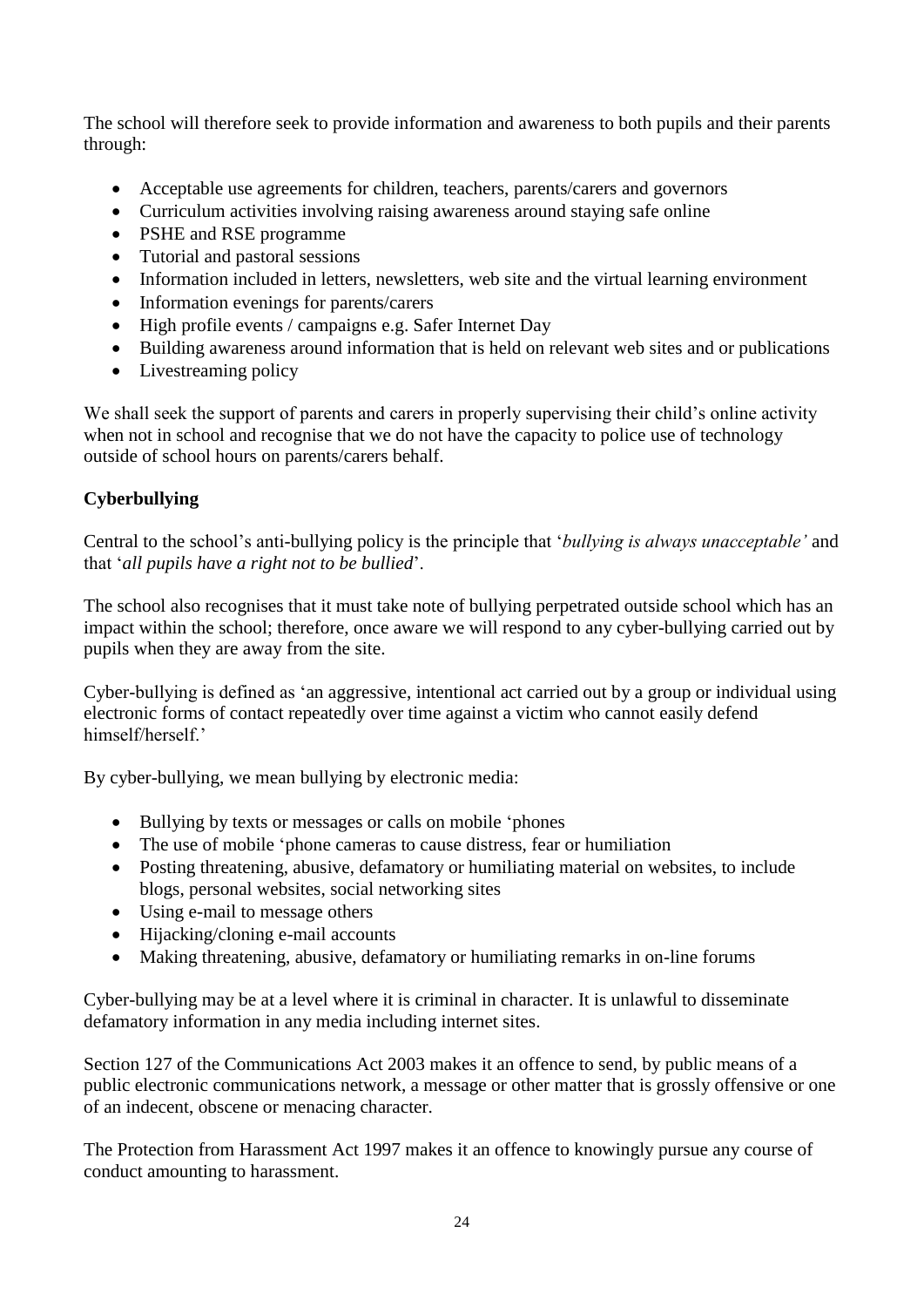If we become aware of any incidents of cyberbullying, we will need to consider each case individually as to any criminal act that may have been committed. The school will pass on information to the police if it feels that it is appropriate or is required to do so.

# <span id="page-24-0"></span>**Sexting**

'Sexting' often refers to the sharing of naked or 'nude' pictures or video through mobile phones and/or the internet. It also includes underwear shots, sexual poses and explicit text messaging is it sometimes referred to as youth produced sexual imagery.

While sexting often takes place in a consensual relationship between two young people, the use of sexted images in revenge following a relationship breakdown is becoming more commonplace. Sexting can also be used as a form of sexual exploitation and take place between strangers.

As the average age of first smartphone or camera enabled tablet usage for a child is 6 years old, sexting is an issue that requires awareness raising across all ages.

The school will use age appropriate educational material to raise awareness, to promote safety and deal with pressure. Parents should be aware that they can come to the school for advice.

# <span id="page-24-1"></span>**On-line Sexual Abuse**

As a school we will:

- **Report** to the police, CEOP or any other relevant body any on-line sexual abuse or harmful content we are made aware of. This could include sending abusive, harassing and misogynistic messages; sharing nude and semi-nude images and videos; and coercing others to make and share sexual imagery. We will seek guidance from the NPCC ['when to call the police'](https://www.npcc.police.uk/documents/Children%20and%20Young%20people/When%20to%20call%20the%20police%20guidance%20for%20schools%20and%20colleges.pdf) document and the internet watch foundations ['report harmful content'](https://reportharmfulcontent.com/?lang=en) website
- **Educate** to raise awareness of what on-line sexual abuse is, how it can happen, how to limit the impact and what to do if you become aware of it.
- **Support** victims of on-line abuse within the school community

# <span id="page-24-2"></span>**Gaming**

Online gaming is an activity in which the majority of children and many adults get involved. The school will raise awareness:

- By talking to parents and carers about the games their children play and help them identify whether they are appropriate
- By supporting parents in identifying the most effective way to safeguard their children by using parental controls and child safety mode
- By talking to parents about setting boundaries and time limits when games are played
- By highlighting relevant resources.

# <span id="page-24-3"></span>**Childrens' Online Reputation**

Online reputation is the opinion others get of a person when they encounter them on-line. It is formed by posts, photos that have been uploaded and comments made by others on people's profiles. It is important that children and staff are aware that anything that is posted could influence their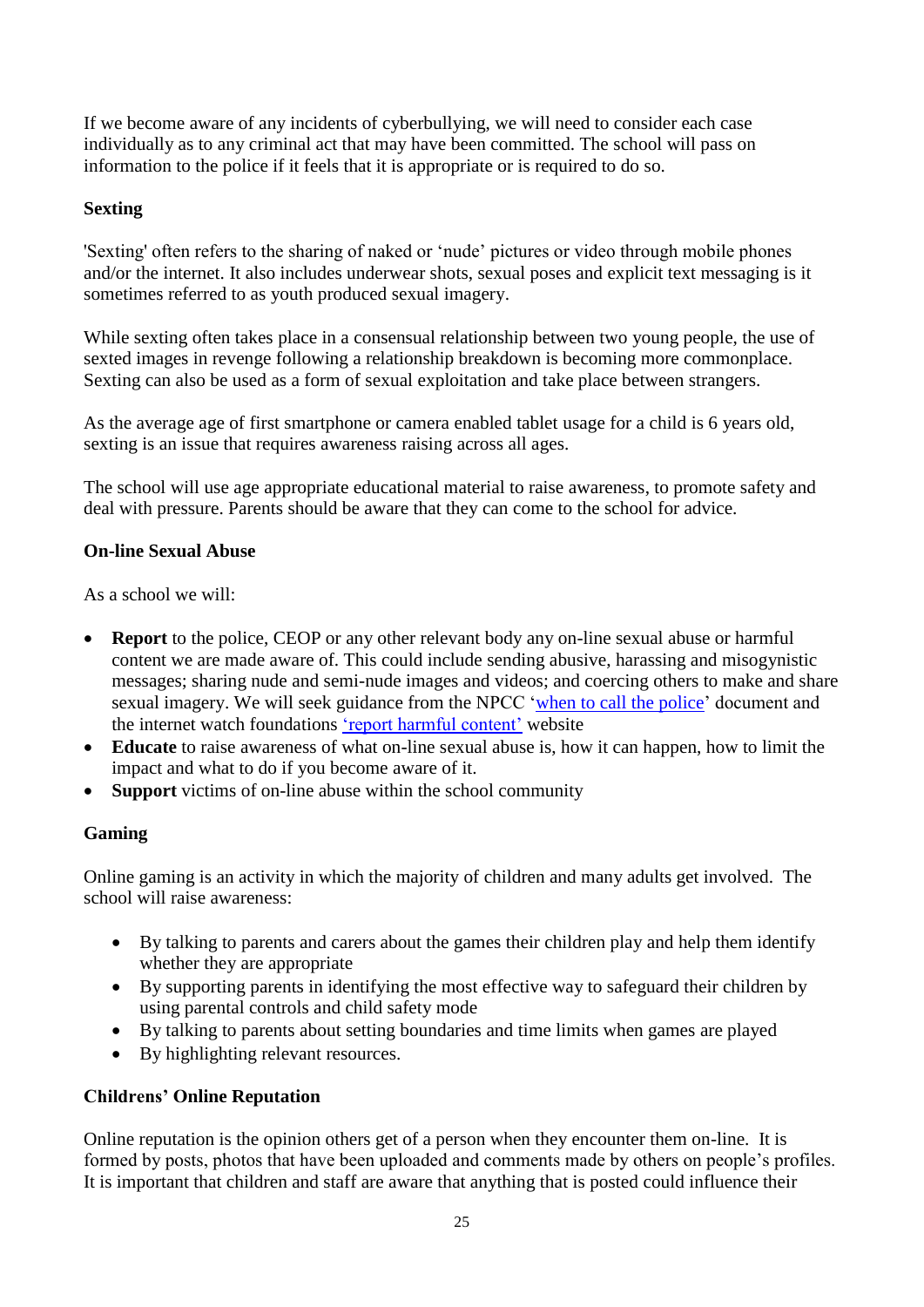future professional reputation. The majority of organisations and work establishments now check digital footprint before considering applications for positions or places on courses.

# <span id="page-25-0"></span>**Grooming**

On-line grooming is the process by which one person with an inappropriate sexual interest in children will approach a child on-line, with the intention of developing a relationship with that child, to be able to meet them in person and intentionally cause harm.

The school will build awareness amongst children and parents about ensuring that the child:

- Only has friends on-line that they know in real life
- Is aware that if they communicate with somebody that they have met on-line, that relationship should stay on-line.

That the school will support parents to:

- Recognise the signs of grooming
- Have regular conversations with their children about on-line activity and how to stay safe online

The school will raise awareness grooming by including awareness of grooming as part of their PSHE and RSE programme so that students can identify if they are being groomed and feel confident in seeking support from a parent/carer, teacher or trustworthy adult.

In addition to being targeted for sexual motivations, some young people are also groomed online for exploitation or radicalisation. While the drivers and objectives are different, the actual process is broadly similar to radicalisation, with the exploitation of a person's vulnerability usually being the critical factor. Those who are targeted are often offered something ideological, such as an eternal spiritual reward, or sometimes something physical, such as an economic incentive, that will make them 'feel better' about themselves or their situation.

Anyone can be at risk. Age, social standing and education do not necessarily matter as much as we previously thought, and we have seen all kinds of people become radicalised, from young men and women with learning difficulties to adults in well-respected professions. What is clear is that the more vulnerable the person, the easier it is to influence their way of thinking.

Signs of grooming can include:

- isolating themselves from family and friends;
- becoming secretive and not wanting to talk or discuss their views;
- closing computers down when others are around;
- refusing to say who they are talking to; using technology such as anonymous browsing to hide their activity; and
- sudden changes in mood, such as becoming angry or disrespectful.

Of course, none of these behaviours necessarily mean someone is being radicalised and, when displayed, could be a symptom of bullying or other emotional issues.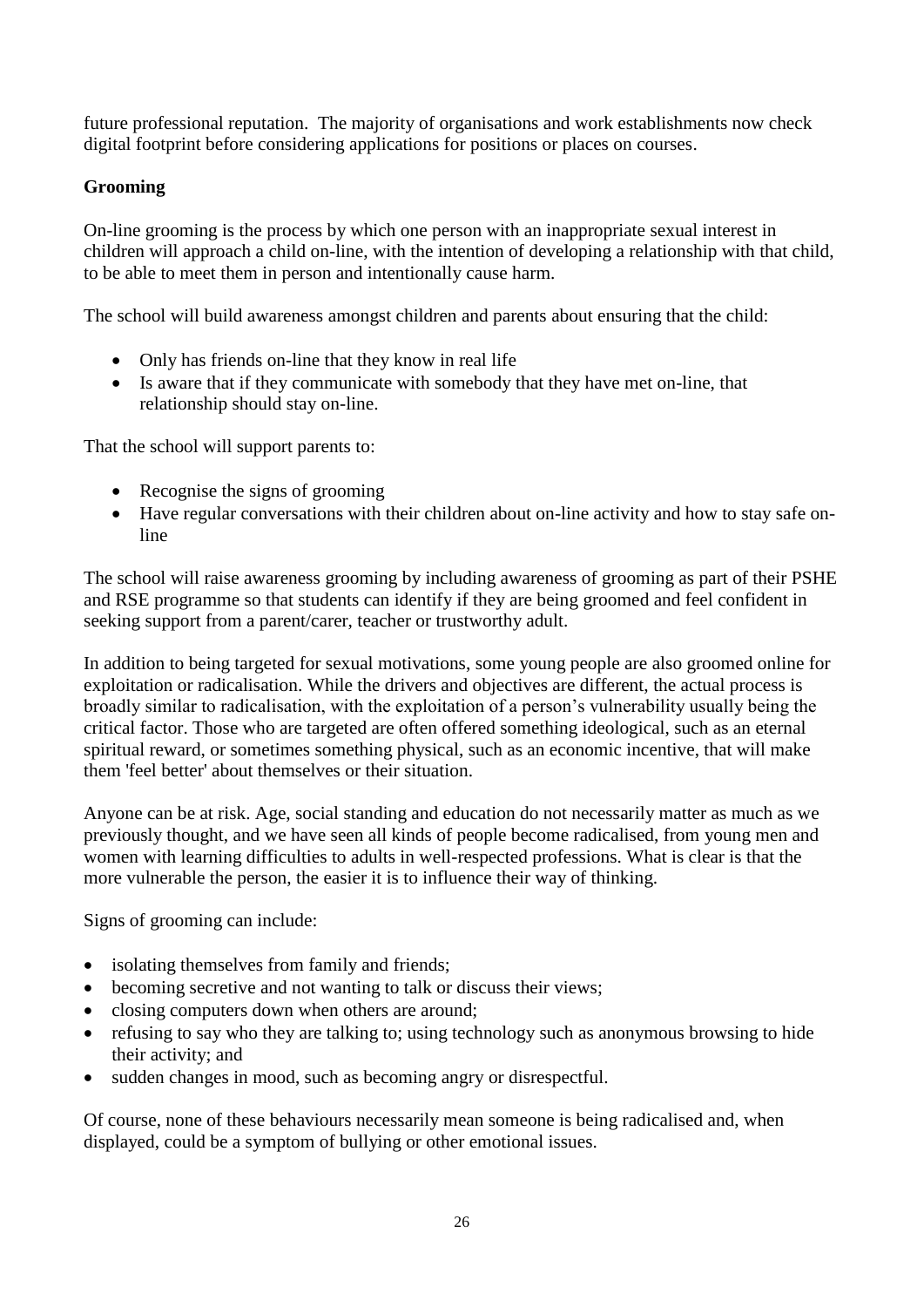# **Part 2 – Safeguarding Issues Relating to Individual Pupil Needs**

# <span id="page-26-0"></span>**Homelessness**

We recognise that being homeless or being at risk of becoming homeless presents a real risk to a child's welfare. The impact of losing a place of safety and security can affect a child's behaviour and attachments.

In line with the Homelessness Reduction Act 2017, this school will promote links into the Local Housing Authority for the parent or care giver in order to raise/progress concerns at the earliest opportunity.

We recognise that whilst referrals and/or discussion with the Local Housing Authority should be progressed as appropriate, this does not, and should not, replace a referral into children's social care where a child has been harmed or is at risk of harm.

# <span id="page-26-1"></span>**Children and the Court System**

We recognise that children are sometimes required to give evidence in criminal courts, either for crimes committed against them or for crimes they have witnessed. We know that this can be a stressful experience and therefore the school will aim to support children through this process.

Along with pastoral support, the school will use age-appropriate materials published by HM Courts and Tribunals Services (2017) that explain to children what it means to be a witness, how to give evidence and the help they can access.

We recognise that making child arrangements via the family courts following separation can be stressful and entrench conflict in families. This can be stressful for children. This school will support children going through this process.

Alongside pastoral support this school will use online materials published by The Ministry of Justice (2018) which offers children information & advice on the dispute resolution service.

These materials will also be offered to parents and carers if appropriate.

# <span id="page-26-2"></span>**Children with Family Members in Prison**

Children who have a family member in prison are at greater risk of poor outcomes including poverty, stigma, isolation and poor mental health.

This school aims to:

- understand and respect the child's wishes. We will respect the child's wishes about sharing information. If other children become aware, the school will be vigilante to potential bullying or harassment
- keep in as much contact as possible with the parent/caregiver.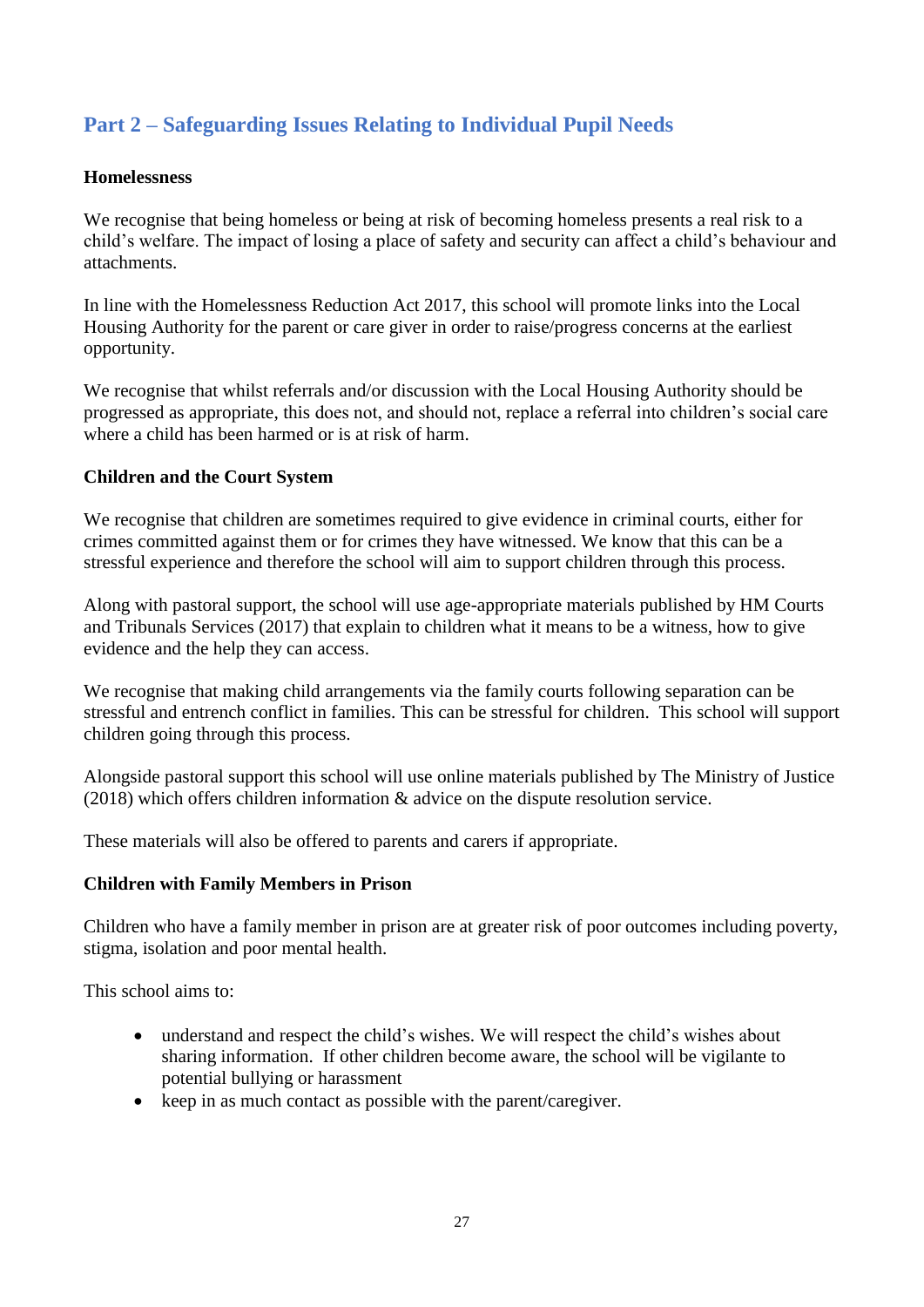We will maintain good links with the remaining caregiver in order to foresee and manage any developing problems. Following discussions, we will develop appropriate systems for keeping the imprisoned caregiver updates about their child's education.

- Be sensitive in lessons. This school will consider the needs of any child with an imprisoned parent/caregiver during lesson planning.
- Provide extra support. We recognise that having a parent in prison can attach a real stigma to a child, particularly if the crime is known and serious. We will provide support and mentoring to help a child work through their feelings on the issue.

Alongside pastoral care the school will use the resources provided by the National Information Centre on Children of Offender in order to support and mentor children in these circumstances.

# <span id="page-27-0"></span>**Pupils with Medical Conditions in School**

We will make ensure that sufficient staff are trained to support any pupil with a medical condition. All relevant staff will be made aware of the condition to support the child and be aware of medical needs and risks to the child.

An individual healthcare plan may be put in place to support the child and their medical needs.

The school will produce and separate policy for working with Pupils with Medical Conditions in School.

# <span id="page-27-1"></span>**Pupils with Medical Conditions out of School**

There will be occasions when children are temporarily unable to attend our school on a full-time basis because of their medical needs. These children and young people are likely to be:

- children and young people suffering from long-term illnesses
- children and young people with long-term post-operative or post-injury recovery periods
- children and young people with long-term mental health problems (emotionally vulnerable).

Where it is clear that an absence will be for more than 15 continuous school days, the Education and Inclusion branch of Children Services will be contacted to advise on the pupil's education.

### <span id="page-27-2"></span>**Special Educational Needs and Disabilities**

Children who have special educational needs and/or disabilities can have additional vulnerabilities when recognising abuse and neglect. These can include:

- Assumptions that indicators of possible abuse such as behaviour, mood and injury relate to the child's disability without further exploration
- The potential for a disproportionate impact on children with SEND, for example by behaviours such as bullying, without outwardly showing any signs
- Communication barriers and difficulties in overcoming these barriers
- Having fewer outside contacts than other children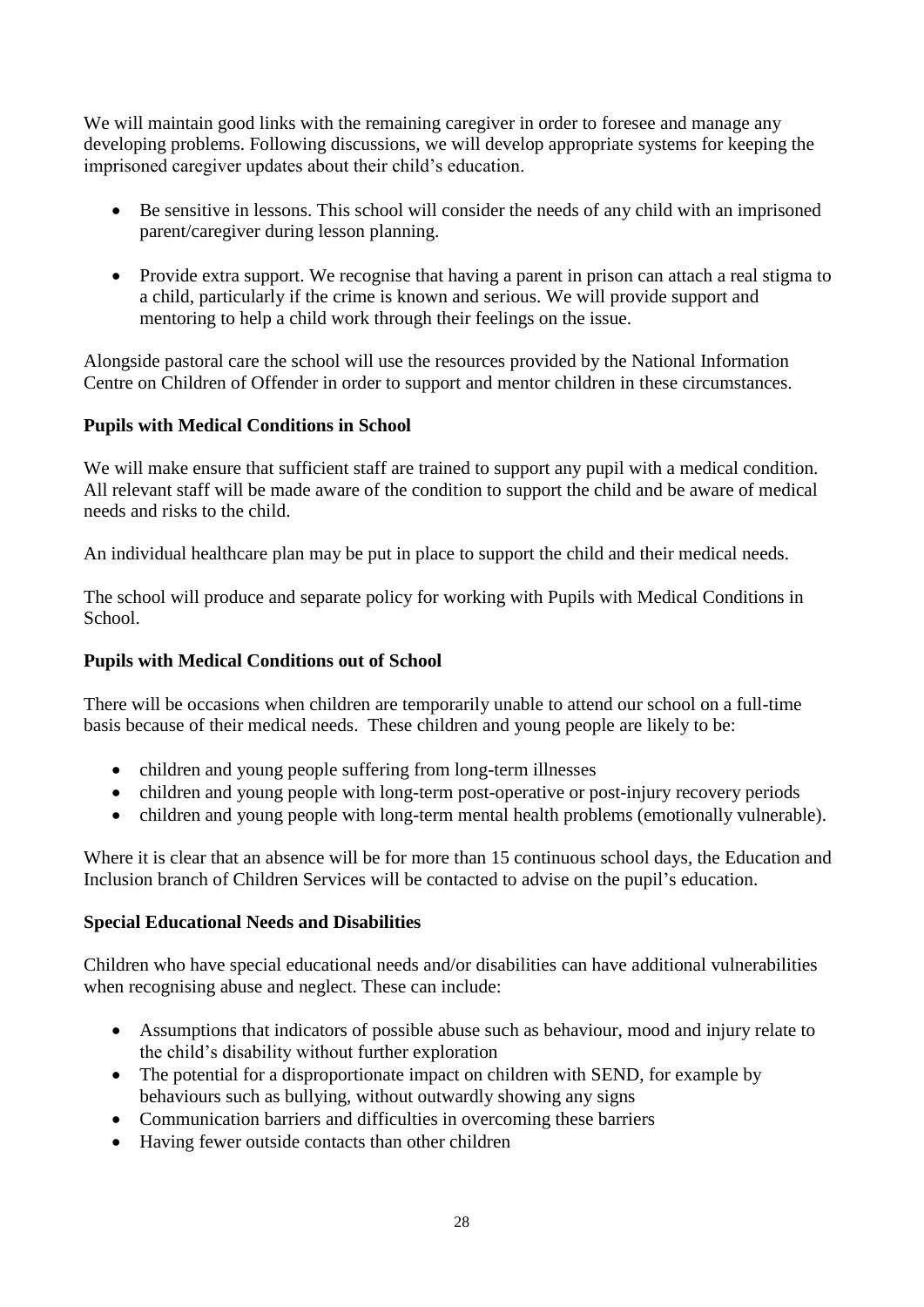- Receiving intimate care from a considerable number of carers, which may increase the risk of exposure to abusive behaviour and make it more difficult to set and maintain physical boundaries
- Having an impaired capacity to resist or avoid abuse
- Having communication difficulties that may make it difficult to tell others what is happening
- Being inhibited about complaining about fear of losing services
- Being especially vulnerable to bullying and intimidation
- Being more vulnerable than other children to abuse by their peers.

We will respond to this by:

- Making it common practice to enable disabled children to make their wishes and feelings known in respect of their care and treatment
- Ensuring t disabled children receive appropriate personal, health and social education (including sex education)
- Ensuring disabled children know how to raise concerns and give them access to a range of adults with whom they can communicate. This could mean using interpreters and facilitators who are skilled in using the child's preferred method of communication
- Recognising and utilising key sources of support including staff in schools, friends and family members where appropriate
- Developing the safe support services that families want, and a culture of openness and joint working with parents and carers on the part of services
- Ensuring that guidance on good practice is in place and being followed in relation to: intimate care; working with children of the opposite sex; managing behaviour that challenges families and services; issues around consent to treatment; anti-bullying and inclusion strategies; sexuality and safe sexual behaviour among young people; monitoring and challenging placement arrangements for young people living away from home.

# <span id="page-28-0"></span>**Intimate and Personal Care**

'Intimate Care' can be defined as care tasks of an intimate nature, associated with bodily functions, bodily products and personal hygiene, which demand direct or indirect contact with, or exposure of, the sexual parts of the body. The Intimate Care tasks specifically identified as relevant include:

- Dressing and undressing (underwear)
- Helping someone use the toilet
- Changing continence pads (faeces/urine)
- Bathing / showering
- Washing intimate parts of the body
- Changing sanitary wear
- Inserting suppositories
- Giving enemas
- Inserting and monitoring pessaries.

'Personal Care' involves touching another person, although the nature of this touching is more socially acceptable. These tasks do not invade conventional personal, private or social space to the same extent as Intimate Care.

Those Personal Care tasks specifically identified as relevant here include: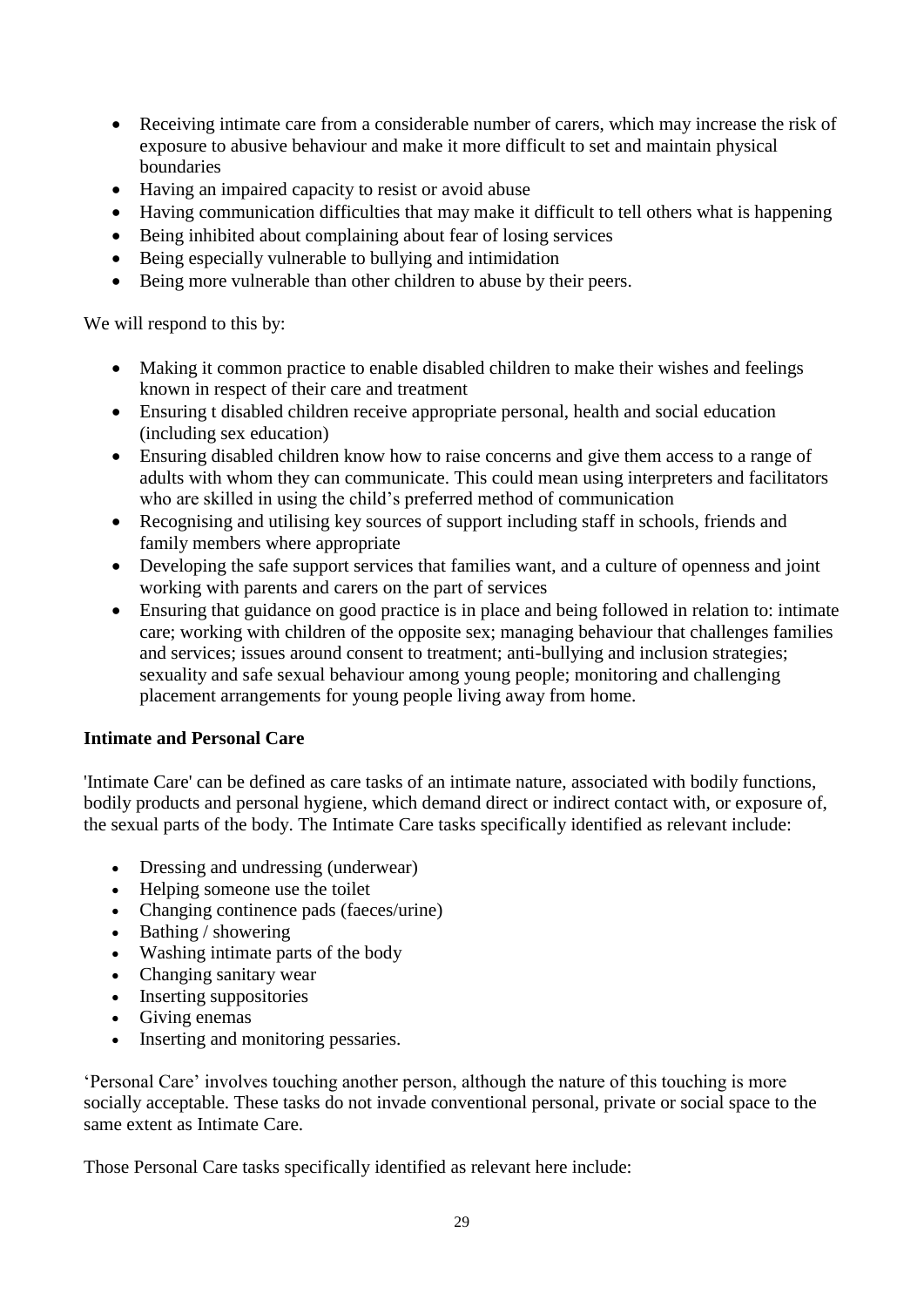- Skin care/applying external medication
- Feeding
- Administering oral medication
- Hair care
- Dressing and undressing (clothing)
- Washing non-intimate body parts
- Prompting to go to the toilet.

Personal Care encompasses those areas of physical and medical care that most people carry out for themselves but which some are unable to do because of disability or medical need. Children and young people may require help with eating, drinking, washing, dressing and toileting.

Where Intimate Care is required, we will follow the following principles:

### 1. **Involve the child in the intimate care**

Try to encourage a child's independence as far as possible in his or her intimate care. Where a situation renders a child fully dependent, talk about what is going to be done and give choices where possible. Check your practice by asking the child or parent about any preferences while carrying out the intimate care.

### 2. **Treat every child with dignity and respect and ensure privacy appropriate to the child's age and situation.**

Staff can administer intimate care alone however we will be aware of the potential safeguarding issues for the child and member of staff. Care should be taken to ensure adequate supervision primarily to safeguard the child but also to protect the staff member from potential risk.

### 3. **Be aware of your own limitations**

Only carry out activities you understand and with which you feel competent. If in doubt, ASK. Some procedures must only be carried out by members of staff who have been formally trained and assessed.

### 4. **Promote positive self-esteem and body image**

Confident, self-assured children who feel their body belongs to them are less vulnerable to sexual abuse. The approach you take to intimate care can convey lots of messages to a child about their body worth. Your attitude to a child's intimate care is important. Keeping in mind the child's age, routine care can be both efficient and relaxed.

### 5. **If you have any concerns you must report them**.

If you observe any unusual markings, discolouration or swelling, report it immediately to the designated practitioner for child protection.

If a child is accidentally hurt during the intimate care or misunderstands or misinterprets something, reassure the child, ensure their safety and report the incident immediately to the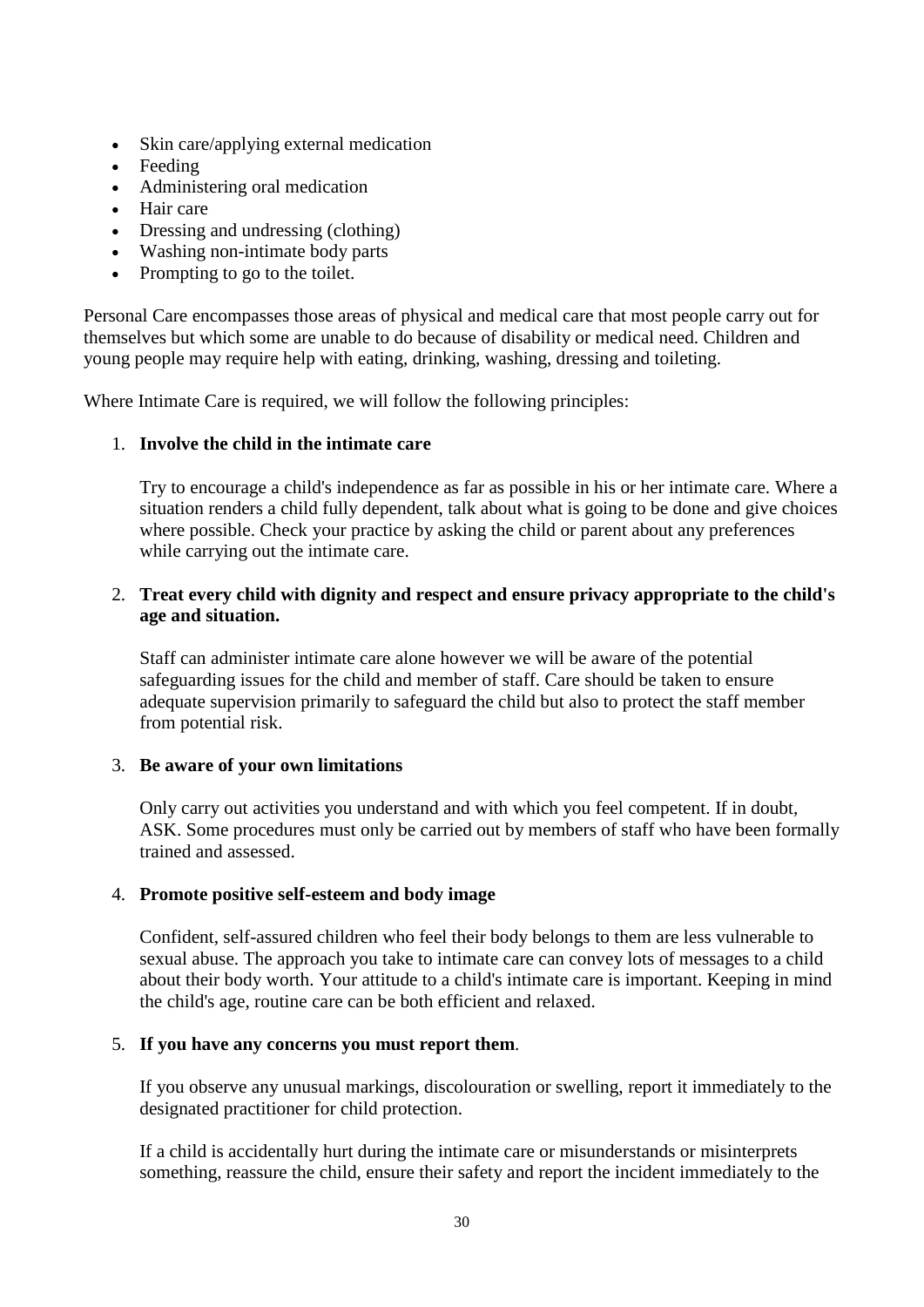DSL. Report and record any unusual emotional or behavioural response by the child. A written record of concerns must be made available to parents and kept in the child's child protection record.

# 6. **Helping through communication**

There is careful communication with each child who needs help with intimate care in line with their preferred means of communication (verbal, symbolic, etc.) to discuss the child's needs and preferences. The child is aware of each procedure that is carried out and the reasons for it.

# 7. **Support to achieve the highest level of autonomy**

As a basic principle, children will be supported to achieve the highest level of autonomy that is possible given their age and abilities. Staff will encourage each child to do as much for themselves as they can. This may mean, for example, giving the child responsibility for washing themselves. Individual intimate care plans will be drawn up for particular children as appropriate to suit the circumstances of the child. These plans include a full risk assessment to address issues such as moving and handling, personal safety of the child and the carer and health.

# <span id="page-30-0"></span>**Perplexing Presentations (PP) / Fabricated or Induced Illness (FII)**

The Royal College of Paediatrics and Child Health have added the term "Perplexing presentations" to the guidance around FII.

Perplexing Presentations (PP) has been introduced to describe those situations where there are indicators of possible FII which have not caused or brought on any actual significant harm. It is important to highlight any potential discrepancies between reports, presentations of the child and independent observations of the child. What is key to note are implausible descriptions and/or unexplained findings and/or parental behaviour.

There are three main ways that a parent/carer could fabricate or induce illness in a child. These are not mutually exclusive and include:

- fabrication of signs and symptoms. This may include fabrication of past medical history
- fabrication of signs and symptoms and falsification of hospital charts and records, and specimens of bodily fluids. This may also include falsification of letters and documents
- induction of illness by a variety of means.

If we are concerned that a child may be suffering from fabricated or induced illness, we will follow the HIPS protocol and inform children's social care.

# <span id="page-30-1"></span>**Mental Health**

Pastoral tutors and class teachers see their student's day in, day out. They know them well and are well placed to spot changes in behaviour that might indicate an emerging problem with the mental health and emotional wellbeing of students. All staff should also be aware that mental health problems can, in some cases, be an indicator that a child has suffered or is at risk of suffering abuse, neglect or exploitation.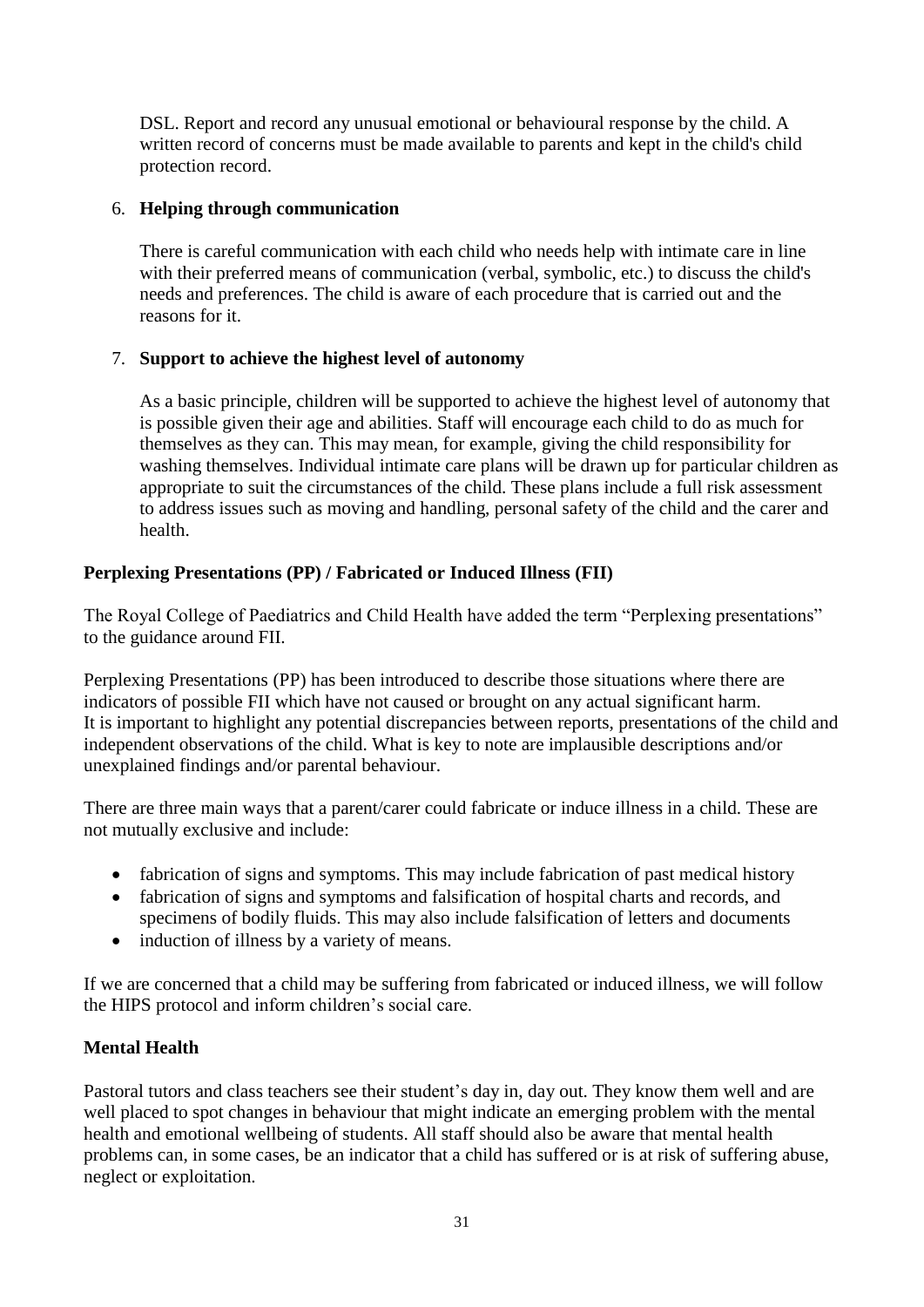The balance between the risk and protective factors is most likely to be disrupted when difficult events happen in students' lives. These include:

- **loss or separation** resulting from death, parental separation, divorce, hospitalisation, loss of friendships (especially in adolescence), family conflict or breakdown that results in the child having to live elsewhere, being taken into care or adopted
- **life changes** such as the birth of a sibling, moving to a new house or changing schools or during transition from primary to secondary school, or secondary school to sixth form
- **traumatic events** such as abuse, domestic violence, bullying, violence, accidents, injuries or natural disaster.

When concerns are identified, school staff will provide opportunities for the child to talk or receive support within the school environment. Parents will be informed of the concerns and a shared way to support the child will be discussed.

Where the needs require additional professional support, referrals will be made to the appropriate team or service with the appropriate agreement.

If staff have a mental health concern about a child that is also a safeguarding concern, they will take immediate action, raising the issue with the designated safeguarding lead or a deputy.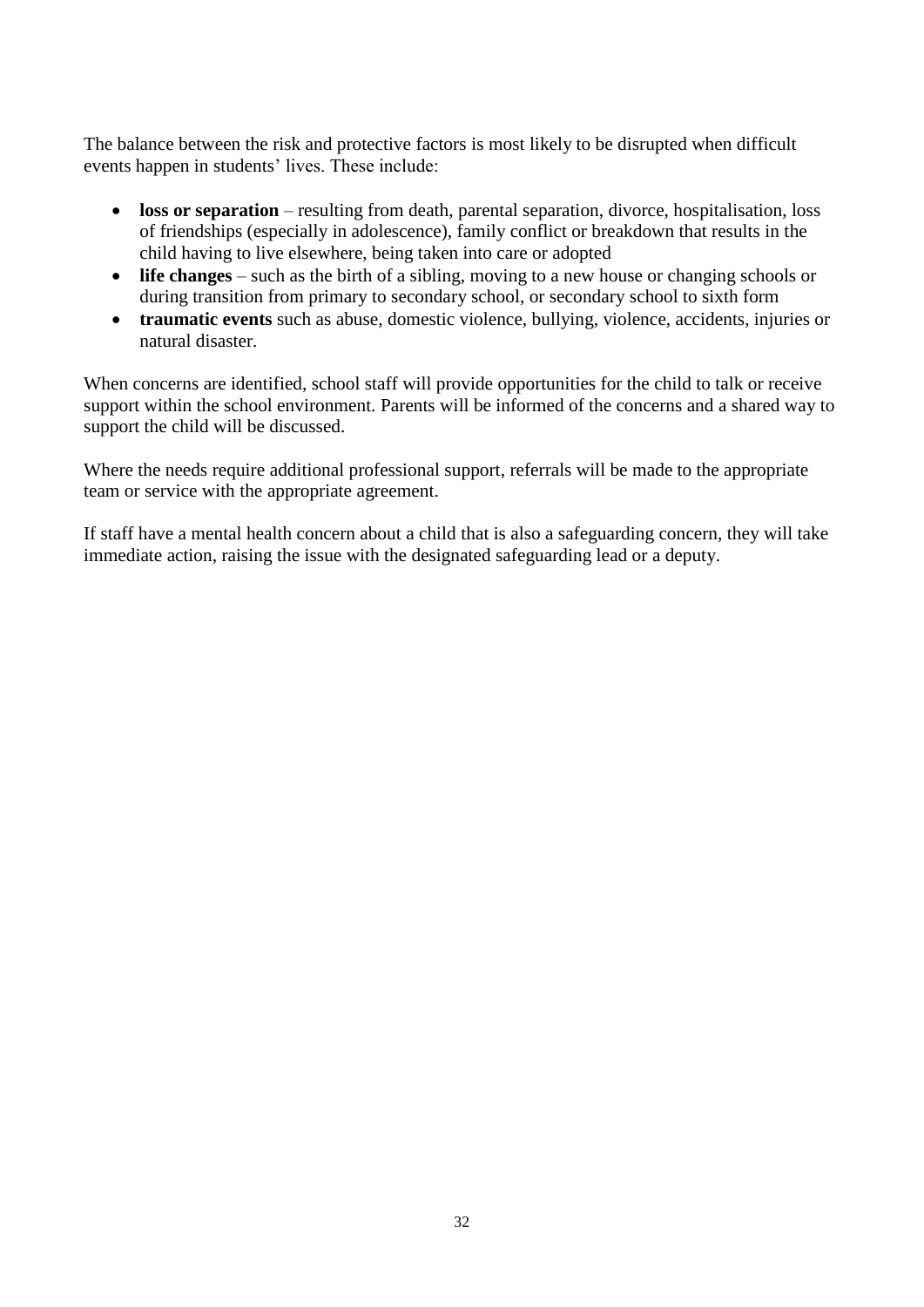# <span id="page-32-0"></span>**Part 3 – Other Safeguarding Issues That May Potentially Have an Impact on Students**

# <span id="page-32-1"></span>**Bullying**

The school has a separate anti-bullying policy that can be found on the school's website.

### <span id="page-32-2"></span>**Prejudice-Based Abuse**

Prejudice-based abuse or hate crime is any criminal offence which is perceived by the victim or any other person to be motivated by a hostility or prejudice-based on a person's real or perceived:

- Disability
- Race
- Religion
- Gender identity
- Sexual orientation

Although this sort of crime is collectively known as 'Hate Crime' the offender does not have to go as far as being motivated by 'hate', they only have to exhibit 'hostility'.

This can be evidenced by:

- threatened or actual physical assault
- derogatory name calling, insults, for example racist jokes or homophobic language
- hate graffiti (e.g. on school furniture, walls or books)
- provocative behaviour e.g. wearing of badges or symbols belonging to known right wing, or extremist organisations
- distributing literature that may be offensive in relation to a protected characteristic
- verbal abuse
- inciting hatred or bullying against pupils who share a protected characteristic
- prejudiced or hostile comments in the course of discussions within lessons
- teasing in relation to any protected characteristic e.g. sexuality, language, religion or cultural background
- refusal to co-operate with others because of their protected characteristic, whether real or perceived
- expressions of prejudice calculated to offend or influence the behaviour of others
- attempts to recruit other pupils to organisations and groups that sanction violence, terrorism or hatred.

We will respond by:

- clearly identifying prejudice-based incidents and hate crimes and monitor the frequency and nature of them within the school
- taking preventative action to reduce the likelihood of such incidents occurring
- recognising the wider implications of such incidents for the school and local community
- providing regular reports of these incidents to the Governing Body
- ensuring that staff are familiar with formal procedures for recording and dealing with prejudice-based incidents and hate crimes
- dealing with perpetrators of prejudice-based abuse effectively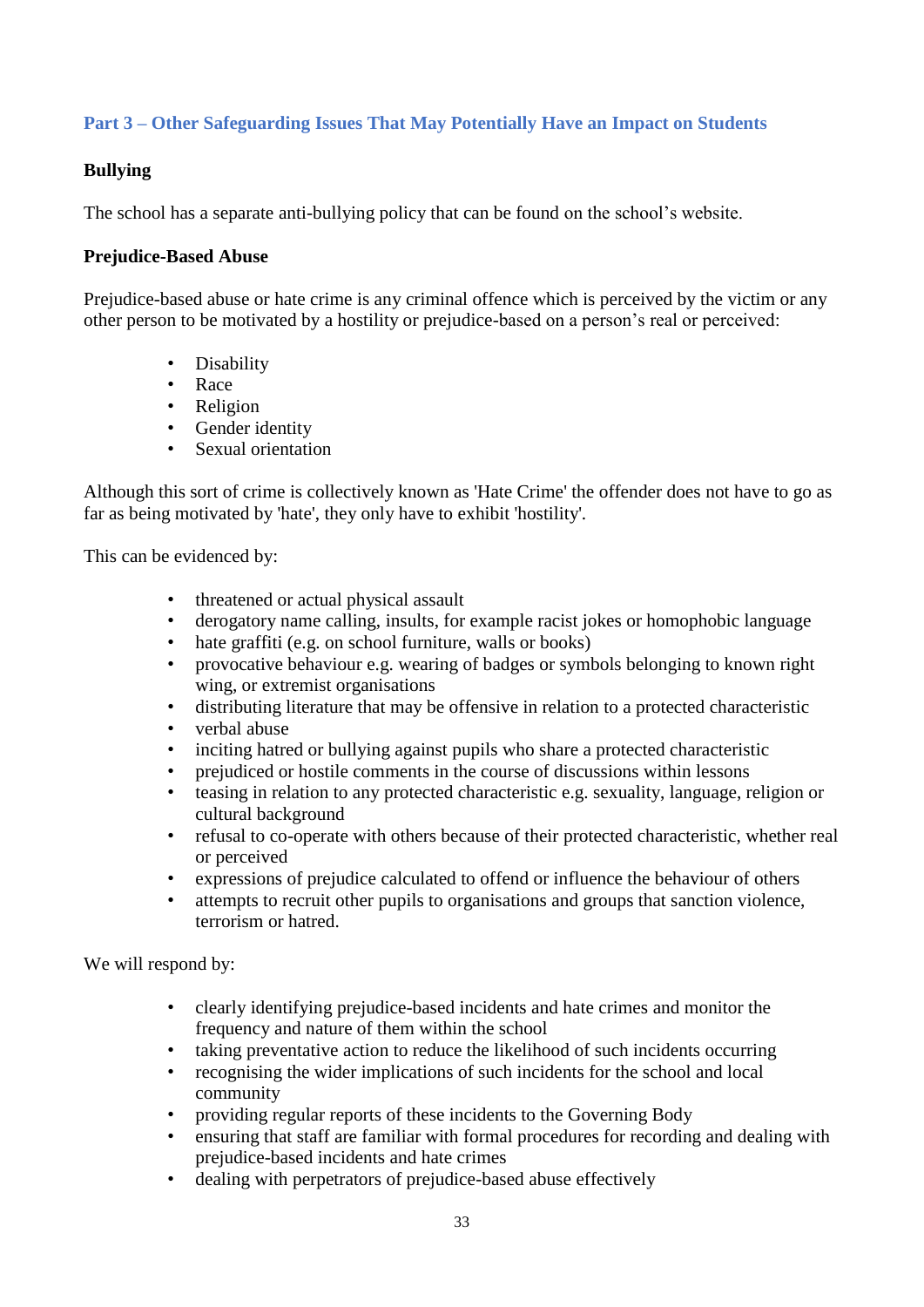- supporting victims of prejudice-based incidents and hate crimes<br>• ensuring that staff are familiar with a range of restorative practic
- ensuring that staff are familiar with a range of restorative practices to address bullying and prevent it happening again

### <span id="page-33-0"></span>**Drugs and Substance Misuse**

The school has a separate (non-statutory) Drug Policy available on request from the Clerk to the Governing Body. The school adheres to the government guidance on the safeguarding in education guidance which should be could be considered when considering drug related misuse. While the prevalence of drug and substance misuse decreases with the lower key stages, early years settings have had under 5's bring in both packets of class A drugs and drug-based paraphernalia from home. It is our practice to consider both deliberate and accidental possession and use of drugs and other substances.

### <span id="page-33-1"></span>**Faith Abuse**

The number of known cases of child abuse linked to accusations of 'possession' or 'witchcraft' is small, but children involved can suffer damage to their physical and mental health, their capacity to learn, their ability to form relationships and to their self-esteem.

Such abuse generally occurs when a carer views a child as being 'different', attributes this difference to the child being 'possessed' or involved in 'witchcraft' and attempts to exorcise him or her. A child could be viewed as 'different' for a variety of reasons such as, disobedience; independence; bed-wetting; nightmares; illness; or disability. There is often a weak bond of attachment between the carer and the child.

There are various social reasons that make a child more vulnerable to an accusation of 'possession' or 'witchcraft'. These include family stress and/or a change in the family structure. The attempt to 'exorcise' may involve severe beating, burning, starvation, cutting or stabbing and isolation, and usually occurs in the household where the child lives.

If the school becomes aware of a child who is being abused in this context, the DSL will follow the normal referral route to children's social care or

### <span id="page-33-2"></span>**Gangs and Youth Violence**

The majority of young people will not be affected by serious violence or gangs. However, where these problems do occur, even at low levels there will almost certainly be a significant impact. We have a duty and a responsibility to protect our pupils. It is also well established that success in learning is one of the most powerful indicators in the prevention of youth crime. Dealing with violence also helps attainment. While students generally see educational establishments as safe places, even low levels of youth violence can have a disproportionate impact on any education. Primary schools are also increasingly recognised as places where early warning signs that younger children may be at risk of getting involved in gangs can be spotted. We will work closely with our feeder schools to ensure that crucial preventive work can be done within school to prevent negative behaviour from escalating and becoming entrenched.

We will also:

• develop skills and knowledge to resolve conflict as part of the curriculum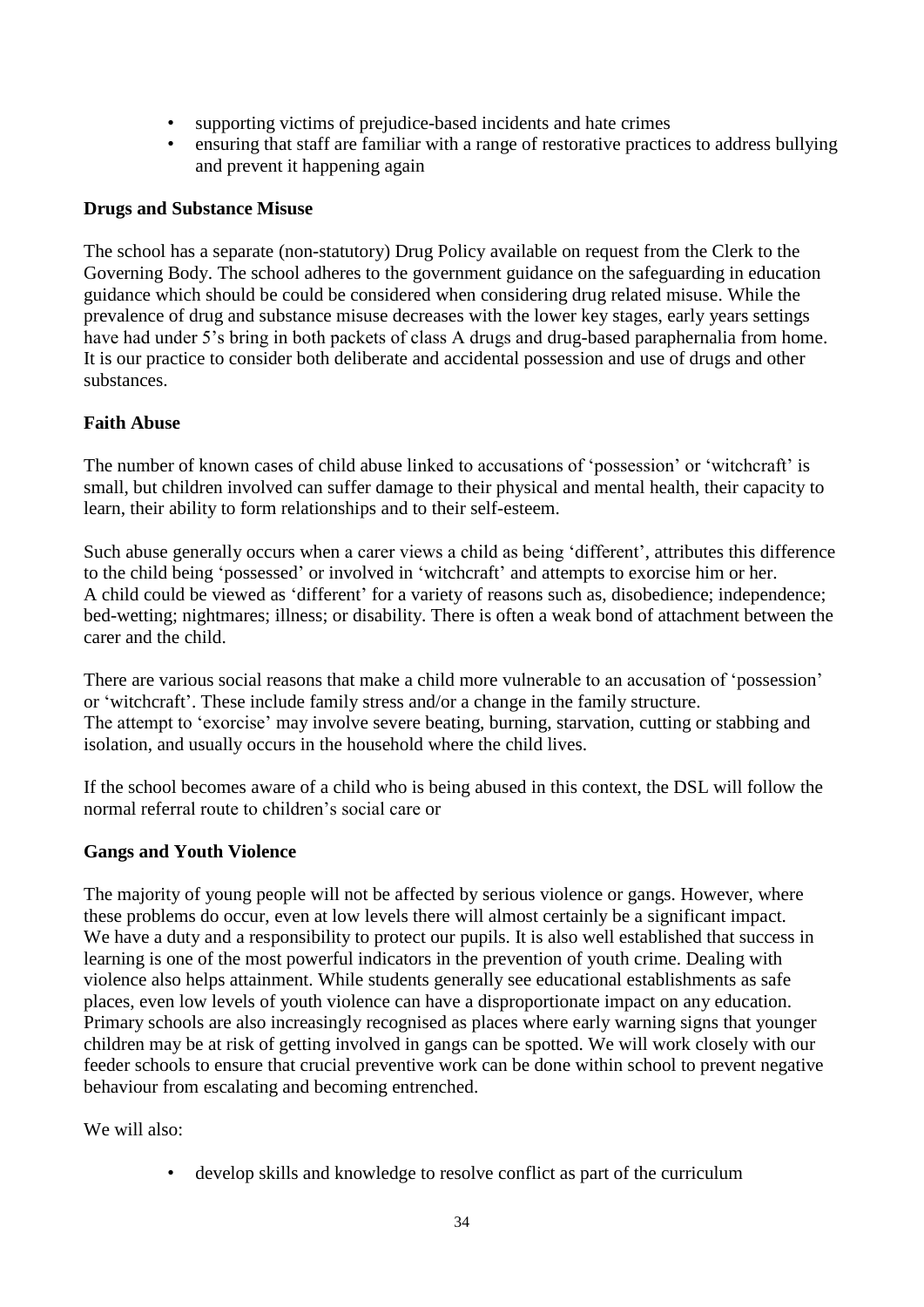- challenge aggressive behaviour in ways that prevent the recurrence of such behaviour
- understand risks for specific groups, including those that are gender-based, and target interventions
- safeguard, and specifically organise child protection, when needed
- make referrals to appropriate external agencies
- carefully manage individual transitions between educational establishments especially into Pupil Referral Units (PRUs) or alternative provision
- work with local partners to prevent anti-social behaviour or crime.

### <span id="page-34-0"></span>**Private Fostering**

Private fostering is an arrangement by a child's parents for their child (under 16 or 18 if disabled) to be cared for by another adult who is not closely related and is not a legal guardian with parental responsibility, for 28 days or more.

It is not private fostering if the carer is a close relative to the child such as grandparent, brother, sister, uncle or aunt.

The Law requires that the carers and parents must notify the Children's Services Department of any private fostering arrangement.

If the school becomes aware that a pupil is being privately fostered, we will inform the Children's Services Department and inform both the parents and carers that we have done so.

### <span id="page-34-1"></span>**Parenting**

All parents will struggle with the behaviour of their child(ren) at some point. This does not make them poor parents or generate safeguarding concerns. Rather it provides them with opportunities to learn and develop new skills and approaches to deal with their child(ren).

Some children have medical conditions and/or needs e.g. Tourette's Syndrome, some conditions associated with autism or ADHD that have a direct impact on behaviour and can cause challenges for parents in dealing with behaviours. This does not highlight poor parenting either.

Parenting becomes a safeguarding concern when the repeated lack of supervision, boundaries, basic care or medical treatment places the child(ren) in situations of risk or harm.

In situations where parents struggle with tasks such as setting boundaries and providing appropriate supervision, timely interventions can make drastic changes to the wellbeing and life experiences of the child(ren) without the requirement for a social work assessment or plan being in place.

We will support parents in understanding the parenting role and providing them with strategies that may assist:

- providing details of community-based parenting courses
- linking to web-based parenting resources
- discussing the issue with the parent and supporting them in making their own plans of how to respond differently (using evidence-based parenting programmes)
- signposting to support services
- considering appropriate early help services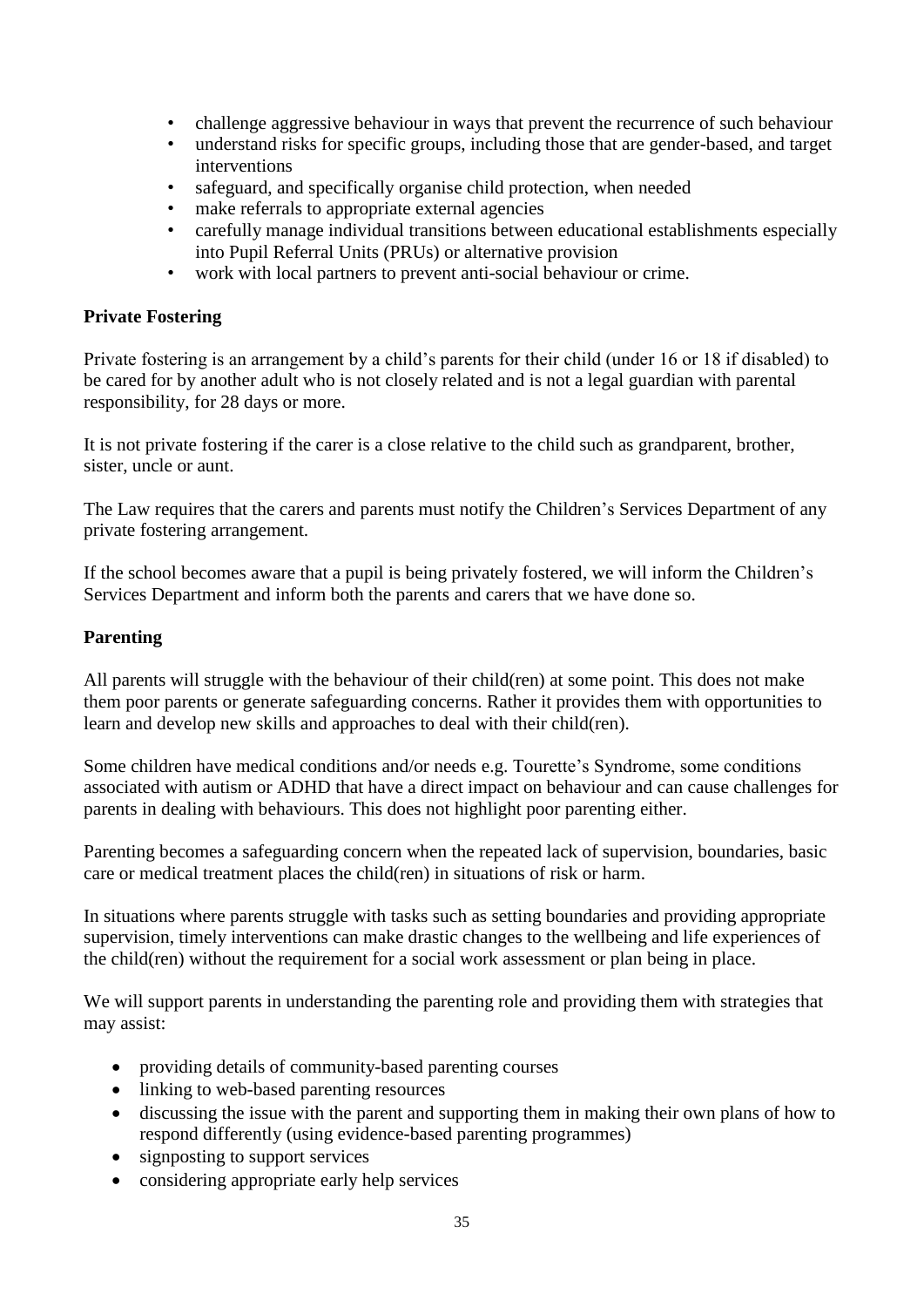# <span id="page-35-0"></span>**Part 4 –Safeguarding Processes**

### <span id="page-35-1"></span>**Safer Recruitment**

The school operates a separate safer recruitment process contained within the Trust's Manual of Personnel Practice. On all recruitment panels there is at least one member who has undertaken safer recruitment training.

The recruitment process checks the identity, criminal record (enhanced DBS), mental and physical capacity, right to work in the U.K., professional qualification and seeks confirmation of the applicant's experience and history through references.

### <span id="page-35-2"></span>**Staff Induction**

The DSL or their deputy will provide all new staff with training to enable them to both fulfil their role and also to understand the child protection policy, the safeguarding policy, the staff behaviour policy/code of conduct, and part one of Keeping Children Safe in Education. This induction is covered within the annual training on INSET day in the new academic year and is repeated for all new staff who arrive at different times throughout the year.

### <span id="page-35-3"></span>**Health and Safety**

There is a requirement that all trusts/schools must have a Health and Safety Policy that details the organisation, roles and responsibilities and arrangements in place at the premise for the managing and promoting of Health and Safety in accordance with the Health and Safety at Work act 1974 and regulations made under the act.

Trust/schools must assess all their hazards and record any significant findings along with what control measures are required. The plans should wherever possible take a common sense and proportionate approach with the aim to allow activities to continue rather than preventing them from taking place. The Trust's Health and Safety policy can be accessed on the policy page of The Gryphon Trust website.

# <span id="page-35-4"></span>**Site Security**

We aim to provide a secure site but recognise that the site is only as secure as the people who use it. Therefore, all people on the site have to adhere to the rules which govern it. These are:

- All gates are locked except at the start and end of the school day
- Visitors and volunteers enter at the reception and must sign in
- Visitors and volunteers are identified by wearable, visible ID cards
- Children are only allowed home during the school day with adults/carers with parental responsibility or permission being given
- All children leaving or returning during the school day have to sign out and in
- Empty classrooms have windows closed
- All staff must direct a visitor to reception if without ID or are unsure of their visit to the site. The DSL or a member of SLT will be informed.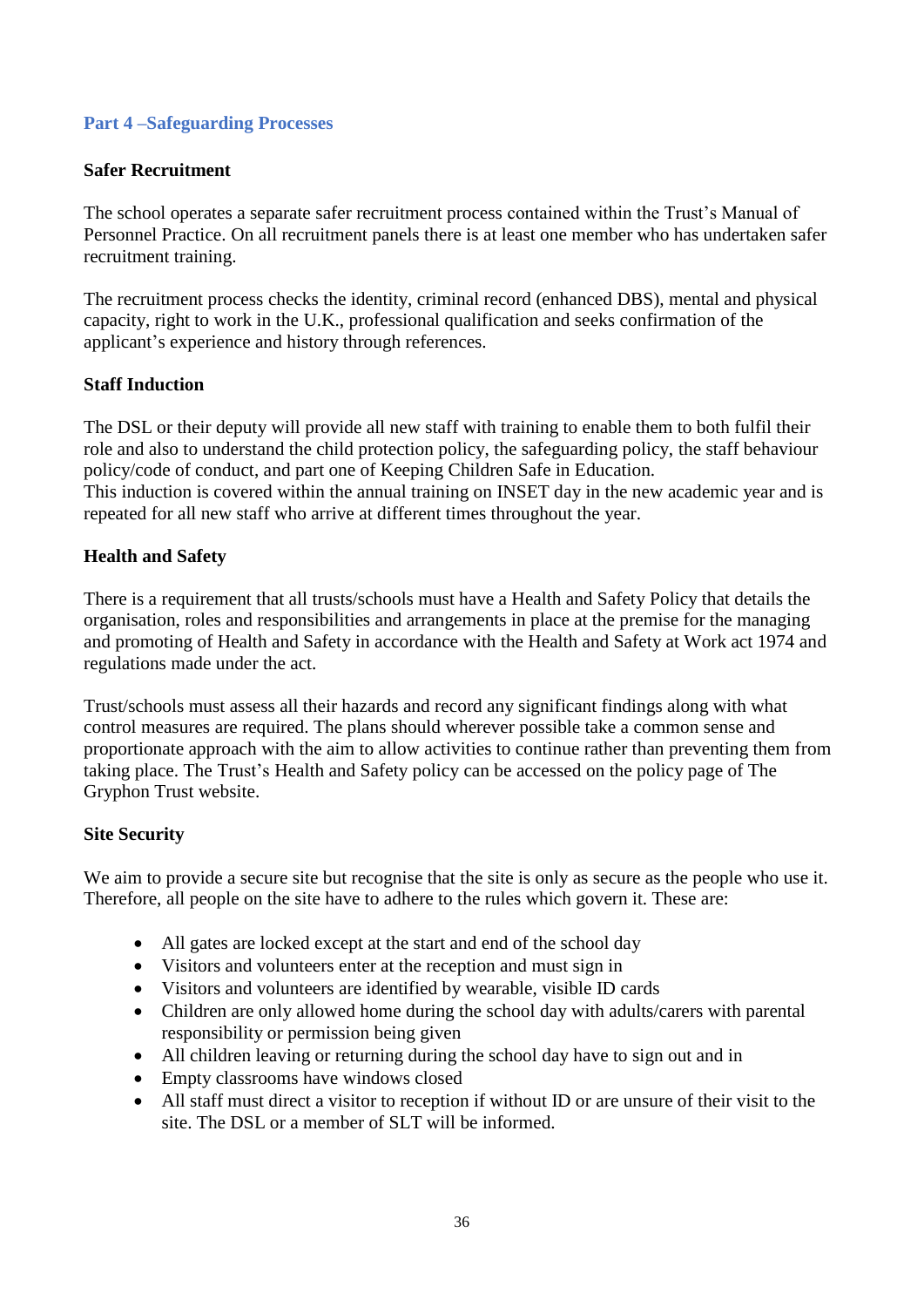# <span id="page-36-0"></span>**Off Site Visits**

A particular strand of health and safety is looking at risks when undertaking off site visits. Some activities, especially those happening away from the school and residential visits, can involve higher levels of risk. If these are annual or infrequent activities, a review of an existing assessment may be all that is needed. Please refer to the off-site activity procedures.

# <span id="page-36-1"></span>**First Aid**

**41.0** The Arnewood School First Aid Policy can be found on the school's website and outlines processes and procedure for the administering of first aid in school and on school visits.

# <span id="page-36-2"></span>**Physical Intervention (Use of Reasonable Force)**

**42.0** As a school, we have a policy outlining how we will use physical intervention. This can be found within our Behaviour Policy.

### <span id="page-36-3"></span>**Taking and Use and Storage of Images**

We will seek consent from the parent/carer of a pupil and from teachers and other adults before taking and publishing photographs or videos that contain images that are sufficiently detailed to identify the individual in school publications, printed media or on electronic publications.

We will not seek consent for photos where you would not be able to identify the individual.

We will seek consent for the period the pupil remains registered with us and, unless we have specific written permission, we will remove photographs after a child (or teacher) appearing in them leaves the school or if consent is withdrawn.

Photographs will only be taken on school owned equipment and stored on the school network. No images of pupils will be taken or stored on privately owned equipment by staff members.

### <span id="page-36-4"></span>**Transporting Students**

On occasions parents and volunteers support with the task of transporting children to visits and offsite activities arranged by the school; this is in addition to any informal arrangements made directly between parents for after school clubs etc.

In managing these arrangements, the school will put in place measures to ensure the safety and welfare of young people carried in parents' and volunteers' cars. This is based on guidance from the local authority and follows similar procedures for school staff using their cars on school business.

Where parents'/volunteers' cars are used on school activities the school will notify parents/volunteers of their responsibilities for the safety of pupils, to maintain suitable insurance cover and to ensure their vehicle is roadworthy. Please see PART D on transporting pupils in our health and safety policy.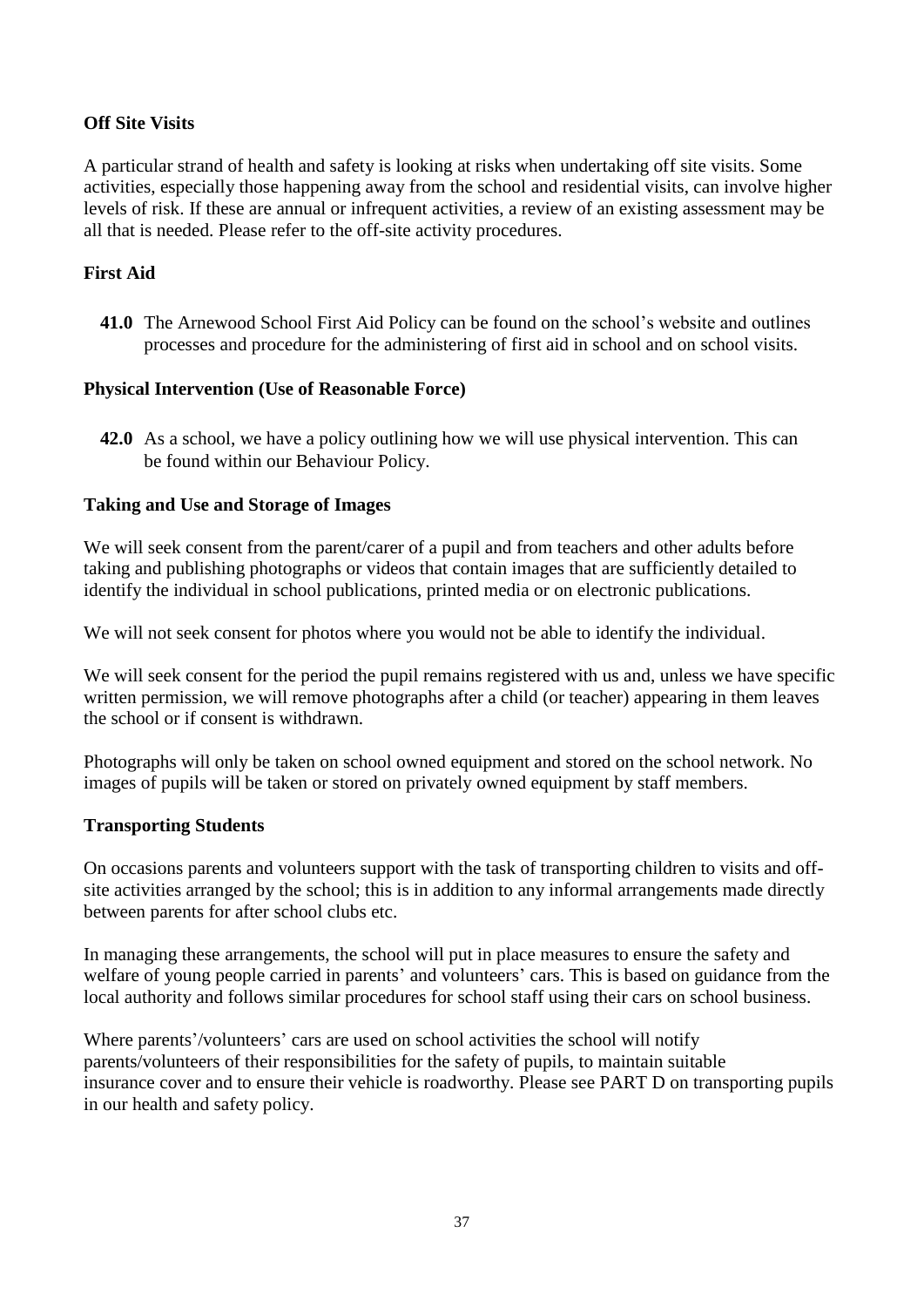# <span id="page-37-0"></span>**Disqualification Under the Childcare Act**

The Childcare Act of 2006 was put in place to prevent adults who have been cautioned or convicted of a number of specific offences from working within childcare.

We will check for disqualification under the Childcare Act as part of our safer recruitment processes for any offences committed by staff members or volunteers.

### <span id="page-37-1"></span>**Community Safety Incidents**

Other community safety incidents in the vicinity of a school can raise concerns amongst children and parents, for example, people loitering nearby or unknown adults engaging children in conversation, or gang related activity.

As children get older and are granted more independence (for example, as they start walking to school on their own) it is important they are given practical advice on how to keep themselves safe. Many schools provide outdoor-safety lessons run by teachers or by local police staff. It is important that lessons focus on building children's confidence and abilities rather than simply warning them about all strangers. Further information is available at: [www.clevernevergoes.org.](http://www.clevernevergoes.org/)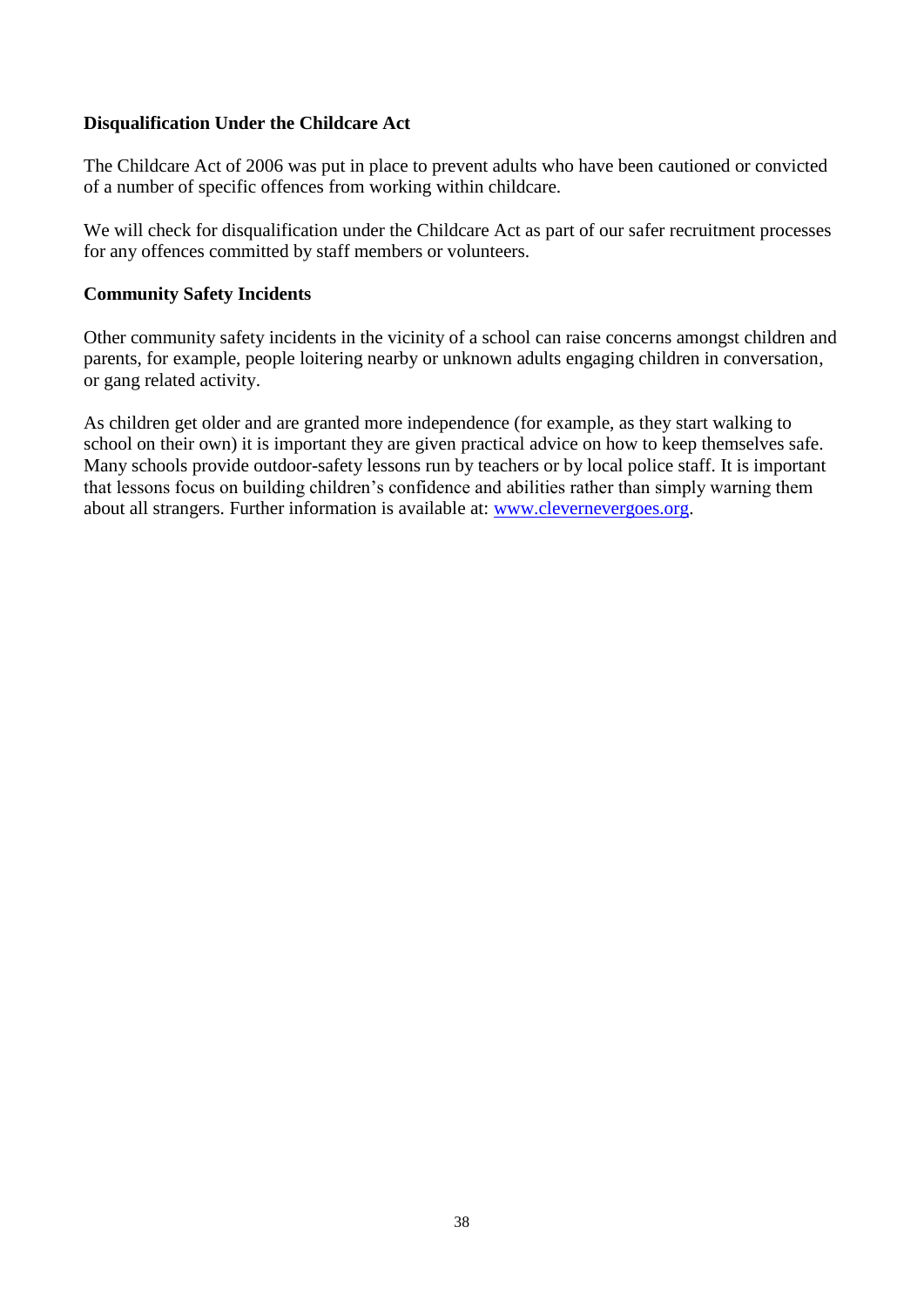# <span id="page-38-0"></span>**Table of changes**

Changes to grammar, punctuation, spelling and sentence structure have been made throughout the document. In addition to these minor changes the following have been made.

| Page                             | Section                            | Changes                                                                                                                               |
|----------------------------------|------------------------------------|---------------------------------------------------------------------------------------------------------------------------------------|
|                                  | Whole document                     | Changed reference from KCSiE 2020 to 2021                                                                                             |
|                                  |                                    | Changed reference to Ofsted inspecting safeguarding guidance                                                                          |
|                                  |                                    | from 2019 to 2021                                                                                                                     |
| $\mathbf{1}$                     | <b>Explanation</b> box             | Added "in part 1" and Amended "Annex A" to "Annex B" for                                                                              |
|                                  |                                    | the specific safeguarding areas                                                                                                       |
|                                  |                                    | Added "or resources that the school uses"                                                                                             |
|                                  | Principles and values              | Re-write to reflect KCSiE and Working Together                                                                                        |
| $\overline{4}$<br>$\overline{7}$ | Preventing radicalisation          | Added "and the grooming of children" to the definition.                                                                               |
| 9                                | Forced marriage                    | Link to a more detailed school-based guidance from the forced                                                                         |
|                                  |                                    | marriage unit of the police that can be used in this section instead                                                                  |
|                                  |                                    | of the current section                                                                                                                |
| 9                                | Honour based abuse                 | Amended the first paragraph to reflect the current KCSiE                                                                              |
|                                  |                                    | definition                                                                                                                            |
|                                  |                                    |                                                                                                                                       |
|                                  |                                    | Added "or has already suffered" to the fourth paragraph                                                                               |
| 10                               | Teenage relationship               | Deleted "It can take place in relationships of any sexual                                                                             |
|                                  | abuse                              | orientation and the victim and abuser can be any sexual                                                                               |
|                                  |                                    | orientation." From the first paragraph                                                                                                |
|                                  |                                    |                                                                                                                                       |
| 11                               | Sexual violence                    | Added "from primary to secondary stage and into colleges." to                                                                         |
|                                  |                                    | the first sentence.                                                                                                                   |
|                                  |                                    | Added "It is clear from the 2021 Ofsted review into SVAH in                                                                           |
|                                  |                                    | schools and colleges that the prevalence of abusive and unwanted                                                                      |
|                                  |                                    | behaviour is widespread. As such staff in the school will keep                                                                        |
|                                  |                                    | vigilant and look to intervene early to prevent low level                                                                             |
|                                  |                                    | behaviours from becoming abusive experiences." At the end of                                                                          |
|                                  |                                    | the section.                                                                                                                          |
|                                  |                                    |                                                                                                                                       |
| 13                               | Domestic abuse                     | Most of the section has been updated to reflect the Domestic                                                                          |
|                                  |                                    | Abuse Act 2021.                                                                                                                       |
| 15<br>16                         | <b>Young Carers</b>                | New section                                                                                                                           |
|                                  | Children missing from<br>education | Added "Early intervention is necessary to identify the existence<br>of any underlying safeguarding risk and to help prevent the risks |
|                                  |                                    | of a child going missing in future. Staff should be aware of their                                                                    |
|                                  |                                    | school's or college's unauthorised absence and children missing                                                                       |
|                                  |                                    | from education procedures."                                                                                                           |
|                                  |                                    |                                                                                                                                       |
|                                  |                                    | To the "missed lessons" section added - "Are other pupils"                                                                            |
|                                  |                                    | routinely missing the same lessons and does this raise other risks                                                                    |
|                                  |                                    | or concerns such as SVSH between pupils, exploitation, gang                                                                           |
|                                  |                                    | behaviour or substance misuse?"                                                                                                       |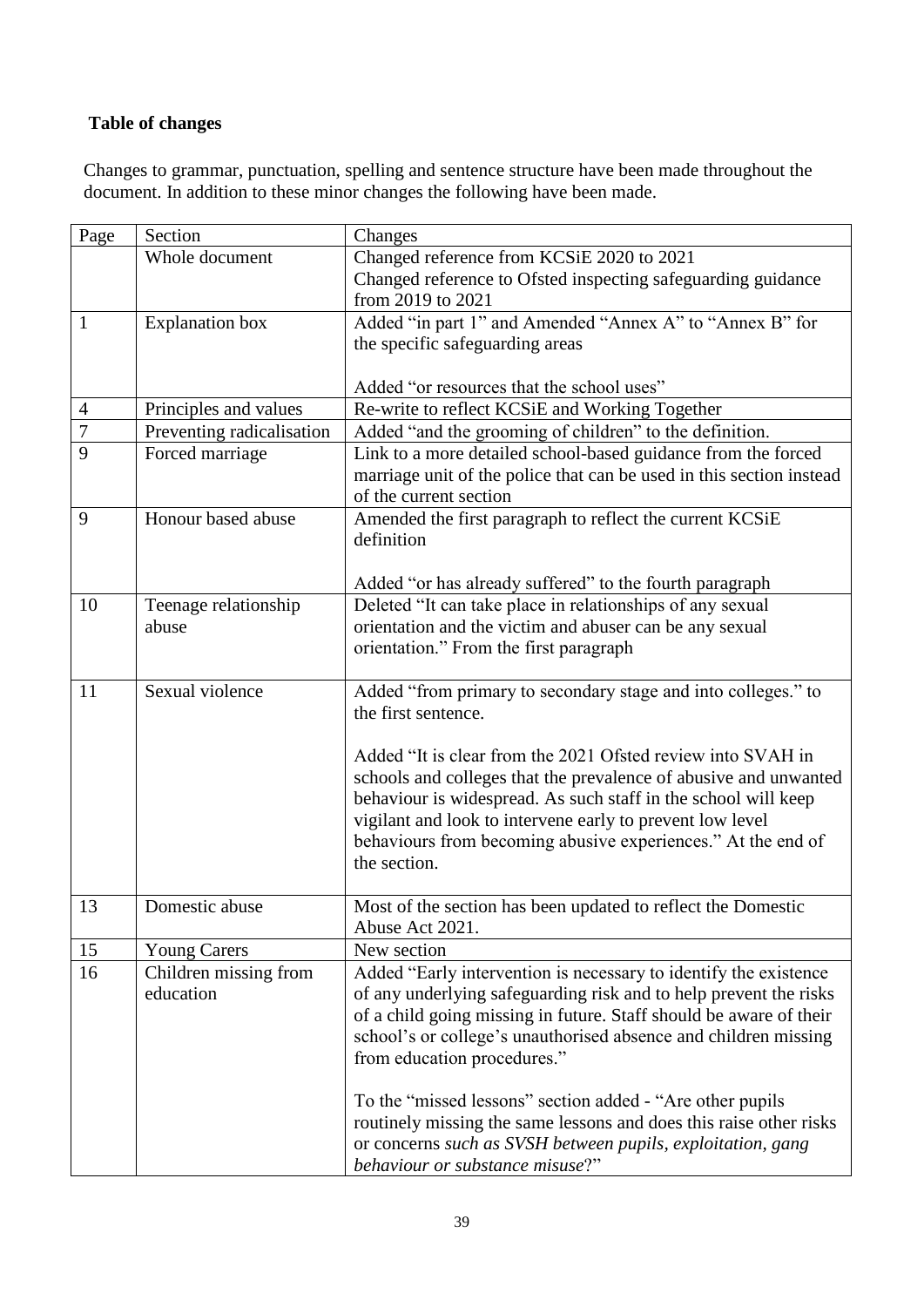|    |                                           | To the "single missing days" section added - "Is the child"<br>avoiding abusive behaviour from peers or staff on this day?"                                                                                                                                                                                                                                                                                                                       |
|----|-------------------------------------------|---------------------------------------------------------------------------------------------------------------------------------------------------------------------------------------------------------------------------------------------------------------------------------------------------------------------------------------------------------------------------------------------------------------------------------------------------|
| 17 | Children missing from<br>home or care     | Clarification added to what is meant by Trigger Trio                                                                                                                                                                                                                                                                                                                                                                                              |
| 18 | <b>CSE</b>                                | Amended the definition of CSE to match the KCSiE 2021<br>version in the first three paragraphs                                                                                                                                                                                                                                                                                                                                                    |
|    |                                           | Added $7th$ paragraph "CSE can be a one-off occurrence or a<br>series of incidents over time and range from opportunistic to<br>complex organised abuse. It can involve force and/or enticement-<br>based methods of compliance and may, or may not, be<br>accompanied by violence or threats of violence."                                                                                                                                       |
| 19 |                                           | Added "Children who have been exploited will need additional<br>support to help maintain them in education" to the $8th$ paragraph                                                                                                                                                                                                                                                                                                                |
| 19 | <b>CCE</b>                                | Added "It is important to note that the experience of girls who<br>are criminally exploited can be very different to that of boys. The<br>indicators may not be the same, however professionals should be<br>aware that girls are at risk of criminal exploitation too. It is also<br>important to note that both boys and girls being criminally<br>exploited may be at higher risk of sexual exploitation"                                      |
| 20 |                                           | Added "Children who have been exploited will need additional<br>support to help maintain them in education" to the 5 <sup>th</sup> paragraph                                                                                                                                                                                                                                                                                                      |
| 21 | Serious Violence                          | Added "Staff should be aware of the range of risk factors which<br>increase the likelihood of involvement in serious violence, such<br>as being male, having been frequently absent or permanently<br>excluded from school, having experienced child maltreatment<br>and having been involved in offending, such as theft or robbery.<br>Advice for staff can be found in in the Home Office's Preventing<br>youth violence and gang involvement. |
| 21 | Trafficked Children and<br>Modern Slavery | Added "Modern slavery encompasses human trafficking and<br>slavery, servitude and forced or compulsory labour. Exploitation<br>can take many forms, including sexual exploitation, forced<br>labour, slavery, servitude, forced criminality and the removal of<br>organs." From KCSiE                                                                                                                                                             |
| 22 | Child abduction                           | New section                                                                                                                                                                                                                                                                                                                                                                                                                                       |
| 23 | Returning home from<br>care               | New section                                                                                                                                                                                                                                                                                                                                                                                                                                       |
| 23 | Technologies                              | Added "The breadth of issues classified within online safety is<br>considerable, but can be categorised into four areas of risk:<br>content: being exposed to illegal, inappropriate or harmful                                                                                                                                                                                                                                                   |
|    |                                           | content, for example: pornography, fake news, racism,                                                                                                                                                                                                                                                                                                                                                                                             |